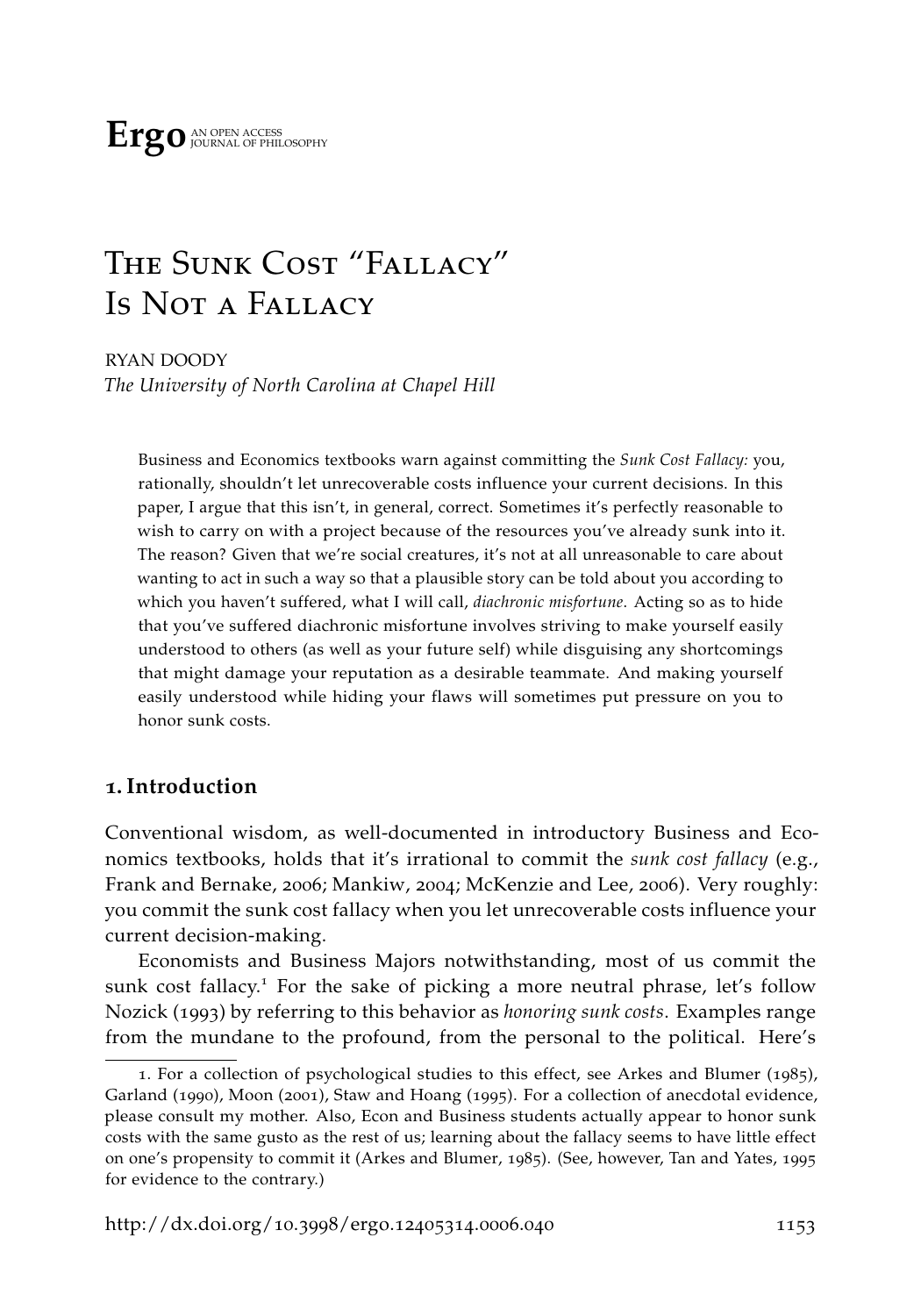one: You bought a non-refundable, non-transferable opera ticket—but, by the time the night of the show rolls around, you are no longer sure you want to go. Here's another less-mundane example: You've devoted many years of your life to a career in Finance—but, after years spent advancing up the corporate ladder, you are no longer sure that this is a job you enjoy doing. And here's another, this time more political, example: We expend considerable resources (as well as sustain significant causalities) fighting a war—which now seems to many to be unwinnable. There are, of course, many other examples. In each of these situations, it's hard not to think, for example, "But I've already spent money on this," or "But all that time and work will have been for nothing," or "If we don't keep fighting, those who've fallen in combat will have died in vain!"

There are lots of cases in which we feel pressure to honor sunk costs. But it's not true that *whenever* we've sunk costs into an endeavor we feel pressure to carry on with it. Here's an example: You buy fire insurance for your house and your house doesn't burn down. There is no pressure whatsoever to honor the costs you've sunk into the insurance premiums by, for example, burning your house down. Sometimes we feel the "pull" to honor sunk costs, but sometimes we don't. Why? And, in those cases in which we *are* tempted to honor sunk costs, what's so irrational about succumbing? In order to make a case, one way or the other, about the rationality of honoring sunk costs, we need to get clearer about why we feel the pressure to do so when we do.

In this paper, I am going to do two things. First, I am going to provide an account of what it is that makes the difference between those cases in which we feel pressure to honor sunk costs and those cases in which we don't. Second, I will suggest that once we come to understand *why* we feel the pressure to honor sunk costs, it's no longer clear that doing so is always irrational.

Here's the idea. In the cases in which we feel pulled to carry on with a project because of the costs we've sunk into it, the honoring of sunk costs allows us to hide the fact that we've suffered what I will call *diachronic misfortune*. Very roughly: you suffer *diachronic misfortune* whenever you perform a sequence of actions that results in an outcome that is worse, by your lights, than some other outcome that could've resulted had you performed a different sequence of actions. Honoring sunk costs sometimes allows you to tell a more flattering story to yourself about your diachronic behavior. And, I will argue, the desire to maintain plausible deniability about having suffered diachronic misfortune—that is, wanting to be able to spin a plausible autobiographical tale that casts its protagonist in a flattering light—is a nearly universally had and deeply-rooted one. It is a desire that proverbially resides close to our proverbial hearts; it's central to who we are. In fact, given the kind of creatures we are—social, deeply reliant on our ability to effectively coordinate—it's not at all unreasonable to expect creatures like us, via a process of social evolution, to come to internalize a desire to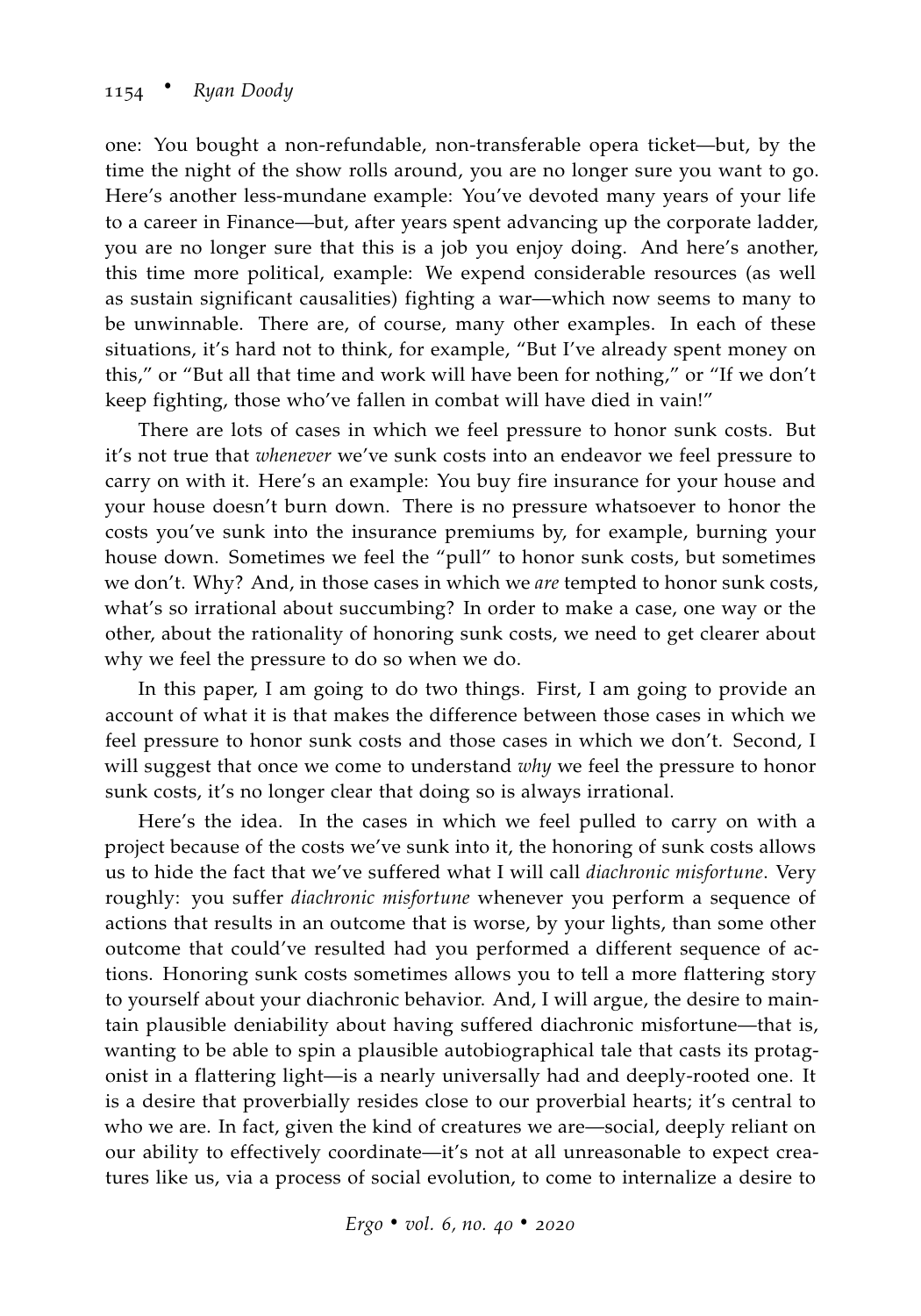tell exonerating stories about ourselves. If this is right, then honoring sunk costs (at least in those cases in which we feel the pressure to do so) involves satisfying a desire central to our practical identities as social creatures. And, so long as this desire is not outweighed by other considerations, it needn't be irrational to honor sunk costs.

Here's how I will proceed. In the next sections, we will get clearer both about what it *is* to honor sunk costs, and why we feel the pressure to do so in some cases but not others. I will defend **Claim I**: We feel tempted to honor sunk costs when carrying on with a project can be better integrated into a flattering yet plausible autobiographical story than abandoning the project can be. Next, I will suggest that it isn't always irrational to honor sunk costs by arguing for **Claim II**: It's reasonable to expect social creatures to care, profoundly, about this type of self-serving autobiographical storytelling because to do so promotes our social fitness.<sup>2</sup>

## **2. What Is It to Honor Sunk Costs?**

So far I've given only a rough characterization of what it is to honor sunk costs. To fix ideas, let's consider a canonical example.

*A Night at the Opera?* It's Saturday night. You have a ticket to *La Traviata*. You bought the ticket in advance, two weeks ago. (Let's say, for the sake of the story, you paid \$100.) Thing is: you can't decide whether or not to go.

Two weeks ago—when you were buying the ticket—you wanted to go. But now you're not so sure. "The opera," you think "would be nice, but staying home would be nicer." In fact, the following is true of you:

*Were you to have, say, found this ticket—rather than spent your hardearned money on it—it'd be a no-brainer: you'd stay home.*

But, alas, things aren't that simple. "Look," you think, "I could have just as easily *not* bought that ticket, saved myself the money, and stayed home with \$100 in my pocket." If only! You can't undo what's been done. Your available options are clear: either go or stay. What to do?

Let me make the story a bit clearer by representing it with a tree-diagram.

<sup>2</sup>. Is this a bait-and-switch? I draw you in with the promise of rationalizing honoring sunk costs, but really end up rationalizing something else instead. You don't, for example, successfully rationalize *poking yourself in the eye* by arguing that in some cases—ones, for example, in which someone offers you a very very large sum of money if you poke yourself in the eye—it's rational to do so. I'll hold off on fully addressing this worry until [§6.](#page-30-0)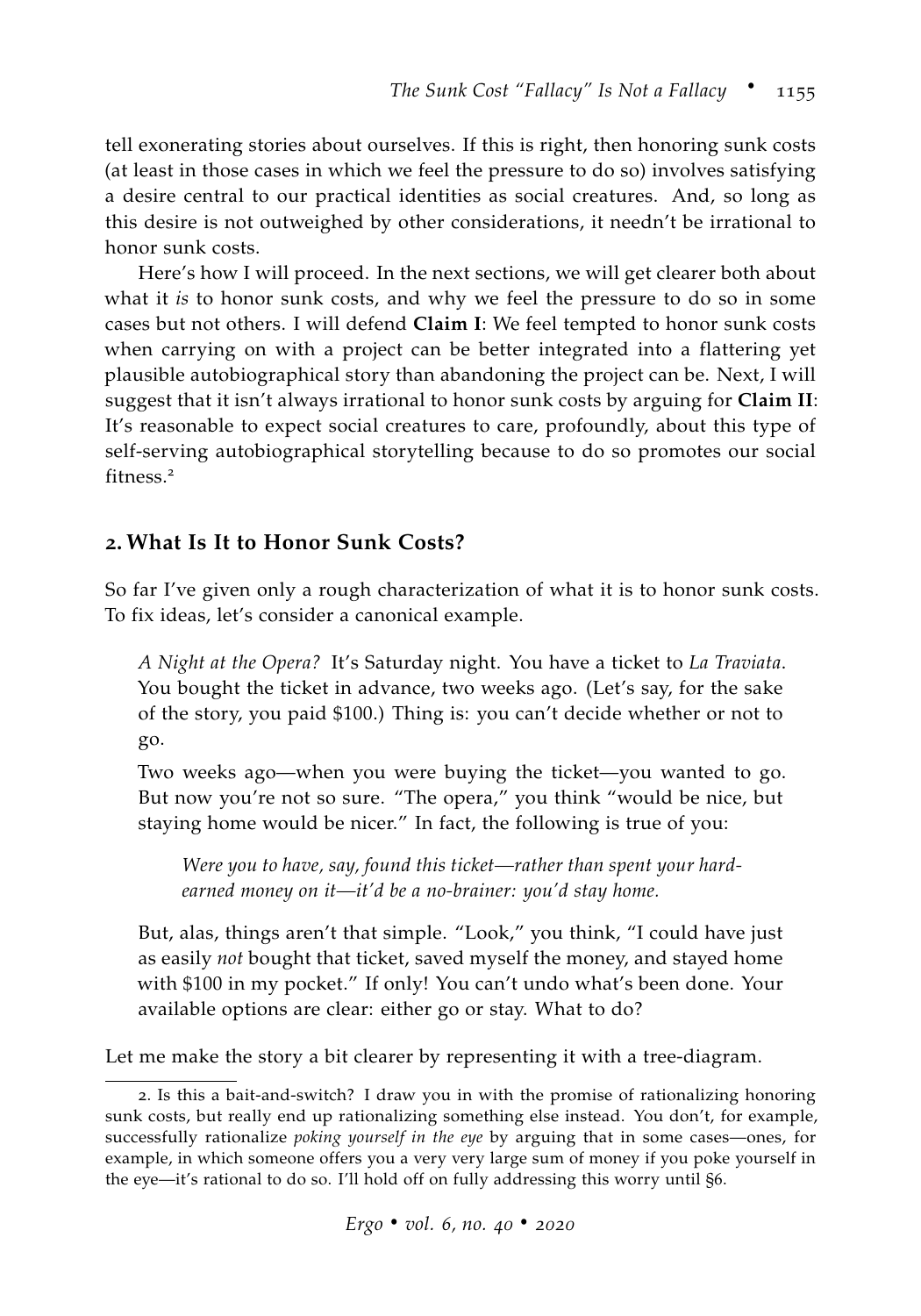

<span id="page-3-0"></span>Figure 1. Tree-diagram of **A Night at the Opera?**

In cases like these, I feel pressure to go. Yet, had I *not* bought the ticket—had I stumbled across it, or were it to be Free Opera Night, or something like that and I didn't feel like going, I wouldn't go. Having a pattern of attitudes like this is characteristic of honoring sunk costs.





Figure 2. Tree-diagram of the Counterfactual Case.

**Sunk Costs:** : You *honor sunk costs* if you decide to *φ* rather than *ψ*, but, holding all else fixed, are disposed, had sunk costs not been sunk, to *ψ* rather than *φ*. 3

<sup>3</sup>. This characterization of what it is to honor sunk costs is, admittedly, rough and over-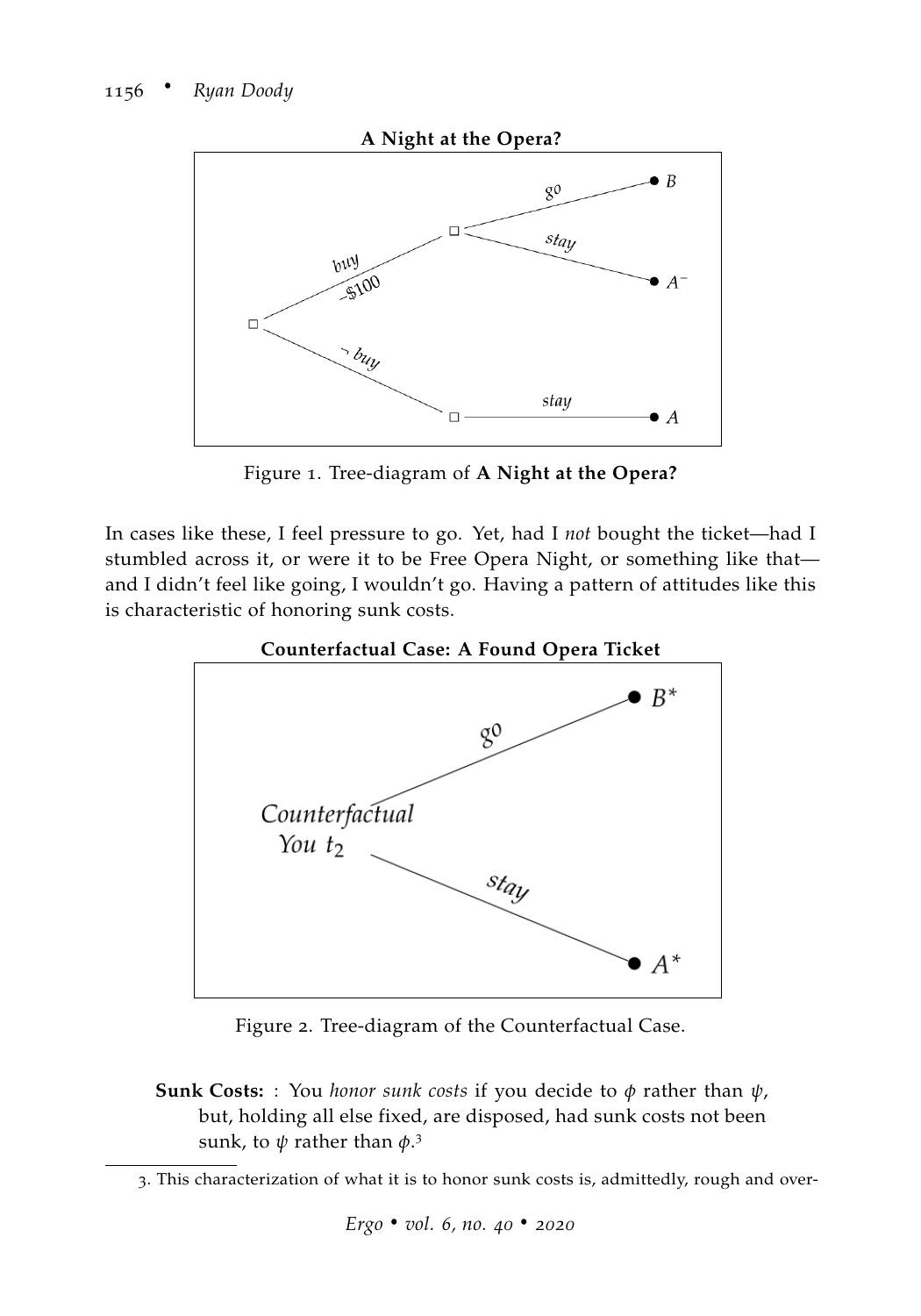You, like me, might feel tempted to honor sunk costs in *A Night at the Opera?* you might feel pressure to go rather than stay even though you're disposed, had you not sunk \$100 into the project of going to the opera, to stay rather than go. But why? What's the difference between the two cases?

Here's an obvious suggestion: You feel pressure to carry on with a project when unrecoverable resources have been lost to the project. If you've *bought* the opera ticket, you've sunk some unrecoverable resources into the project of going to the opera. On the other hand, if you *found* the opera ticket (by stumbling across it), no resources have yet been expended on the opera-going project. This suggestion is not quite right, however, as the following example illustrates.

*Short-Changed at the Opera.* You have little to no desire to go see *La Traviata* two weeks from now. And you, certainly, have no intention to buy a \$100 opera ticket. In fact, your trip to the Opera Company's ticketing booth had nothing to do with the opera at all—you had a very rare \$1000 bill in your pocket that was desperately in need of breaking.

Correctly assuming that the Opera Company would be able to break your bill, you approached a Ticket Booth Agent. Unbeknown to you—and, much to your misfortune, unnoticed by the absent-minded Ticket Booth

simplified. First, for presentational simplicity, it assumes you have only two available options. But, of course, you can honor sunk costs when you have more options, too. Second, the characterization provides only a sufficient condition for honoring sunk costs. Arguably, you also honor sunk costs when they exert *some* pressure on you to *φ* even if that pressure is ultimately outweighed by other considerations. This characterization focuses on the limiting case in which that pressure, in concert with your other reasons, is decisive. Last, and most importantly, one might worry that the characterization is much too broad (and so isn't a sufficient condition after all). Suppose, for example, that you bought a \$100 ticket for the opera and now, the night of, are still excited about going. But, also suppose, that had you not bought the ticket but still wanted to go, you would need to buy a more expensive \$1000 ticket at the door. Although you're happy to pay \$100 to see the opera, \$1000 is far too much. So, as things are, you prefer to go rather than stay but, had sunk costs not been sunk, you'd stay home. This clearly isn't an instance of honoring sunk costs. Isn't this, then, a counterexample to **Sunk Costs**? No: *Holding all else fixed*—in particular, that you don't have to dish out \$1000 in order to attend the opera—you are *not* disposed, had sunk costs not been sunk, to stay rather than go. In effect, the "holding all else fixed" clause instructs you to consider a truncated decision-tree, otherwise identical to the actual one, that begins *de novo* at the current choice-node. (Honoring sunk costs, then, appears to violate the Separability Axiom of dynamic choice theory, which says, roughly, that the choice made at any node in a decision-tree should be the same as the choice that would be made in the truncated decision-tree that begins *de novo* at that node; see [McClennen,](#page-36-3) [1990](#page-36-3).) It's not obvious, then, that this characterization is too broad. However, it's also not obvious what "holding all else fixed" entails. If purchasing-and-not-using tickets reliably causes you to experience significant guilt, should we hold fixed this future emotional unpleasantness (even if you wouldn't feel guilty about not using tickets you didn't purchase)? Should we hold fixed your memories of purchasing the tickets? I'll address these worries at greater length in §6, but, for the time being, I'll trust that the intuitive idea is clear enough to continue.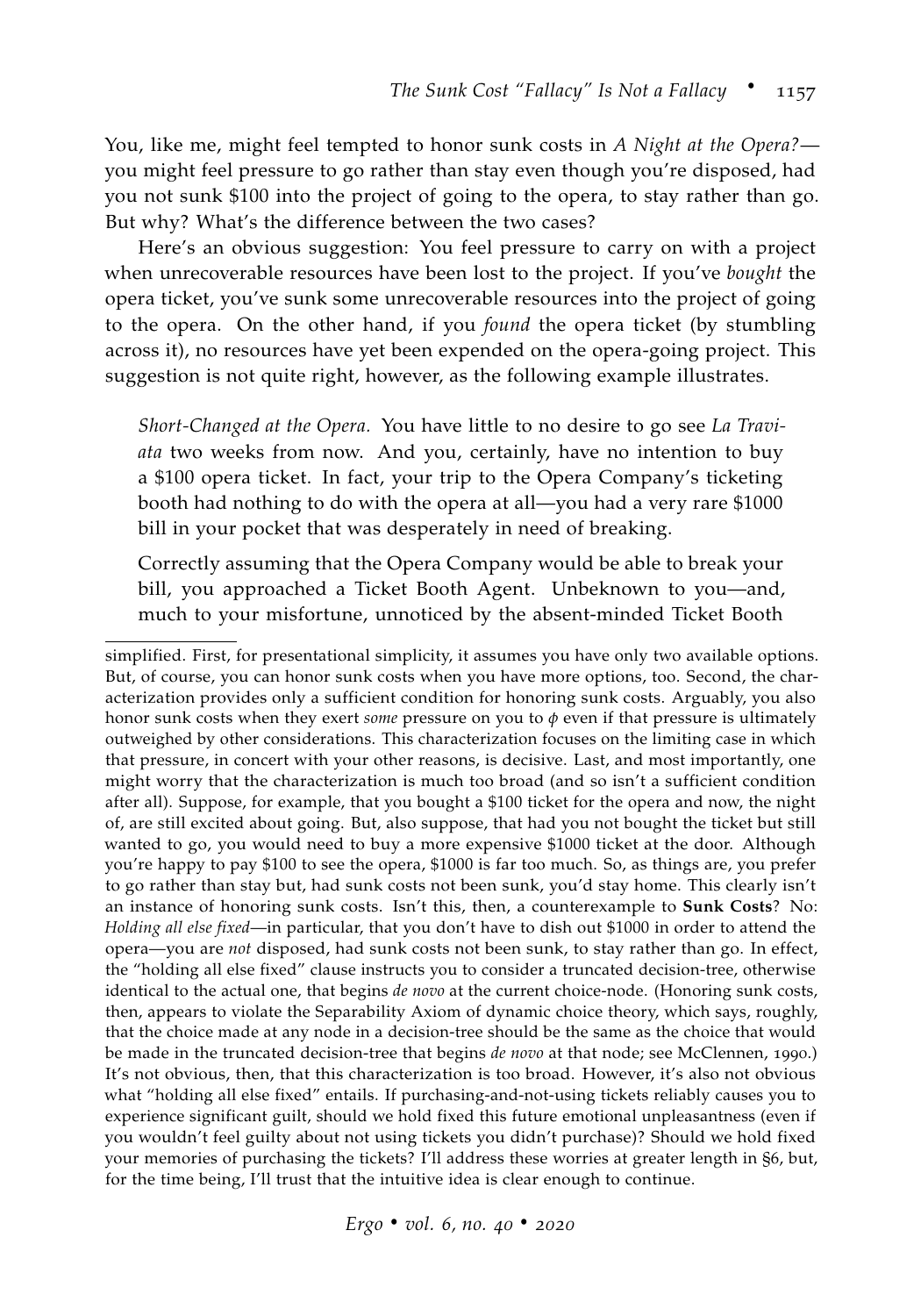Agent—the (absolutely non-refundable-under-any-circumstances) tickets for next fortnight's production of *La Traviata* eerily resemble \$100 bills. You realize much too late that the Ticket Booth Agent mistakenly gave you nine \$100 bills and one ticket to the opera. What luck!

Fast-forward two weeks. It's Saturday night. You don't really feel like going to the opera tonight. You'd rather stay in and enjoy a relaxing evening in front of the TV. In fact, were you to have acquired the ticket for free, it'd be a no-brainer: you'd stay home. But, alas, things aren't that simple. You think to yourself, "It's a shame that I got shorted \$100 by that Ticket Booth Agent, but there's nothing (short of issuing a formal complaint with his superiors) that I can do about it now."

In *A Night at the Opera?*, I would feel considerable pressure to go to the opera. In *Short-Changed at the Opera*, I wouldn't. But in both cases, an unrecoverable \$100 has gone toward the opera-going project. This suggests that the pressure we feel isn't owing merely to the loss of money. The important difference between the two cases is that in the former, but not the latter, the money was sunk into the opera-going project *intentionally*: the opera ticket was acquired on purpose in *A Night at the Opera?* and acquired accidentally in *Short-Changed at the Opera*.

The difference between acquiring the ticket intentionally and acquiring it accidentally suggests another proposal about why we feel pressure to honor sunk costs in the former case but not the latter: By acquiring the ticket intentionally, one might think, you thereby also formed the *intention* to go to the opera Saturday night; and, in general, there's rational pressure to follow through on our intentions. But one can acquire an opera ticket accidentally without thereby forming the intention to go, and thus opt to stay home without violating a previously formed intention.

I don't think that this proposal is quite right either. When you purchased the ticket at *t*1, you needn't have formed a future-directed intention to go to the opera on Saturday. In order for it to be rational for you to form such an intention, it better be that you preferred for future-you to go to the opera over future-you staying at home. But your decision to purchase the ticket can be rational even if you lacked a preference of this sort. Exactly what your decision to buy the ticket reveals about your beliefs and preferences very much depends on how you-attime-*t*<sup>1</sup> conceived of it. This can be illustrated by telling two different versions of the story, like so:

### **Two Versions of A Night at the Opera?**

*A Night at the Opera? (Binding).* You long to be someone who regularly goes to the opera. You aspire to be the kind of person who appreciates high culture. As it is, though, you aren't that kind of person at all. You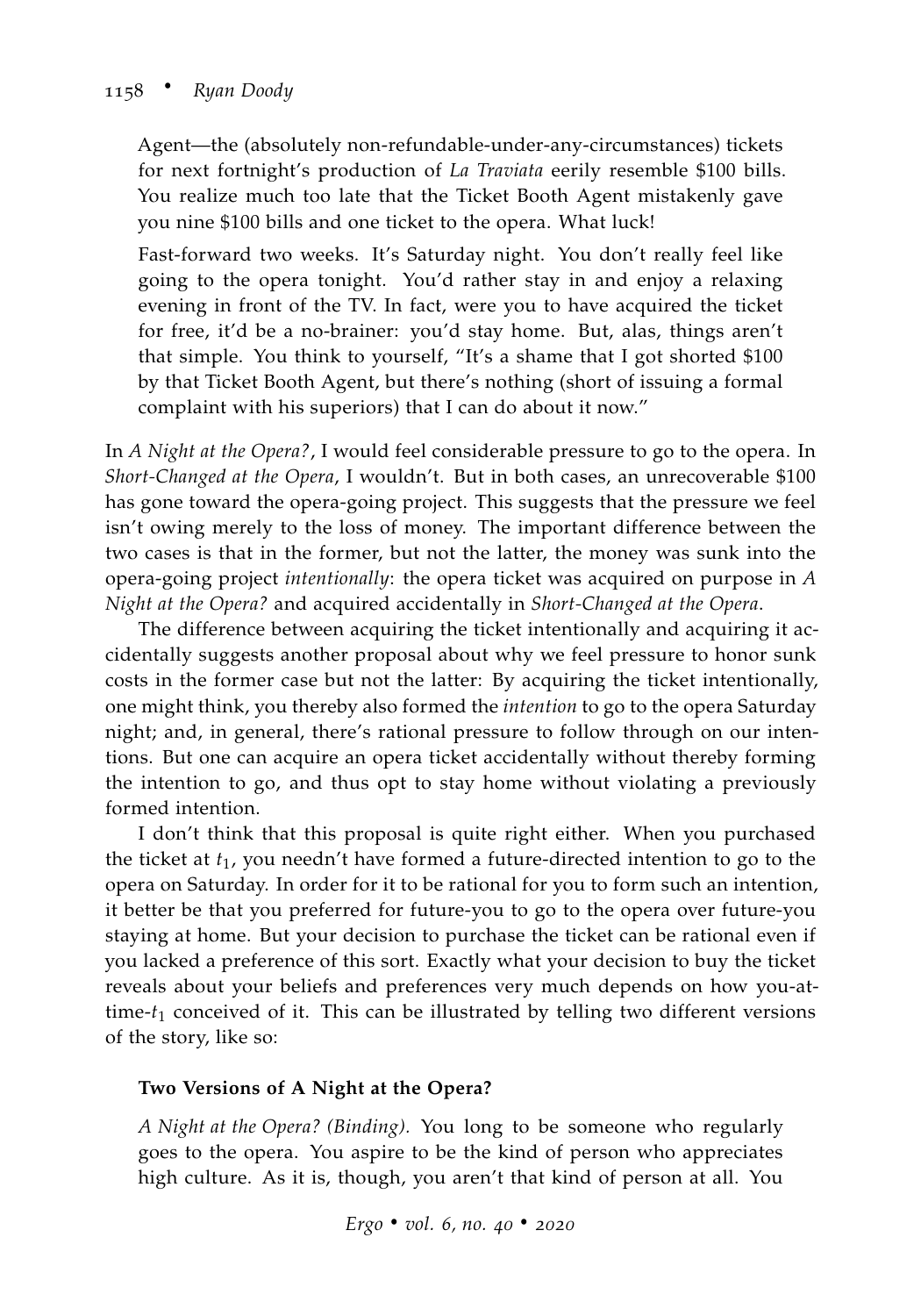find the opera (as well as the ballet, modern art museums, French films, free verse poetry, etc.) to be tedious and boring. Consequently, you know that, left to your own devices, you will never go to the opera, you will never develop a taste for the finer things, and you will eventually die without ever coming to appreciate the finer things. You don't want that to happen.

It is in *that* spirit that you approach the Opera House's ticket booth. You purchase a ticket for *La Traviata* for two weeks from now because you want your future-self to go to the opera. You think: "What I *really* want is to *want* to go to the opera. And, given that I probably won't come to want to go to the opera out of the blue, the best way to get myself to want to go is to make myself go." So, at time *t*1, you prefer that future-you goes to the opera whether future-you feels like going or not.

*A Night at the Opera? (Betting).* You decide to purchase a ticket for *La Traviata*—not because you want future-you to go to the opera come what may but instead to give yourself the *option* to go to the opera two weeks from now.<sup>4</sup>

In both versions, you might feel pressure to honor sunk costs. And while that pressure may be the result of forming an intention to go to the opera in the former version, you haven't formed an intention to go in the latter version. So the pressure to honor sunk costs doesn't perfectly coincide with the pressure to follow through on previously formed intentions.<sup>5</sup> In *Binding* (which is the version that is implicitly evoked in the tree-diagram of Figure [1](#page-3-0)), you *unconditionally* desire that future-you goes to the opera.<sup>6</sup> Your buying of the ticket, in this case,

6. This isn't exactly right. It's rare that we prefer one thing to another come what may. Even

<sup>4</sup>. The decision to purchase the ticket is like taking a bet that turns on whether or not you will feel like going. (See Figure [3](#page-7-0). *F* stands for "I feel like going," and ¬*F* for "I don't feel like going.") It is not an essential feature of the case, however, that this "bet" turns on *how you will feel about going* rather than, say, the weather. For example, you might buy the opera ticket with the intention of going unless there's heavy snowfall that evening. (In which case, reinterpret ¬*F* to stand for "there's heavy snowfall," etc. in Figure [3](#page-7-0)). It's a pain to go out when it's really coming down out there. And yet even if it does snow Saturday evening, there's still pressure to honor sunk costs by going.

<sup>5</sup>. Your intuitions about these cases might differ from mine. You might, for example, think that you would feel absolutely no pressure to honor sunk costs in *Betting*. That's fine. All that is required to establish the claim is that there be *some* cases in which you would feel pressure to honor sunk costs that have the same structure as *Betting*. Many classic examples of the sunk cost fallacy are more naturally represented as cases of betting than of binding. It's somewhat implausible, for example, that France and Britain preferred building the Concorde supersonic jet whether or not it would be financially sound, only to change this preference later on. The more plausible hypothesis is that they wanted to invest in the supersonic jet only insofar as it would be profitable, and were initially sufficiently confident that it would be. In other words, their decision is better thought of as a case of betting than a case of binding.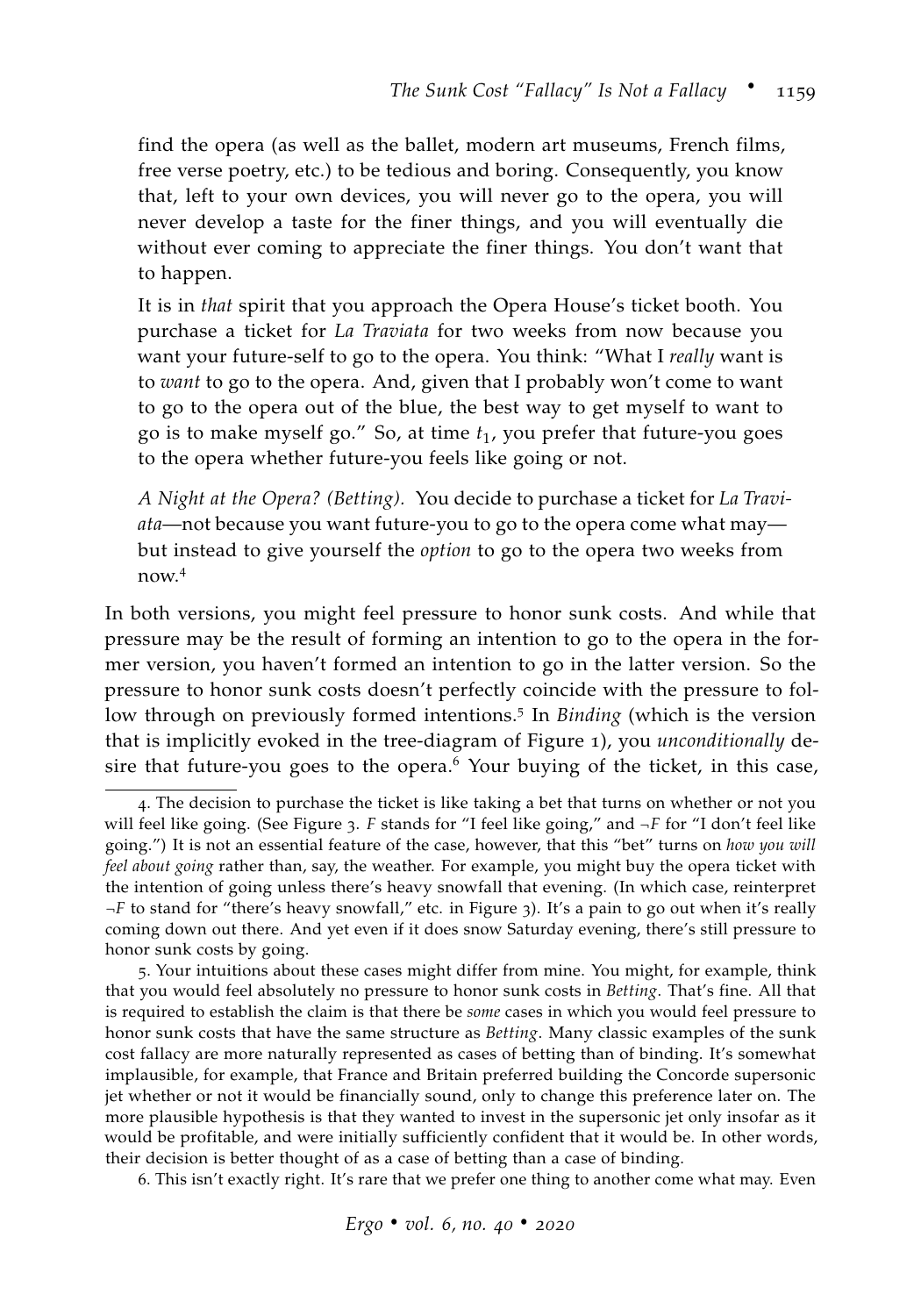

**A Night at the Opera? (Betting)**

<span id="page-7-0"></span>Figure 3. Tree-diagram of **A Night at the Opera? (Betting).**

is being used as a way to *bind* your future-self. We do sometimes have preferences like this. Consider, for example, buying a year-long gym membership. Often, when people purchase gym memberships they don't just want to give their future-selves the option to go exercise if they so choose—rather, they want their future-selves to go exercise whether they feel like it at the time or not.<sup>7</sup> Although sometimes our preferences are like those described in *Binding*, at least as often they are like those described in *Betting*: we want our future-selves to do what they feel like doing. Purchasing the ticket, in this case, gives your future-self the option to go to the opera.

here, you presumably don't desire future-you goes to the opera *no matter what*. For example, if the apocalypse begins Saturday night, you probably desire that future-you do something more exciting than spend the night at the opera. There are countless other conditions your operagoing desire might turn on. The sense then in which your desire in *Binding* is unconditional is a relative one. The difference is that your preferences in *Binding* are unconditional with respect to how you'll feel in the future, whereas your preferences in *Betting* are sensitive to how future-you will feel. (See [Korsgaard,](#page-35-1) [2009](#page-35-1), 73 on the distinction between treating a principle as *general* and treating a principle as *absolutely universal.*)

<sup>7</sup>. In fact, buying an expensive gym membership in order to motivate oneself to exercise more regularly is an oft-cited example of the sunk cost fallacy [\(McAfee et al.,](#page-35-2) [2010](#page-35-2)). If you know that you're disposed to honor sunk costs and you want yourself to exercise more regularly, buying the gym membership might be a good pre-commitment strategy. Even if honoring sunk costs is irrational, this might be a sensible thing to do. It's not necessarily irrational to strategically harness future irrationality for rational ends. [Nozick](#page-36-1) ([1993](#page-36-1), 22–24), for example, argues that honoring sunk costs can be rational for precisely these reasons. (See [Kelly,](#page-35-3) [2004](#page-35-3); [Steele,](#page-37-2) [1996](#page-37-2) for further discussion)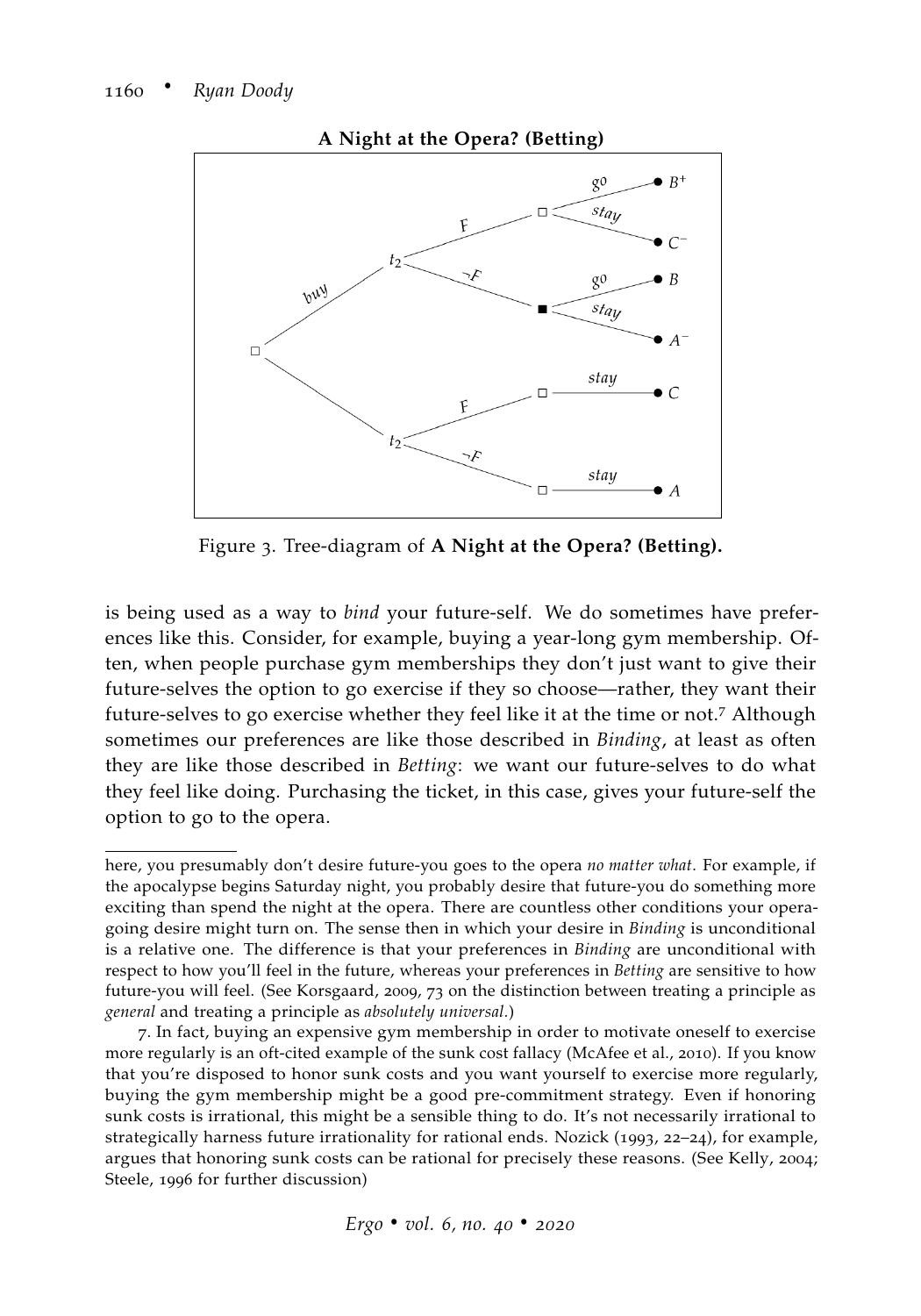What does *intentionally* exchanging \$100 for an opera ticket reveal about your beliefs and preferences? Buying the ticket, as opposed to acquiring it by accident, reveals a preference at time  $t_1$  for buying over not buying. This means that, at time *t*1, your beliefs and desires were such that the expected utility of purchasing the opera ticket exceeded the expected utility of not purchasing it. The outcome that will result from your decision at time  $t_1$  turns on what will happen—what you will choose to do, and what the world will be like—at time *t*2. Acquiring the ticket intentionally reveals information about how you-at-time- $t_1$  believed and wanted the world to be.<sup>8</sup> But, of course, acquiring the ticket *accidentally* reveals nothing about what your beliefs and preferences were like at time *t*1.

This naturally gives rise to another suggestion. When Saturday night rolls around, you have only two available options: you can decide to *stay home* or *go to the opera*. As much as you might wish otherwise, there is no option available to you that would, were you to take it, result in outcome *A*; you cannot now go back in time and prevent you-at-time-*t*<sup>1</sup> from purchasing the opera ticket. Outcome *A* is no longer accessible to you. But, of course, it *was* accessible to you. Let me introduce some terminology:

An outcome *O* is *diachronically accessible to you* at a time *t<sup>i</sup>* if you faced a choice or series of choices prior to time *t<sup>i</sup>* such that were you to have chosen differently at those times, outcome *O* would have resulted.<sup>9</sup>

9. It might be helpful to have this spelled out, slightly more formally, in terms of decisiontrees. Start with a decision-tree *T*, consisting of choice-nodes (representing the potential moves of the agent at a particular time), chance-nodes (representing the potential moves by "nature"), and terminal nodes (representing outcomes). We can determine the outcomes that are diachronically accessible to you with the following procedure. Locate your position on *T*, making note of the moves of "nature" compromising your actual path from the initial node to your current position. These are the moves of "nature" that have come to pass. Hold fixed these moves by erasing from tree *T* those sub-trees, emanating from the chance-nodes, corresponding to the moves of "nature" that didn't come to pass. Call the resulting tree *T* ∗ . The outcomes corresponding to the terminal nodes of *T* ∗ are those outcomes that are diachronically accessible to you.

It's worth pointing out that here—but also throughout the paper—I have been implicitly assuming that the moves of "nature" are causally independent of your decisions: they would remain the same even if you had chosen differently. Although this assumption holds in some cases (e.g., your decision to purchase the opera ticket has no influence on Saturday's weather), it certainly needn't hold in all of them (e.g., your decision to purchase the ticket very well might influence what you will feel like doing on Saturday). If we turn off this assumption, the notion of diachronic accessibility sketched in this footnote needn't coincide with the one presented in the main text. The latter, roughly, looks at what would happen if you had acted differently

<sup>8</sup>. Exactly what the purchasing of the ticket reveals about you depends on the case. In *Binding*, in order for the purchase to be rational, you-at-*t*<sup>1</sup> must prefer outcome *B* to outcome *A* to outcome *A* − . In *Betting*, where your preferences are conditional on *how you will feel*, your decision to purchase the opera ticket is rational only if you think it reasonably likely that on Saturday you will feel like going to the opera.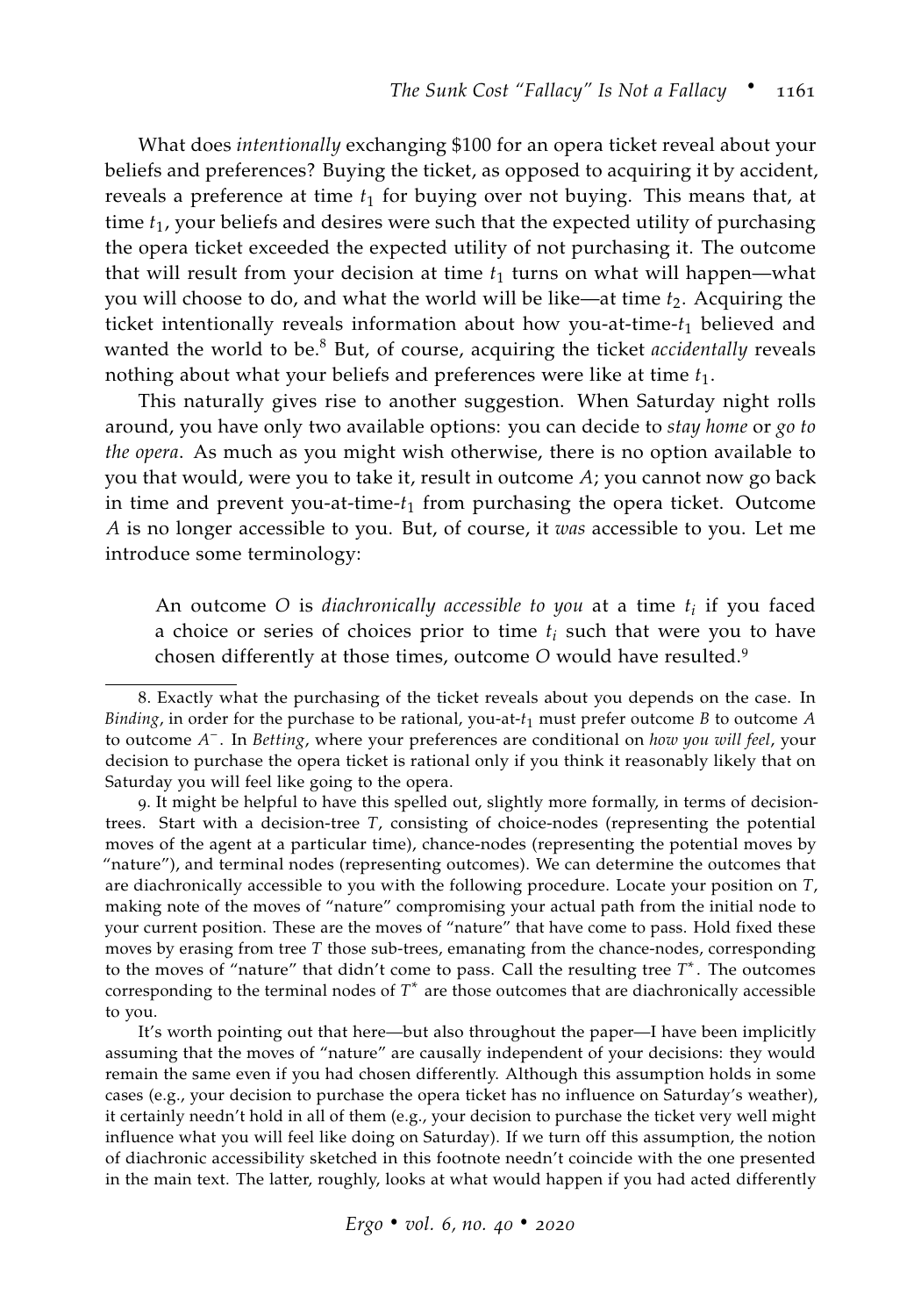Saturday evening, outcome *A* is diachronically accessible to you. By opting to stay home, you will bring about outcome *A* <sup>−</sup> which is clearly worse, by your own lights, than outcome *A*. You suffer what I will call *diachronic misfortune*.

**Misfortune** : You've suffered *diachronic misfortune* iff you've made a series of decisions that resulted in an outcome *O* such that there is another outcome  $O^*$  that  $(1)$  is diachronically accessible to you and (2) is better, by your own lights, than *O*.

Notice that it takes very little to suffer diachronic misfortune. One can act perfectly rationally—one can do absolutely everything one rationally should do at each time—and still, as a result of bad luck, end up in a sub-optimal outcome relative to one that's diachronically accessible to you. Suffering diachronic misfortune is totally consistent with being impeccably rational.

Here's the thought: perhaps we feel pressure to honor sunk costs when *not* doing so would result in the suffering of diachronic misfortune. In both versions of *A Night at the Opera?*, if you decide not to go to the opera, you will suffer diachronic misfortune. But in *Short-Changed at the Opera*, if you decide not to go, you won't thereby suffer a misfortune of this sort.

This suggestion cannot be right, either. We sometimes do *not* feel pressure to honor sunk costs when not doing so would result in suffering diachronic misfortune.<sup>10</sup> Here is an example.

*Camping Rainstorm.* You were planning a camping trip. The weather forecast had it that it was likely to rain. Reasonably, then, you decide to rent some rain-gear—including a fairly expensive raincoat. You bring your new rain gear, as well as all the other camping necessities, along with you on your trip. The weather forecast, however, turns out to be incorrect: there's not a cloud in the sky. Nevertheless, you *could* still don the fairly expensive raincoat. After all, you spent all that hard-earned money on it! Wearing the raincoat, of course, won't keep you any drier (you'll be water-free no matter what you wear) and you're sure you'd feel pretty silly walking around wearing a completely ineffectual raincoat. What to do?

from the initial choice-node onward, allowing for the fact that "nature" might make different moves on different paths. The former, however, holds fixed the moves "nature" *actually* made and looks at how things would be if we vary your choices within the constraints given by how the world is now. Nothing in the rest of the paper will turn on this distinction, though, so let's ignore it.

<sup>10</sup>. It's worth pointing out that this proposal fails for an additional reason. In *Betting*, you at all times prefer outcome *A* to *both* outcome *A* − and outcome *B*, so no matter what you decide to do at time  $t_2$ , you will suffer diachronic misfortune. In fact, any time you take a bet (broadly construed) and lose, you are guaranteed to suffer diachronic misfortune.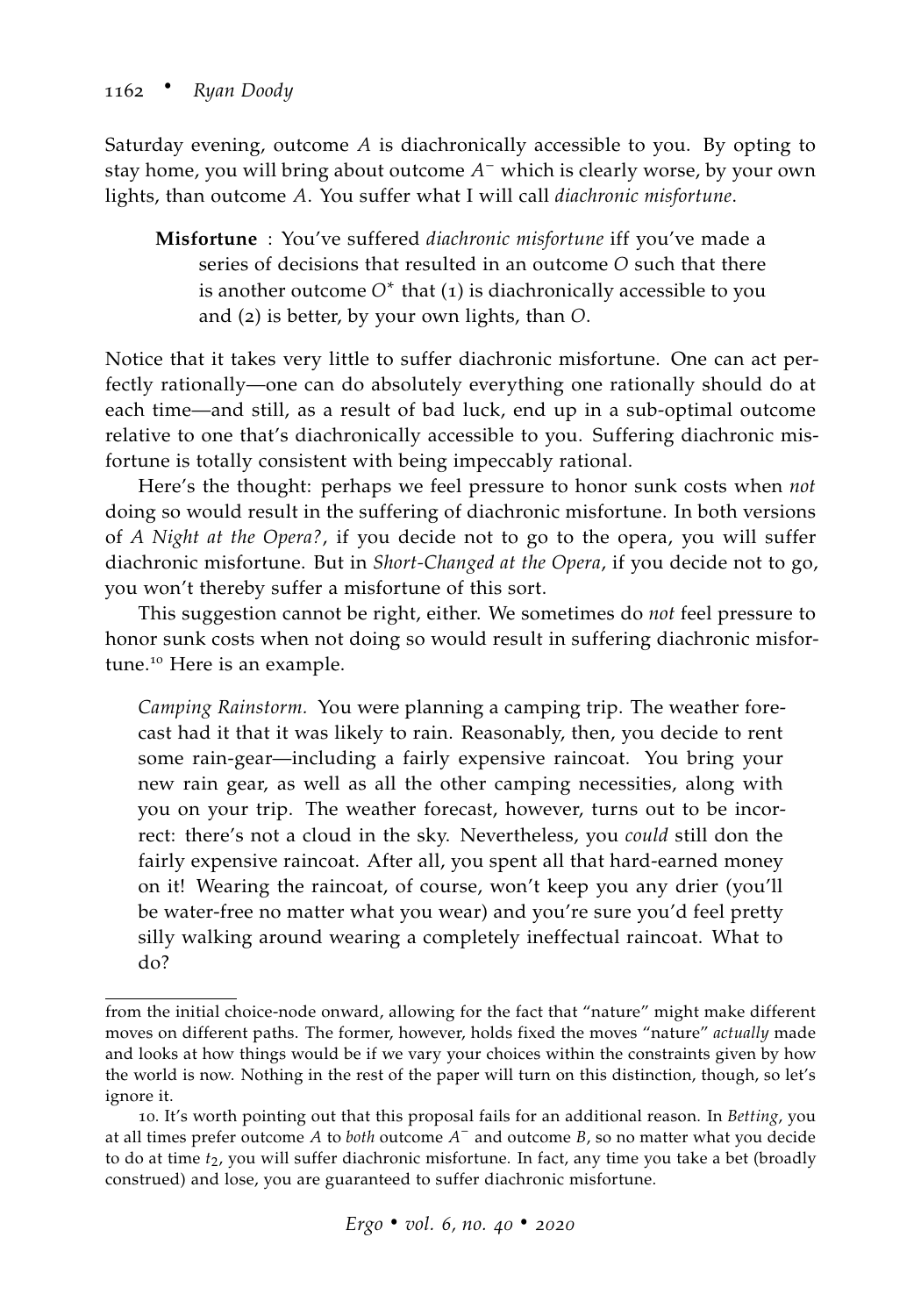

**Camping Rainstorm**

Figure 4. Tree-diagram of **Camping Rainstorm**.

The decision to wear the raincoat in *Camping Rainstorm* seems totally nuts. There is absolutely no pressure to do so. But what's the difference between buying a ticket, learning that you don't feel like going, and going to the opera anyway and, in the second case, renting a raincoat, learning that there will not be a rainstorm, and wearing the raincoat anyway? The desire to avoid suffering diachronic misfortune cannot, at least, be the whole story. It is, as I will suggest in the next section, part of the story.

## **3. Honoring Sunk Costs and Spinning Your Social Story**

There are cases in which we hear the siren call of our past expenditures luring us toward one course of action over another. There are other cases, too, cases in which the call of our sunk costs falls on deaf ears: we feel little to no pressure to honor them.<sup>11</sup> Why do we feel pressure to honor sunk costs in some cases but not others?

Here's my hypothesis. The cases in which such pressure is felt are cases in

<sup>11</sup>. There are cases in between, too: cases in which, to stretch the already-somewhat-tired metaphor a bit more, the siren call of our sunk costs can be heard but is decisively drowned-out by ambient noise—in other words: cases in which we have some reason to honor sunk costs, but in which that reason is entirely swamped by other considerations. Imagine, for example, a case much like *A Night at the Opera?* except that, come Saturday night, you become ill. You don't feel like going to the opera because you are sick—the thought of being anywhere but in bed, an arm's length away from a box of Kleenex seems downright dreadful! This is a case in which, although you might feel some sunk-cost-related pressure to go, you would find being at the opera while ill *so* unpleasant that it's overwhelmingly clear to you to stay home (preferably in bed with a cup of soothing tea).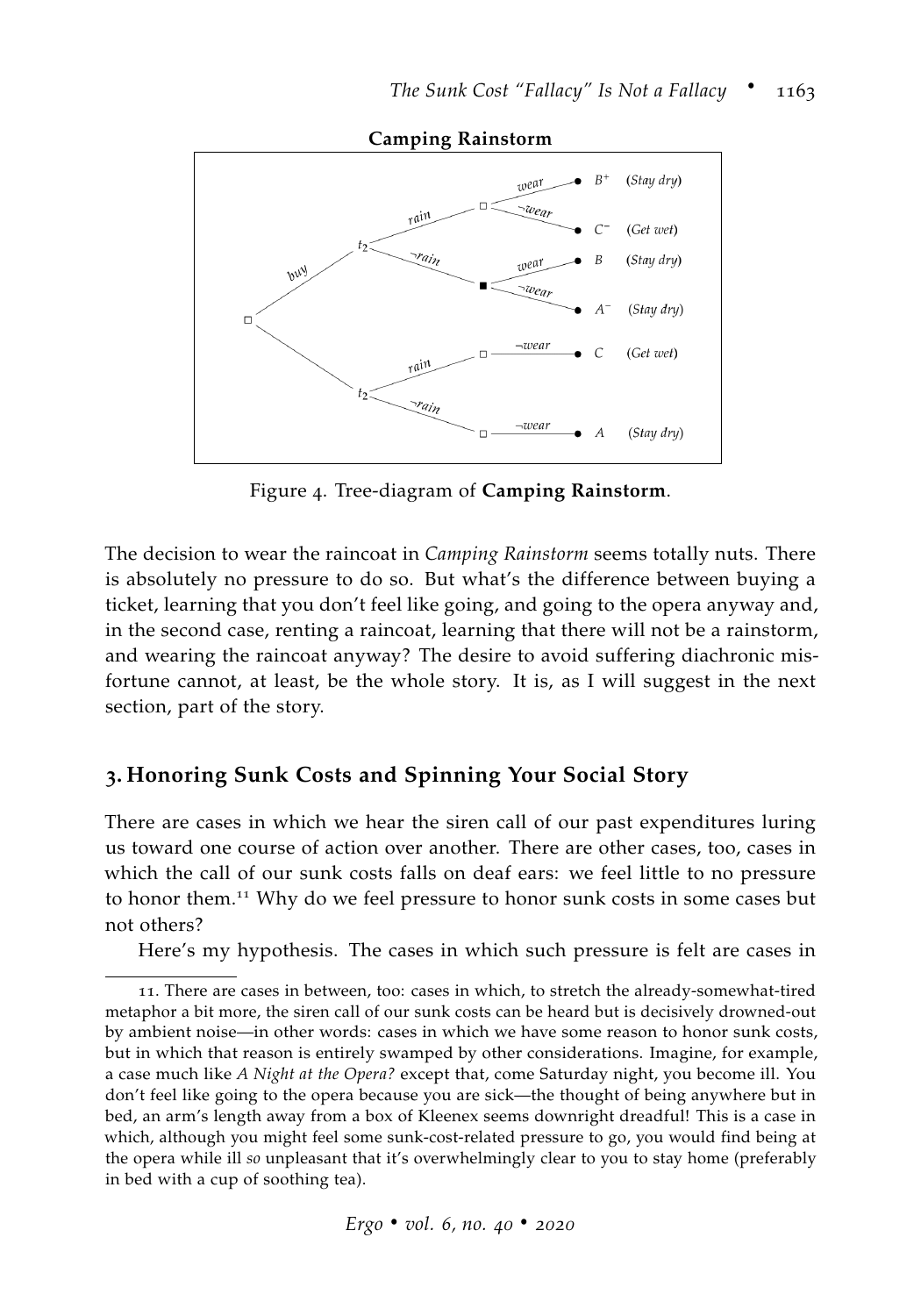which it will be easier to integrate the action that honors sunk costs into a plausible autobiography according to which its protagonist has not suffered diachronic misfortune. In these cases, there will be an asymmetry in the prospects of spinning a plausible story that casts you in a good light; in the cases in which we don't feel pressure to honor our sunk costs, however, honoring sunk costs will make the prospects of telling an exonerating story just as dire as they would be were you to not honor sunk costs.

> **Claim I:** You will feel pressure to *honor sunk costs* when: (1) There's no plausible story to be told about your behavior according to which you (a) sink some costs into a project, (b) later, abandon that project, and (c) haven't suffered diachronic misfortune. But, (2) If you carry on with the project, it *is* possible to tell a plausible story according to which you haven't suffered diachronic misfortune.

This is the idea. If you've suffered diachronic misfortune, then, either, you've lost a bet or you have diachronically unstable preferences. (*Betting* is an example of the former; *Binding* is an example of the latter). A story in which you suffer diachronic misfortune, then, is a story according to which not everything is going your way. Weakness is unbecoming. If it is obvious that you've lost a bet or that you have fickle preferences, you reveal weakness. We feel compelled to honor sunk costs when doing so will aid in hiding that we've suffered a diachronic misfortune. Of course, sometimes our shortcomings will be impossible to hide. In *those* cases honoring sunk costs loses its appeal.

## *3.1. A Night at the Opera? Binding and Betting*

In both versions, opting to stay reveals that you've suffered diachronic misfortune. Given that you've already bought the ticket, were you to stay, you'd bring about outcome *A* <sup>−</sup> which is worse—clearly and undeniably—than outcome *A*. And, at time  $t_2$ , outcome *A* is diachronically accessible to you. Therefore, were you to stay rather than go, there would be no plausible story that could be told about your behavior according to which you haven't suffered diachronic misfortune.

Furthermore, in both versions, if you opt to go, a plausible story *can* be told about you according to which you remain misfortune-free. Here's why. In *Binding*, if you opt to go, you can successfully hide that you've had a change of heart.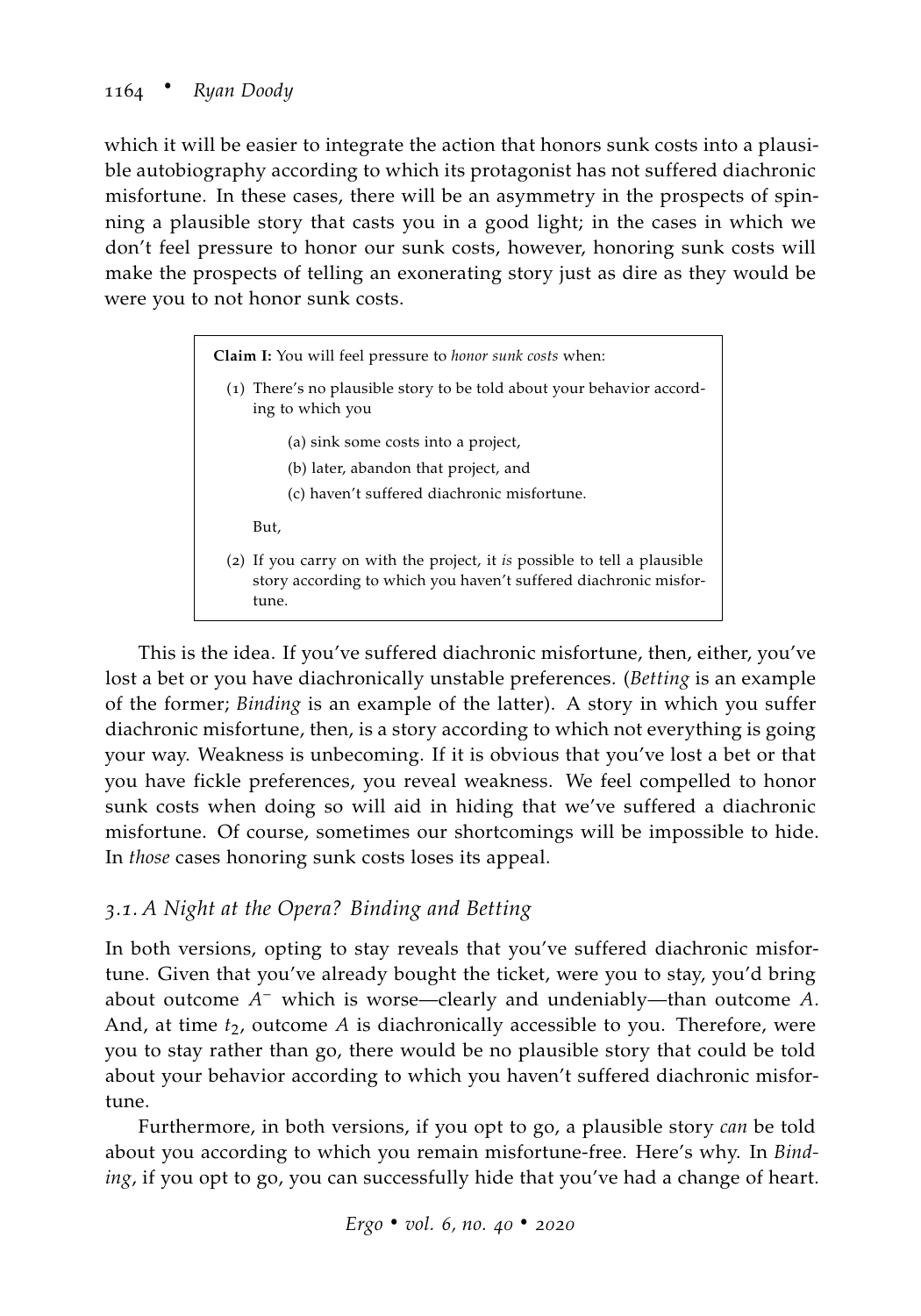Your preferences have changed—you-at-time-*t*<sup>1</sup> preferred *B* to *A* but you-now prefer *A* to *B*—and there's nothing you can do about that now. But, because your preferences with respect to outcomes *B* and *A* are *inert* (you are no longer in a position to bring about outcome *A*) and *optional* (it's not implausible for someone in your position to prefer *B* to *A* even if you in actual fact do not), it is possible for you to disguise your change in preference by going to the opera. Similarly, in *Betting*, if you opt to go, you can successfully hide that you've lost a bet about how you would feel. By bringing about outcome *B*, you suffer diachronic misfortune: *B* is worse (and clearly so) than *A*. It's worse to do something you don't feel like doing. But, because *how you feel* is non-public (and even potentially malleable), you are able to hide the fact that you don't feel like going by opting to go.

If you decide to go, your behavior—first, buying an opera ticket, then going to the opera—is consistent with a story in which everything is going your way. It's true that your action now cannot make it any less true that your preferences have changed, or that your prediction didn't pan out, but, by deciding to go, you can effectively *hide* these things.<sup>12</sup>

On the other hand, in *Short-Changed at the Opera*, there is nothing about your acquisition of the opera ticket that would make it reasonable for anyone to infer anything substantive about what your preference over the relevant outcomes were or about how likely you took it to be that you would feel like going to the opera Saturday night. It's completely compatible with you *accidentally* acquiring the ticket that you all-along preferred  $A^*$  to  $B^*$  and were maximally confident that you wouldn't feel like going to the opera on Saturday.<sup>13</sup>

<sup>12</sup>. The claim isn't that by deciding to go you will redeem yourself by somehow undoing your diachronic mistakes; rather, the claim is that by deciding to go you can attempt to *hide* your failings. It's the asymmetry in the prospects for telling a plausible social story according to which you haven't made any diachronic mistakes that gives outcome *B* a leg up over outcome *A* − .

In contrast, the discussion of sunk costs in [Kelly](#page-35-3) ([2004](#page-35-3)) focuses on the potential *redemptive powers* that our current decisions may have on past losses. You might honor sunk costs because you desire that past sacrifices "causally contribute to the realization of that valuable state of affairs in the pursuit of which those sacrifices were originally made" [\(Kelly,](#page-35-3) [2004](#page-35-3), 78). A desire like this would explain the pressure to honor sunk costs in cases like *Binding*, but it's unclear to me that it explains the pressure to honor sunk costs in cases like *Betting*.

<sup>13</sup>. One might worry that this isn't entirely true. If we represent the decision-problem in *Short-Changed at the Opera* so as to include your earlier decision to break your \$1000 bill at the Opera Company's ticketing booth (rather than at the bank across town, or the bodega across the street, etc.), then doesn't it become clear that you've suffered diachronic misfortune in this case too? In deciding to break the bill at the ticketing booth, you took a losing bet: you hoped to get ten \$100 bills and instead walked away with only nine and an opera ticket. Furthermore, can't you effectively hide that you lost this bet by opting to go to the opera? The answer, I think, depends on the extent to which you could tell a plausible story—to others, but also to *yourself*—according to which you all along wanted to pay \$100 for the opera ticket.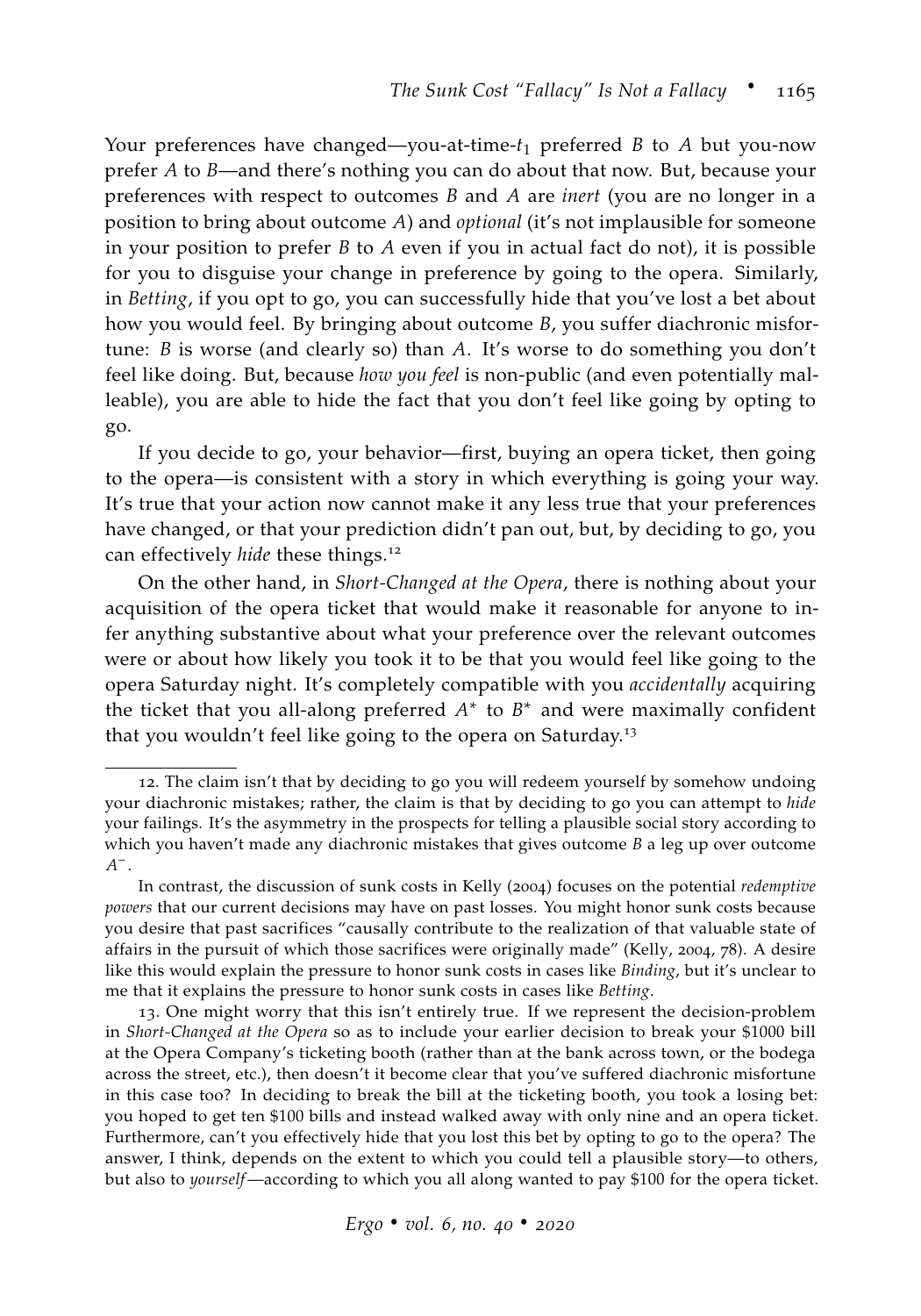#### *3.2. Camping Rainstorm*

In this story, however, no matter what you do at time  $t_2$ —opt to wear the raincoat or opt not to—you will not be able to maintain plausible deniability about having suffered diachronic misfortune.

You've rented a raincoat and it didn't rain, so you've lost a bet. If you decide to not wear the raincoat, there's no plausible story that can be told in which you haven't brought about a sub-optimal outcome. Why? Because the outcome (which we've been calling  $A^-$ ) in which you rent the raincoat, it doesn't rain, and you don't wear it is worse than the outcome (which we've been calling *A*) in which you *didn't* rent the raincoat, it doesn't rain, and so you don't wear it. Just think of counterfactual-you hanging out in the possible world in which you decided against renting the raincoat, who's enjoying the beautiful weather, raincoatless (just like actual-you) but who is also the-cost-of-a-fairly-expensiveraincoat richer!

More importantly, if you decide to wear the raincoat anyway—despite the fact there's no rain—the prospects for telling a plausible story about your behavior in which you haven't brought about a sub-optimal outcome are also bleak. Why? Because, first, it is obvious that it isn't raining. The weather is public and non-negotiable. So there is no plausible story about your behavior in which it rains. And, second, people typically don't wear raincoats when it's not raining. So it's natural to suppose that when you purchased the raincoat at time  $t_1$  you had conditional preferences: you didn't want future-you to wear the raincoat come what may. And so, were you to wear the raincoat, you'd *still* be signaling that you'd lost a bet.<sup>14</sup> You cannot hide your diachronic misfortune by opting to wear the raincoat because it's simply not plausible—given the kinds of things that we around here typically care about—that you've all along preferred wearing the unnecessary raincoat to enjoying the sunny day having never rented the raincoat in the first place.

If your actual original aim (to break your \$1000 bill, not to buy an opera ticket) is public and non-negotiable, then it's clear that you preferred the outcome in which your \$1000 bill was exchanged for ten \$100 bills and you stay home Saturday night to the outcome in which your \$1000 bill was exchanged for nine \$100 bills plus an opera ticket and you go to the opera Saturday. So, no matter what you decide to do Saturday night, it's revealed that you suffered diachronic misfortune. (In fact, your diachronic misfortune is revealed at the ticket booth, long before Saturday.) On the other hand, if your actual original aim can be obscured, going to the opera might help you maintain plausible deniability about having suffered diachronic misfortune. This depends on your ability to convince yourself that you, all along, wanted to buy the opera ticket. It's perhaps possible, in some cases, to do this. But, I claim, once we start to think of the case in this way, it's no longer obvious that we wouldn't feel any pressure to honor sunk costs.

<sup>14</sup>. If anything, by wearing the raincoat when it isn't raining, you are *loudly broadcasting* that you lost a bet. It's as if you are yelling: "I BOUGHT A RAINCOAT, SEE? AND, LOOK, IT DIDN'T RAIN! LOOK AT ME! I MESSED UP! WHOOPS!"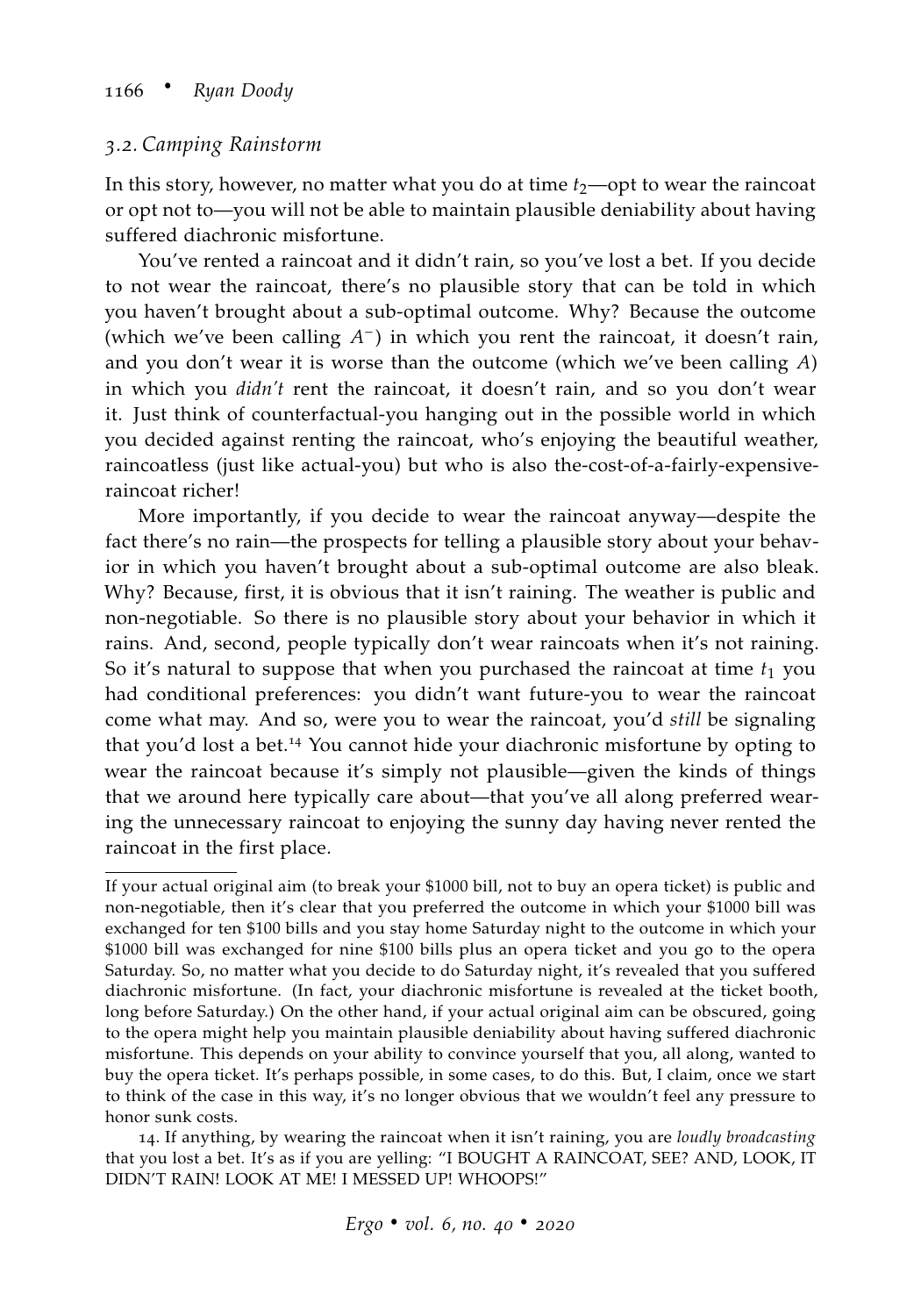#### *3.3. Plausible Deniability*

In order for you to maintain plausible deniability, you have to construct a narrative about your behavior that is *plausible*. But what is it for a narrative to be plausible? And for whom are we constructing our narratives?

You will be not be able to construct a plausible narrative about your behavior according to which you haven't suffered diachronic misfortune when it is *obvious* that you've taken an action that has resulted in an outcome *O* which is sub-optimal relative to an outcome that's diachronically accessible to you. For example, the outcome in which you've bought an opera ticket and stay home is obviously worse than the outcome in which you stay home having not bought the opera ticket. Why? Because the only relevant difference between the two outcomes is that you're \$100 poorer in the former than in the latter; and it is obvious—at least, given the kinds of things that we around here care about that you'd, all else equal, rather be  $$100$  richer than poorer.<sup>15</sup>

If you want to tell a plausible story, there are two ways to do it. First, if it is obvious that *O* is sub-optimal, you might yet be able to maintain plausible deniability by misrepresenting *O* as some other outcome. This can be accomplished if the state-of-the-world that partially constitutes *O* is suitably *non-public*. The version of *Betting* that involves predicting how you will feel is an example.

Second, if it is obvious that outcome *O* is the outcome your actions have brought about, you might yet be able to maintain plausible deniability by dis-

<sup>15</sup>. What if it were to become *common knowledge* (because new information comes to light) that the opera is terrible—that it is so bad, let us assume, that no reasonable person could prefer going to having not purchased the ticket in the first place—or that your preferences have changed? In these cases, wouldn't it be obvious that you've suffered diachronic misfortune no matter what you do Saturday night? Yes; if this were so, it would now be obvious that both of the available options are dispreferred to some diachronically accessible one. And there's some (albeit scant) empirical evidence that suggests that we wouldn't feel pressure to honor sunk costs in these cases. In a number of studies, it was found that the sunk cost effect was significantly reduced by, in various ways, making it clear between subjects and experimenters that further investments would be worse than having not invested in the first place [\(Berg et al.,](#page-33-1) [2009](#page-33-1); [Bragger et al.,](#page-33-2) [1998](#page-33-2); [Phillips et al.,](#page-36-4) [1991](#page-36-4); [Tan and Yates,](#page-37-1) [1995](#page-37-1)). It certainly might seem, intuitively, like we *would* feel pressure to honor sunk costs even in these cases, but I think there's reason to be cautious here. It's easy to mistake these cases for nearby ones in which it *is* possible to disguise that one has suffered diachronic misfortune. For example, even if new information comes to light about the opera's (lack of) quality, so long as it doesn't become common knowledge that *you specifically* don't now prefer going to having not bought the ticket, it might still be possible for you to hide your diachronic misfortune by honoring sunk costs. You could, for example, tell a story (to yourself and others) about how you actually sort of enjoy terribly bad operas, or about how you enjoy watching things ironically, or about how you find the experience of going to any opera (no matter how bad) to be edifying. On the other hand, if no such story is plausible—if, for example, it becomes common knowledge that the opera performance is literally torture—then (according to my proposal) we'd no loner feel pressure to go.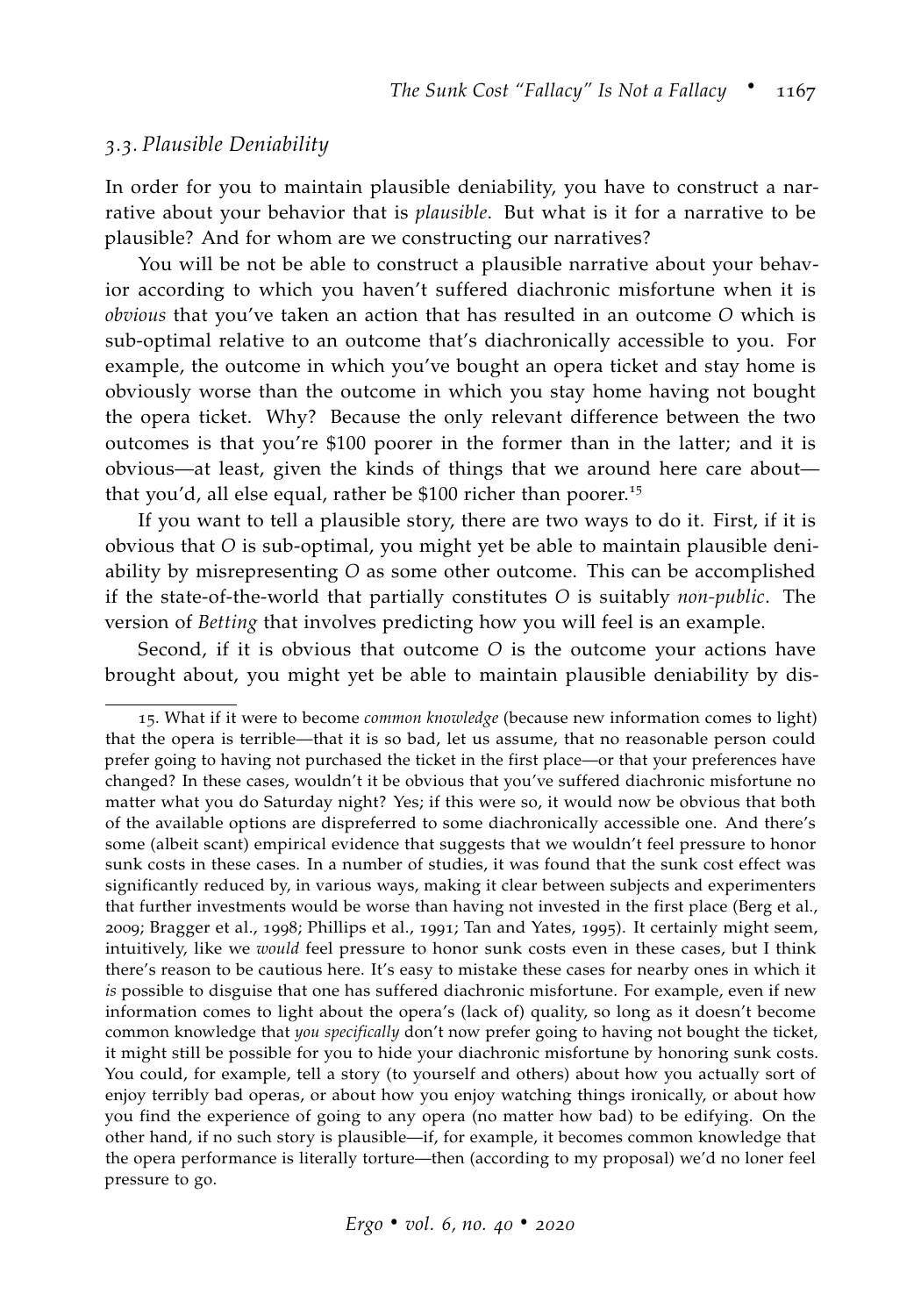guising the fact that you prefer a diachronically accessible outcome to *O*. *Binding* is an example of this, as is the version of *Betting* that involves predicting the weather.<sup>16</sup>

What makes a story about your behavior *plausible*? In order for a narrative to be plausible, it must be both internally and externally coherent. It's not enough that your diachronic behavior merely meets some formal constraints. The story must also attribute attitudes to you that seem reasonable to your audience. What counts as "plausible" will depend on the kinds of things that we around here—your audience—consider to be relatively natural to care about. What this amounts to, though, very much depends on your audience, their shared background knowledge of social life, and their understanding of the "social scripts" that were available to you. Plausibility can vary in degree and is sensitive to various contextual features.

The desire to maintain plausible deniability about having suffered diachronic misfortune is sensitive to our beliefs about what others believe and care about. Hiding diachronic misfortune involves disguising it from an audience—even if that audience is fictional, or hypothetical, or merely yourself—and so information about the beliefs, norms, practices, and values of your community plays an important role in delimiting what counts as "plausible."

Consider *Camping Rainstorm*, for example. There is no *plausible* story about you according to which you rent the raincoat, it doesn't rain, you wear it anyway, and you haven't stumbled into a suboptimal outcome. It's not reasonable—given the kinds of things that we around here care about—to take you to prefer wearing a rented raincoat unnecessarily to enjoying the sunny day having never rented the raincoat in the first place. People (at least, around here) don't wear raincoats on sunny days. But we can imagine a version of *Camping Rainstorm* in which your fellow campers are all members of The Society for Raincoat Appreciation: they enjoy discussing—and wearing—raincoats in all kinds of weather. In such a case, it might not be implausible that you all along preferred renting and wearing the raincoat on a sunny day to not having rented the raincoat at all; and, consequently, you might feel pressure to wear the raincoat (if you can also convince *yourself* that you have such a preference).

For whom are we constructing these narratives? Our stories are partially

<sup>16</sup>. Notice that the more hazardous the weather becomes, the less plausible it is that you prefer the outcome in which you brave the storm to see the opera over the diachronically accessible outcome in which you stay home, cozy and warm, having never bought the tickets in the first place. In the extreme—when, for example, the blizzard is so bad that only the most foolhardy would risk leaving their homes, when a State of Emergency has been issued, and spontaneous praying has broken out—it will be downright *im*plausible that you prefer going to having not bought the ticket, and so it will no longer be possible for you to disguise your diachronic misfortune. You would—and I think this is right—feel no pressure to honor sunk costs in such a case.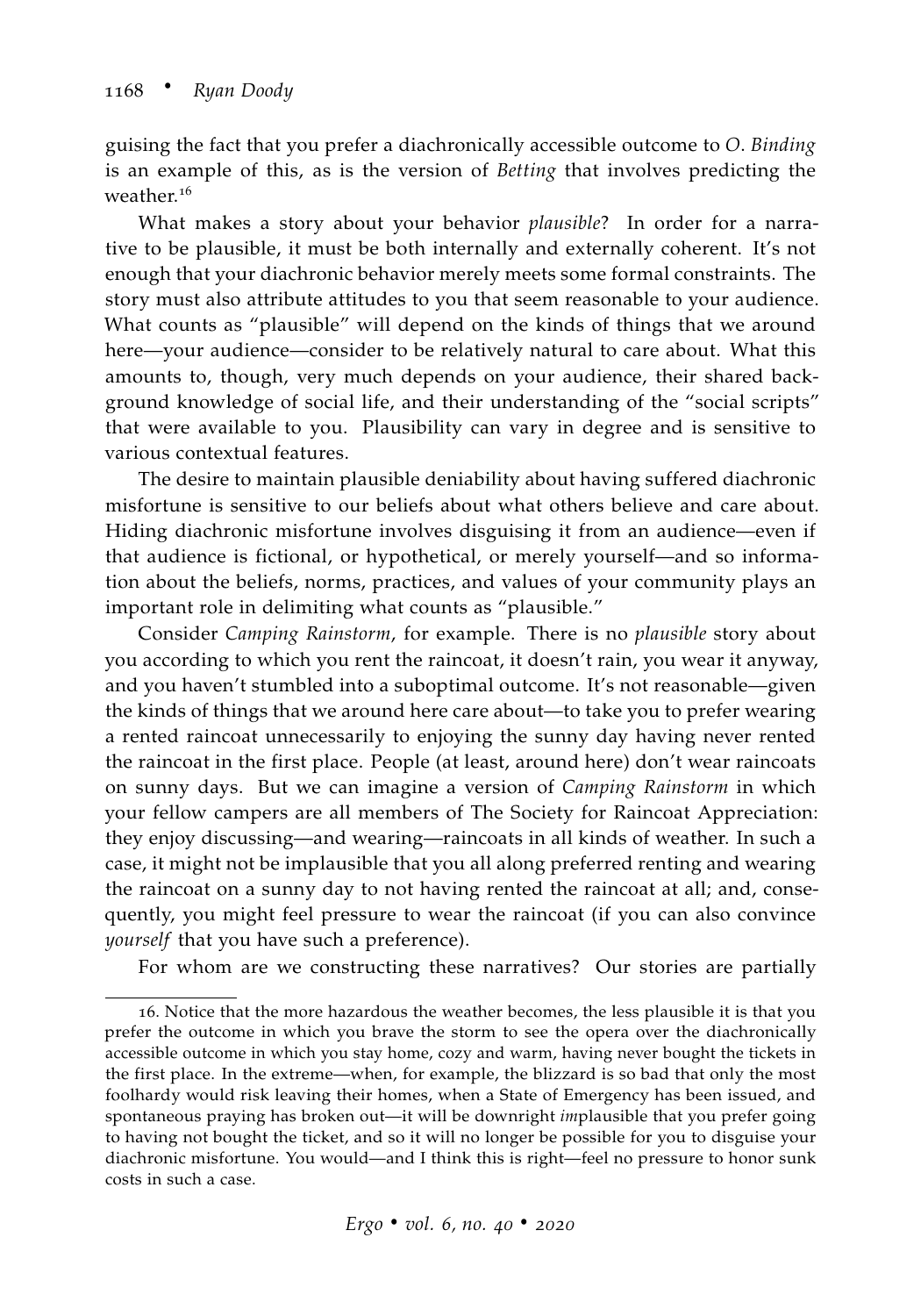directed toward the other members of our community and partially directed toward ourselves. As a heuristic (because it is not always possible to tell who's watching when), we might find it helpful to pretend that there is a semi-omniscient God, whose epistemic access to us is not different in kind or grain from that of the members of our community, watching us at all times. Of course, we aren't literally the object of ceaseless public scrutiny; although, insofar as we are both the authors of and the *audience* to our own behavior, there is some sense in which we *are* always being watched.

#### *3.4. Supporting the Hypothesis* & *Alternative Explanations*

To reiterate, according to my hypothesis, we feel pressure to honor sunk costs in some cases but not others because we desire telling flattering yet plausible stories about our diachronic behavior—stories in which we haven't suffered diachronic misfortune—and honoring sunk costs can help achieve that end. Is the hypothesis true?

Although far from conclusive, there is some empirical evidence which suggests that it is. In the remainder of this section, I will present some of this evidence (and, in [§5,](#page-22-0) I'll present some evidence that we *do* have such a desire) and I'll compare my proposal to some other potential explanations of why we feel pressure to honor sunk costs.

Several studies suggest that subjects have a greater propensity to honor sunk costs when they view their initial decision as a mistake for which they are personally responsible [\(Bazerman et al.,](#page-33-3) [1982](#page-33-3); [Davis and Bobko,](#page-34-2) [1986](#page-34-2); [Staw,](#page-36-5) [1976](#page-36-5); [Staw and Fox,](#page-36-6) [1977](#page-36-6)). In all of these studies, the projects into which costs had been sunk had some (often, small) chance of ultimately being successful. This is consistent, then, with subjects investing more resources in order to (if only temporarily) disguise their misfortune. In addition, [Conlon and Parks](#page-34-3) ([1987](#page-34-3)) found that subjects who viewed their initial investment decision as a mistake for which they were personally responsible were significantly more likely to seek out retrospective, as opposed to prospective, information about the investment. This suggests that the subjects, who were likely to honor sunk costs, were potentially seeking ways to justify their initial investment decision (to themselves and others) as something other than a mistake. There is also evidence that subjects in these situations choose, if given the opportunity, to selectively present information that casts their decisions in a favorable light [\(Caldwell and O'Reilly,](#page-33-4) [1982](#page-33-4)). It's also been shown that when given the opportunity to acquire (what turns out to be) unnecessary information, subjects use that information in their decision-making in order to justify having sought it [\(Bastardi and Shafir,](#page-33-5) [1998](#page-33-5)). And studies of "projection bias" suggest that subjects adjust their future actions (e.g., their selling price for some object) to better align with their past predictions of those actions [\(Loewenstein and Adler,](#page-35-4) [1995](#page-35-4)). This evidence suggests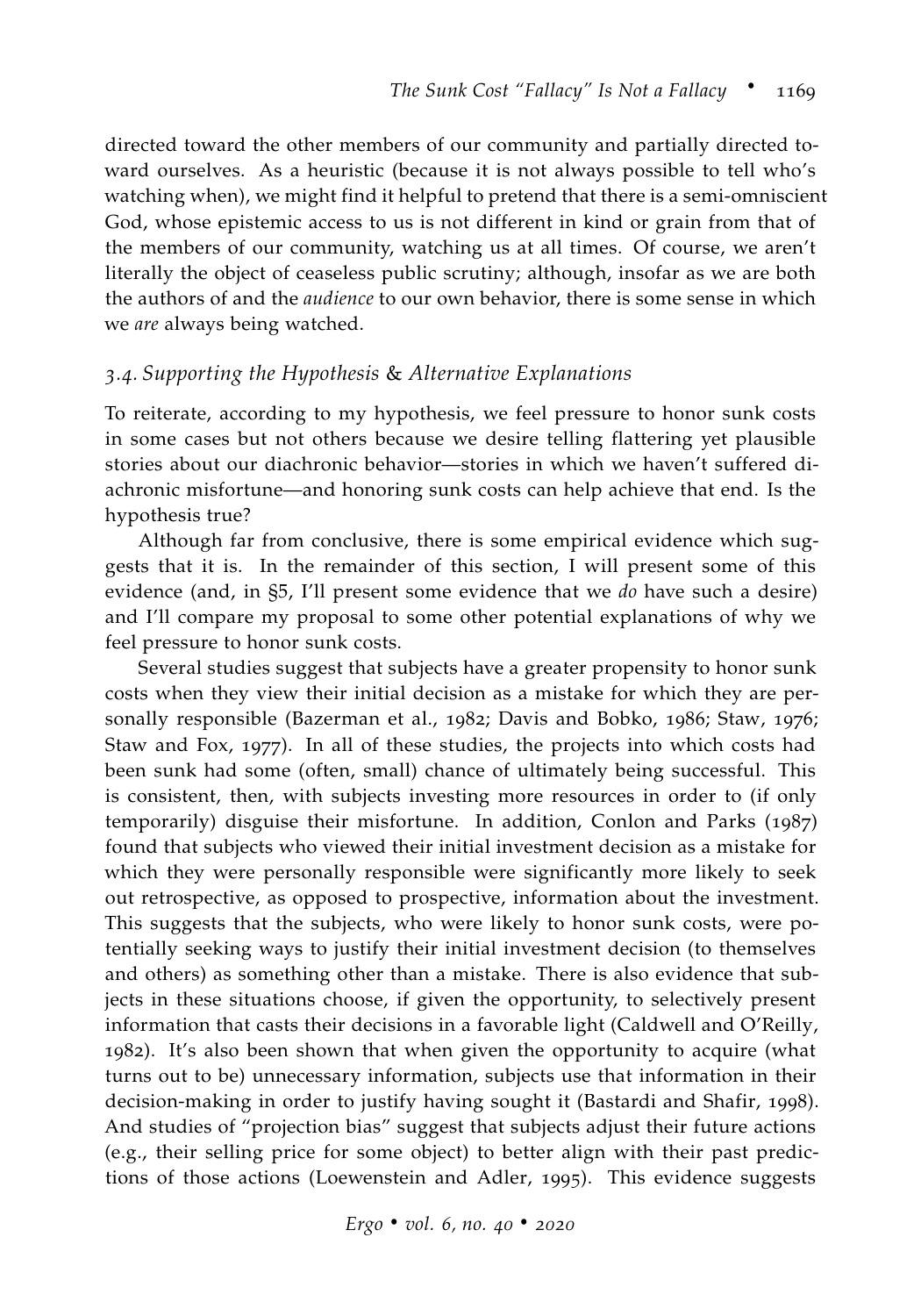that we're disposed, at least under some conditions, to work toward disguising our past mistakes by taking actions now that attempt to weave them into a coherent narrative.<sup>17</sup> However, the evidence mentioned here is, while suggestive, far from conclusive. In particular, many (if not all) of these results are open to alternative explanations that are consistent with rival hypotheses about why we feel pressure to honor sunk costs.

There are several such rival hypotheses, but let's focus only on what I take to be the most promising three: the Avoid Waste hypothesis, the Planning hypothesis, and the Prospect Theory hypothesis. The first hypothesis, defended by [Arkes](#page-33-0) [and Blumer](#page-33-0) ([1985](#page-33-0)), holds that the pressure to honor sunk costs derives from our desire to not appear wasteful.<sup>18</sup> The second hypothesis explains the pressure in terms of our dispositions to follow through on our plans, or commitments, or intentions. The final hypothesis appeals to Prospect Theory [\(Kahneman and Tver](#page-35-5)[sky,](#page-35-5) [1979](#page-35-5))—in particular, that outcomes are evaluated as gains or losses relative to some reference point, that this reference point is subject to "framing effects," and that our value functions are convex and steep for losses—and predicts that decision-makers will honor sunk costs by carrying on with a risky project rather than settle for a sure-thing loss by abandoning it [\(Thaler,](#page-37-3) [1980](#page-37-3); [Whyte,](#page-37-4) [1986](#page-37-4)). I think each of these hypotheses suffer from some serious shortcomings.

**Avoiding Waste.** According to this hypothesis, "the avoidance of waste is a motivating factor in people's decision to honor sunk costs by not abandoning a failing course of action" [\(Arkes and Ayton,](#page-32-0) [1999](#page-32-0), 595). The idea is that we desire to not appear wasteful and this desire puts pressure on us to honor sunk costs.<sup>19</sup>

<sup>17</sup>. It's also worth noting that, while honoring sunk costs is a pervasive phenomenon among humans, there are no (unambiguous) instances of it among lower animals [\(Arkes and Ayton,](#page-32-0) [1999](#page-32-0); [Curio,](#page-34-4) [1987](#page-34-4)). [Arkes and Ayton](#page-32-0) ([1999](#page-32-0)) also contend that young children do not honor sunk costs. If the pressure to honor sunk costs derives from a desire to construct a flattering yet plausible narrative about ourselves (which, as will be argued in §5, itself derives from our need to predict and explain each others' behavior in order to solve complex coordination problems), then, given that lower animals and young children likely lack the necessary abilities to construct such narratives, this is exactly what we should expect.

<sup>18</sup>. See [Arkes](#page-32-1) ([1996](#page-32-1)), [Arkes and Ayton](#page-32-0) ([1999](#page-32-0)) as well.

<sup>19</sup>. It's not clear that [Arkes and Blumer](#page-33-0) ([1985](#page-33-0)) and [Arkes](#page-32-1) ([1996](#page-32-1)) are making this strong of a claim, or if they are merely suggesting that there's a psychological connection *of some sort or other* between honoring sunk costs and not appearing wasteful. For the sake of argument, I'm going to address the stronger claim (and grant the weaker one). Also, [Arkes and Ayton](#page-32-0) appear to endorse a slightly different hypothesis: namely, "that overgeneralization of the eminently sensible rule 'Don't waste' contributes to the manifestation of the sunk cost effect" ([1999](#page-32-0), 598). It's not fully explained how and why this rule would overgeneralize in the way that [Arkes and](#page-32-0) [Ayton](#page-32-0) ([1999](#page-32-0)) hypothesize, but, unless the rule overgeneralizes to all and only those cases in which you're in a position to avoid appearing wasteful, we should expect this hypothesis to issue different predictions than the hypothesis in [Arkes and Blumer](#page-33-0) ([1985](#page-33-0)) and [Arkes](#page-32-1) ([1996](#page-32-1)). It's not clear from the context, however, whether this is intended to be a competing hypothesis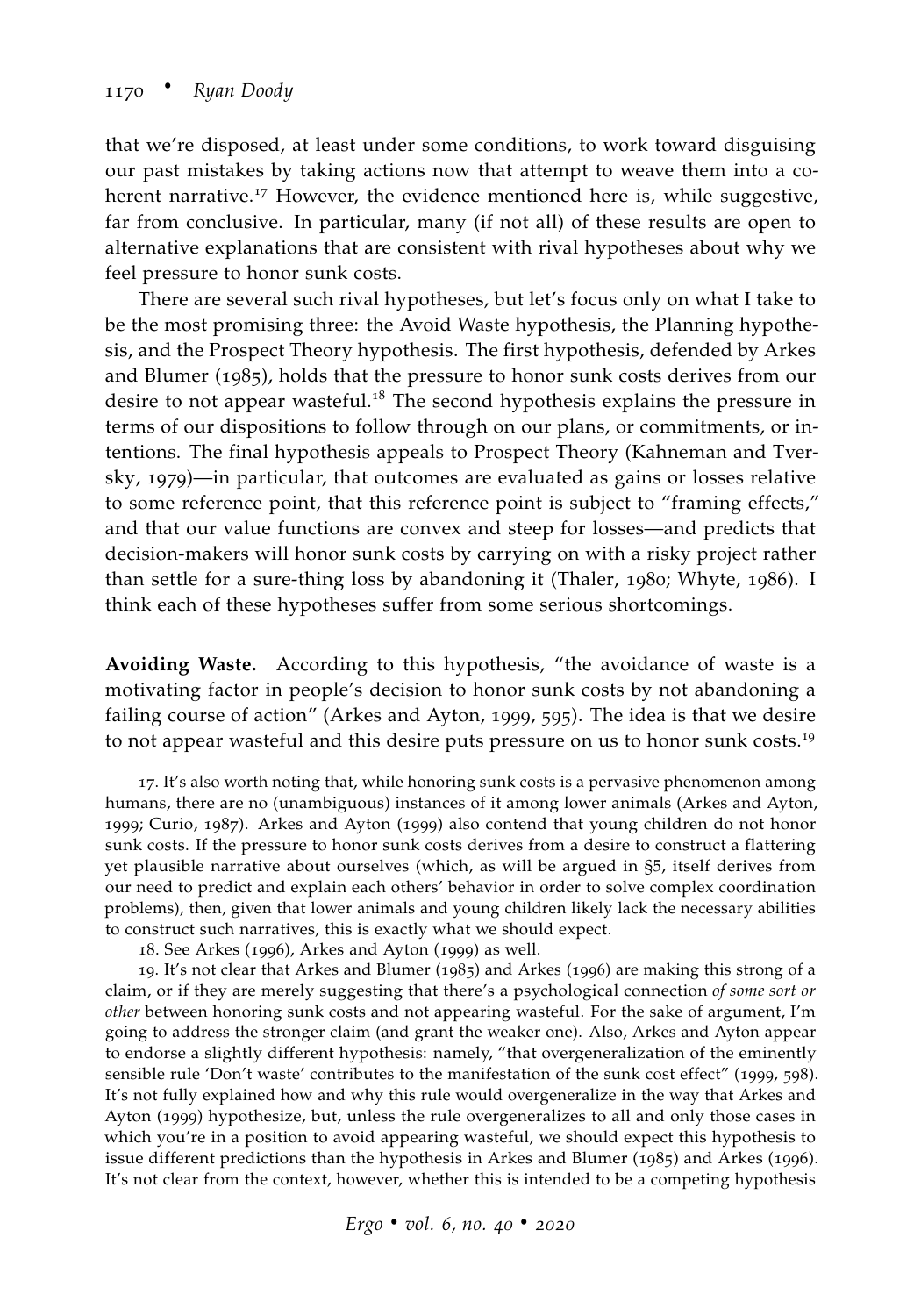For example, after purchasing the opera ticket, it might appear wasteful to not use it. And so we feel pressure to go to the opera in order to avoid appearing wasteful.

Depending on how this hypothesis is spelled out, it is either unsatisfying or consistent with my own. How, in general, would honoring sunk costs help you avoid appearing wasteful? Why does it appear more wasteful to not use the tickets than it does to waste your evening at an opera that you'd otherwise prefer not to see? Moreover, we feel pressure to honor sunk costs even when there's no tangible good—like opera tickets—that we risk appearing to waste. Furthermore, we feel no pressure to wear the raincoat in *Camping Rainstorm* even though doing so would presumably appear less wasteful than renting it without using it at all.

There are answers to these worries, of course. If we appear wasteful when it's obvious that we've acquired something at a higher cost than necessary or that we've failed to efficiently use our resources, then, in order to avoid appearing this way, we might feel pressure to act so that a plausible story can be told about our behavior according to which these things are not the case. Not using the opera ticket appears more wasteful than wasting your evening because it's easier to hide your feelings about the opera than it is to hide unused opera tickets. There's no pressure to wear the raincoat because, although not wearing it might appear wasteful, it's already obvious that renting it was a waste. But notice that if you've acquired something at a higher cost than necessary or if you've failed to efficiently use your resources, you've also suffered a diachronic misfortune. So it's no longer clear, when spelled out in more detail, whether this is a *rival* hypothesis after all.

**Adhere to Your Plans.** According to this hypothesis, the pressure we feel to honor sunk costs derives from a generally admirable propensity to follow through with our plans. Making plans, and then following through on them, is beneficial for various reasons: for example, it helps us achieve long-term goals in the face of temptation; it allows us to avoid the costs of continually reconsidering our reasons for action by closing off future deliberation; it facilitates inter- and intrapersonal coordination; etc. [\(Bratman,](#page-33-6) [1987](#page-33-6)). Once a plan has been made, we (at least, typically) feel psychological pressure to follow through on it. Perhaps, then, the pressure we feel to honor sunk costs is *really* pressure to follow through on a plan.

But, as we've observed (in cases like *Betting*), we feel pressure to honor sunk costs even when no such plan has been made (or, rather, when we've made a *conditional* plan such that adhering to it isn't served by taking the sunk-costhonoring option). You bought the opera ticket, not with the plan to go, but to give yourself the option to if you feel like it. So the pressure to honor sunk

or not.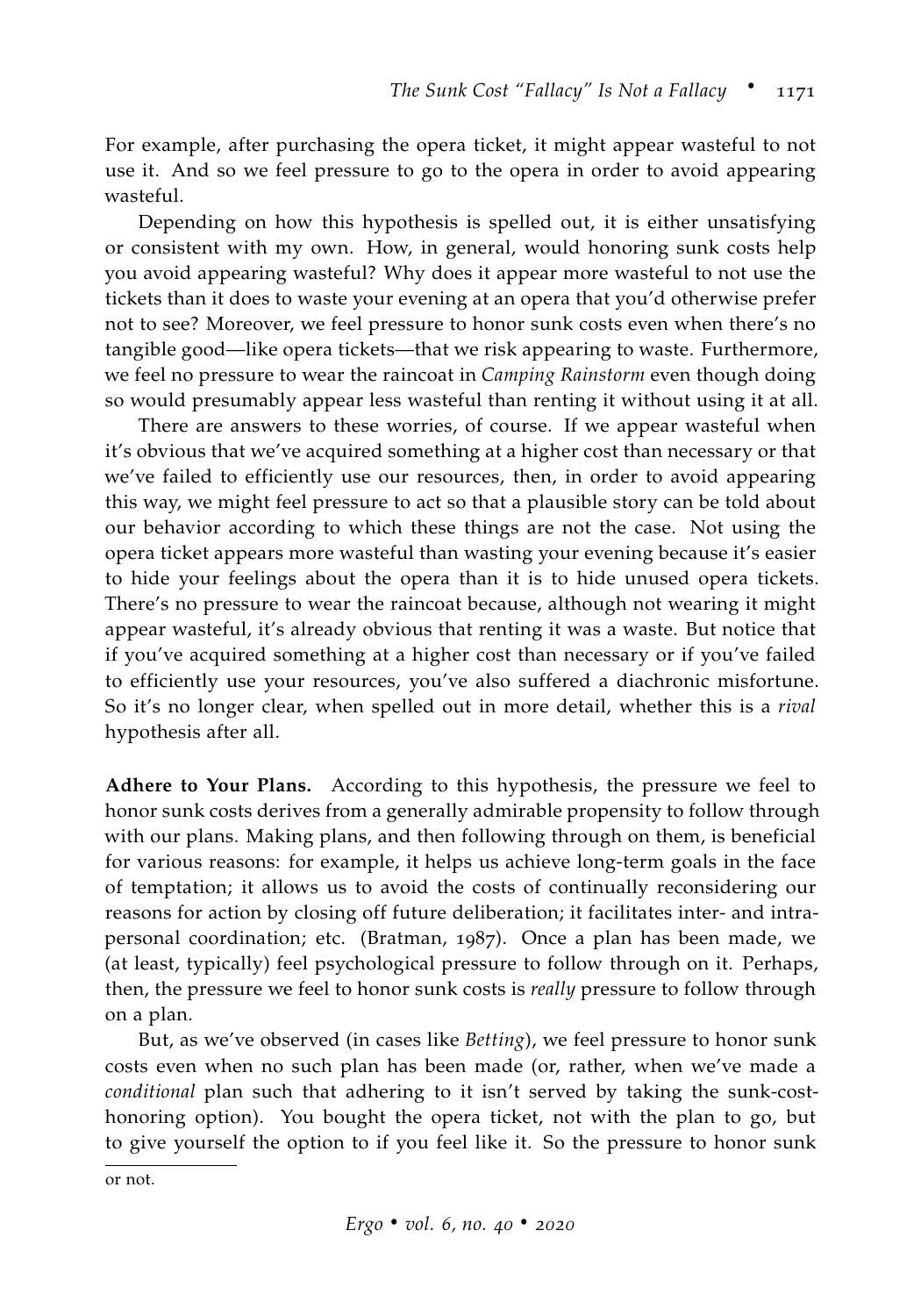costs doesn't derive straightforwardly from the impulse to follow through on our plans. Instead, the pressure to honor sunk costs might result from an *overgeneralization* of our general propensity to follow through on our plans. Our impulse to follow through on our plans is so strong that we feel pressure to do so even when no such plan has been made.

I have a couple worries about this explanation. First, while it's not implausible that our propensity to follow through on our plans might overgeneralize to cases in which no such plans have been made, it's unclear why such a propensity would overgeneralize to those cases in which we feel pressure to honor sunk costs but not overgeneralize to those cases in which we don't. Compare *Betting* to *Camping Rainstorm*. In both cases, you don't adhere to your original (conditional) plan by honoring sunk costs: you planned to go to the opera but only if you feel like it (or only if the weather isn't terrible); you planned to wear the raincoat but only if it rains. We feel pressure to honor sunk costs in the former case but not the latter. Given the structural similarity of the two cases, why would our propensity to follow through on our plans overgeneralize to the former but not the latter?

Or imagine a case a lot like *Betting* but with no sunk costs: you have a standing invitation to see the opera, at no cost, whenever you'd like to; you make a plan to go next Saturday unless the weather is terrible; on Saturday, the weather is terrible. I wouldn't feel pressure to go to the opera in this case. Why would the pressure to make good on our plans only overgeneralize to the version of the case in which costs have been sunk?

There is also an interesting phenomenon—the so-called "Reverse Sunk Cost Effect" [\(Heath,](#page-34-5) [1995](#page-34-5)) or "Pro Rata Fallacy" [\(Baliga and Ely,](#page-33-7) [2011](#page-33-7))—wherein decisionmakers honor sunk costs by *abandoning*, rather than following through on, the project into which costs have been sunk. In such cases, upon learning that the total costs needed to successfully complete a project exceed its value, decisionmakers are reluctant to continue investing additional resources into its completion (even if abandoning it is likely to result in an even greater net loss). Here's an example. Suppose you bought an old house with the plan to renovate and re-sell. After purchasing the house, though, the real-estate market takes a turn. It becomes clear that you won't be able to recoup your total expenses by renovating and re-selling. Instead, you could re-sell the house as-is (also at a loss). There's evidence that people feel pressure to abandon their original plan in favor of re-selling the house as-is even though, had sunk costs not been sunk (had they been given the house as a gift, for example), they would prefer to re-sell the house after completing the renovations.<sup>20</sup> This is an example of honoring sunk

<sup>20</sup>. See [Heath](#page-34-5) ([1995](#page-34-5)) for a number of experiments suggesting that subjects "de-escalate" investment in response to sunk costs precisely in cases like the one presented above. See also [Baliga and Ely](#page-33-7) ([2011](#page-33-7)), who present and experimentally test a memory-based model of the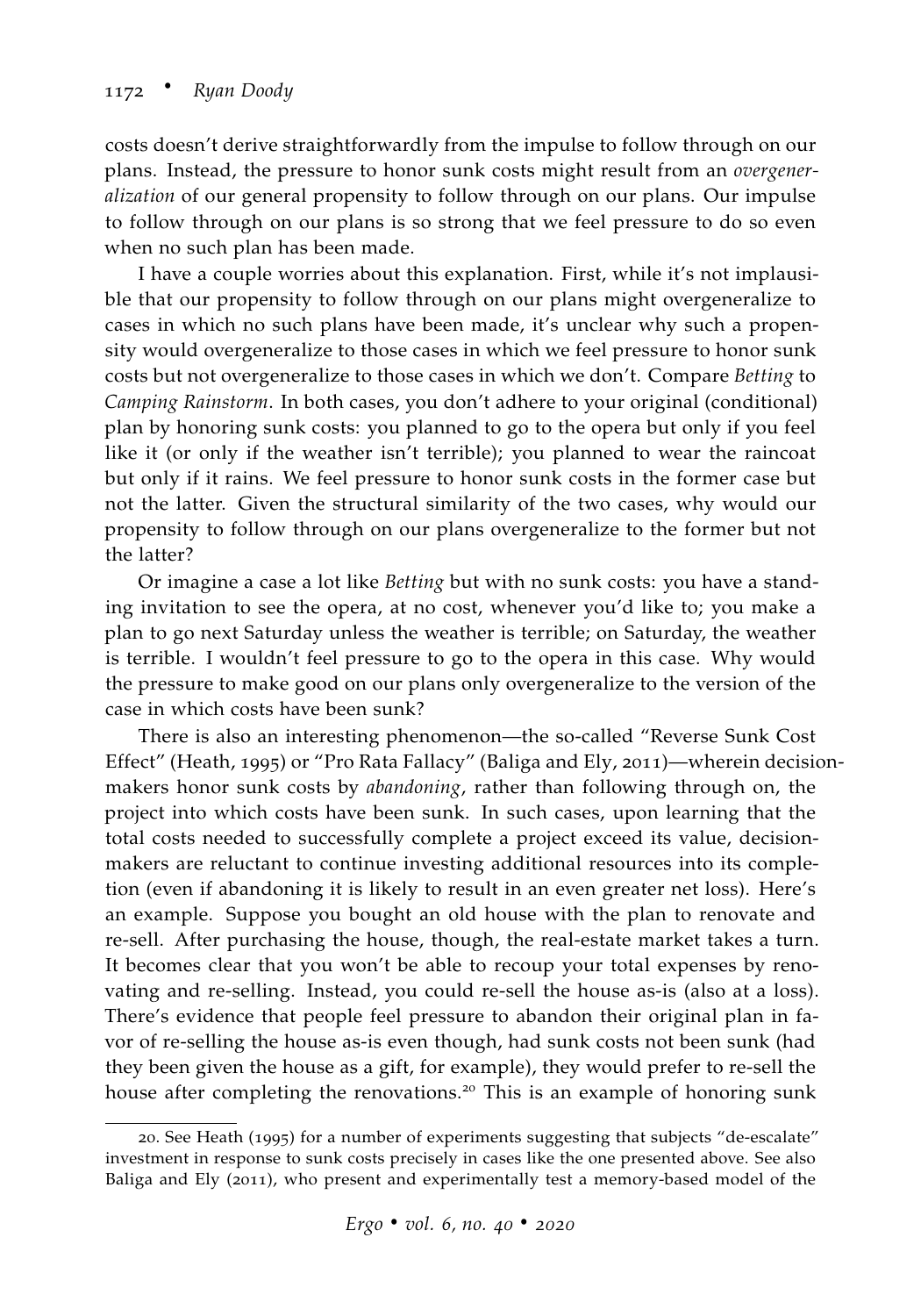costs—you feel pressure to abandon the project rather than carrying on with it even though, had sunk costs not been sunk, you would be disposed to carry on with the project rather than abandon it—that is difficult to explain in terms of adhering to your plans. Even if the impulse to follow through on our plans overgeneralizes, in cases like these, we feel pressure to abandon, not *follow through* on, the plan.<sup>21</sup>

**Prospect Theory.** Another explanation for why we honor sunk costs appeals to Prospect Theory [\(Kahneman and Tversky,](#page-35-5) [1979](#page-35-5)), which is a descriptive theory of decision-making under risk. Prospect Theory deviates from Expected Utility Theory in several respects, but the important differences, for our purposes, are these: first, outcomes are evaluated as gains or losses relative to a reference point; second, this reference point is determined by how the decision-problem is "framed" psychologically; and decision-makers are assumed to have an *S*-shaped utility curve, which kinks at the origin (the reference point), is concave for gains, and is both convex and steep for losses. In effect, Prospect Theory predicts that decision-makers will exhibit risk-inclined behavior when choosing between perceived losses and risk-averse behavior when choosing between perceived gains. The explanation holds that sinking costs into a project affects our reference point so that abandoning the project is perceived as a sure-thing loss. Because we are, according to Prospect Theory, averse to sure-thing losses, we will feel pressure to honor sunk costs [\(Thaler,](#page-37-3) [1980](#page-37-3); [Whyte,](#page-37-4) [1986](#page-37-4)).

There are a number of problems with this explanation as well. First, even if Prospect Theory were to correctly predict when decision-makers will, and will not, honor sunk costs, it's not obvious that it provides a suitable *explanation* of the phenomenon. As [Arkes and Blumer](#page-33-0) complain, "prospect theory does not specify the psychological basis for the findings that sure losses are so aversive and sunk costs are so difficult to ignore" ([1985](#page-33-0), 132). As is, Prospect Theory

phenomenon. (I think that their model, while interesting, suffers from several theoretical and empirical problems. But discussing it further would take us too far afield.)

<sup>21</sup>. Notice, however, that my explanation *can* potentially account for these cases. If you carry on with the project, you will bring about an outcome that's clearly and obviously worse than what would've resulted had you not purchased the house in the first place. But, if you abandon the project by re-selling the house as-is, you have the opportunity to hide your diachronic misfortune by bringing about an outcome (one in which you invest your resources elsewhere) that, while perhaps also worse, looks less obviously so to an "outside observer." Moreover, [Heath](#page-34-5) ([1995](#page-34-5)) found that subjects are less likely to abandon a failing project when the subsequent investments are "difficult to track" (e.g., investing time when the sunk costs are money, or investing money when the sunk costs are time). When the value of the overall expenses allocated to a project is equivocal, it's easier to disguise whether completing the project would be worse than never having begun it. And so, in these cases, abandoning the project no longer affords you a better opportunity for hiding your diachronic misfortune than carrying on with it would.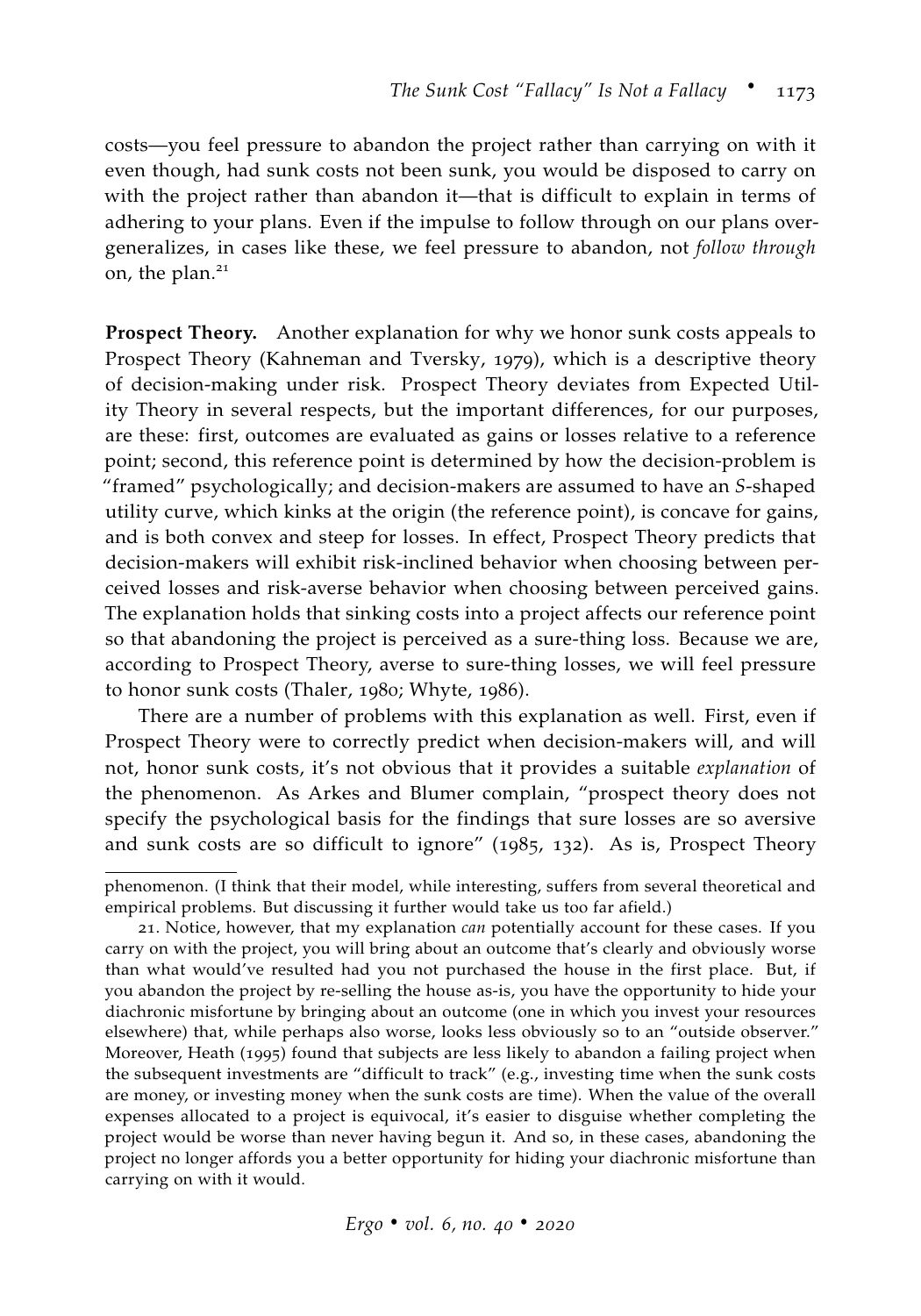provides at best a *model* of sunk cost honoring, not an explanation of it. Worse, it's not clear that Prospect Theory *does* correctly predict when sunk costs will be honored (see [Schoorman et al.,](#page-36-7) [1994](#page-36-7), for example). Furthermore, the explanation crucially assumes that honoring sunk costs isn't also a sure-thing loss (relative to the reference point). That needn't be the case. You needn't think of going to the opera as a risky option—one that might, with some (perhaps low) probability, result in an outcome that you prefer to having not purchased the ticket in the first place—in order to feel pressure to honor your sunk costs. Lastly, given the structural similarities between *Betting* and *Camping Rainstorm*, it's unclear how Prospect Theory could explain why we feel pressure to go to the opera in the former case but don't feel pressure to wear the raincoat in the latter.

# **4. Why Is It Supposedly Irrational to Honor Sunk Costs?**

Here's a first-pass at what's perhaps the line of thought behind the familiar admonishments against sunk cost honoring:

It is irrational to  $\phi$  if there is some other available act  $\psi$  that you prefer. And by honoring sunk costs, you decide to *φ* rather than *ψ*, but are disposed, had sunk costs not been sunk, to *ψ* rather than *φ*; and the fact that you are so disposed, *reveals* that you in fact *really* prefer *ψ*ing to *φ*ing—even though your actual behavior suggests otherwise.

This isn't right. You *don't* prefer staying home to going to the opera. (Of course, were sunk costs not sunk, you would prefer staying to going—but, at the very least, much more needs to be said about why this counterfactual is at all relevant). The outcomes in the actual case and the counterfactual case are different. How are they different? Most relevantly, for my purposes, is that the former might exhibit an asymmetry in the prospects of spinning a flattering yet plausible story about your diachronic behavior. In general, we should individuate outcomes so as to reflect all of the relevant features that the agent cares about. By honoring sunk costs, then, you needn't have acted against your preferences.

Here's another suggestion. The irrationality of honoring sunk costs isn't to be found in your *action* but, rather, in your *preferences* themselves.<sup>22</sup> The problem isn't that you did something (namely, go to the opera) in spite of not wanting to do it. Rather, the problem is this: given that you'd prefer to stay home rather than go were sunk costs not sunk, it's not reasonable to prefer going to staying in the situation in which sunk costs are sunk.

<sup>22</sup>. This is appears to be Kelly's interpretation: "The claim that it is irrational to give weight to sunk costs in one's decision-making is naturally understood as a *constraint on the kinds of considerations that can legitimately be offered as, or taken to be, reasons*" [\(Kelly,](#page-35-3) [2004](#page-35-3), 62).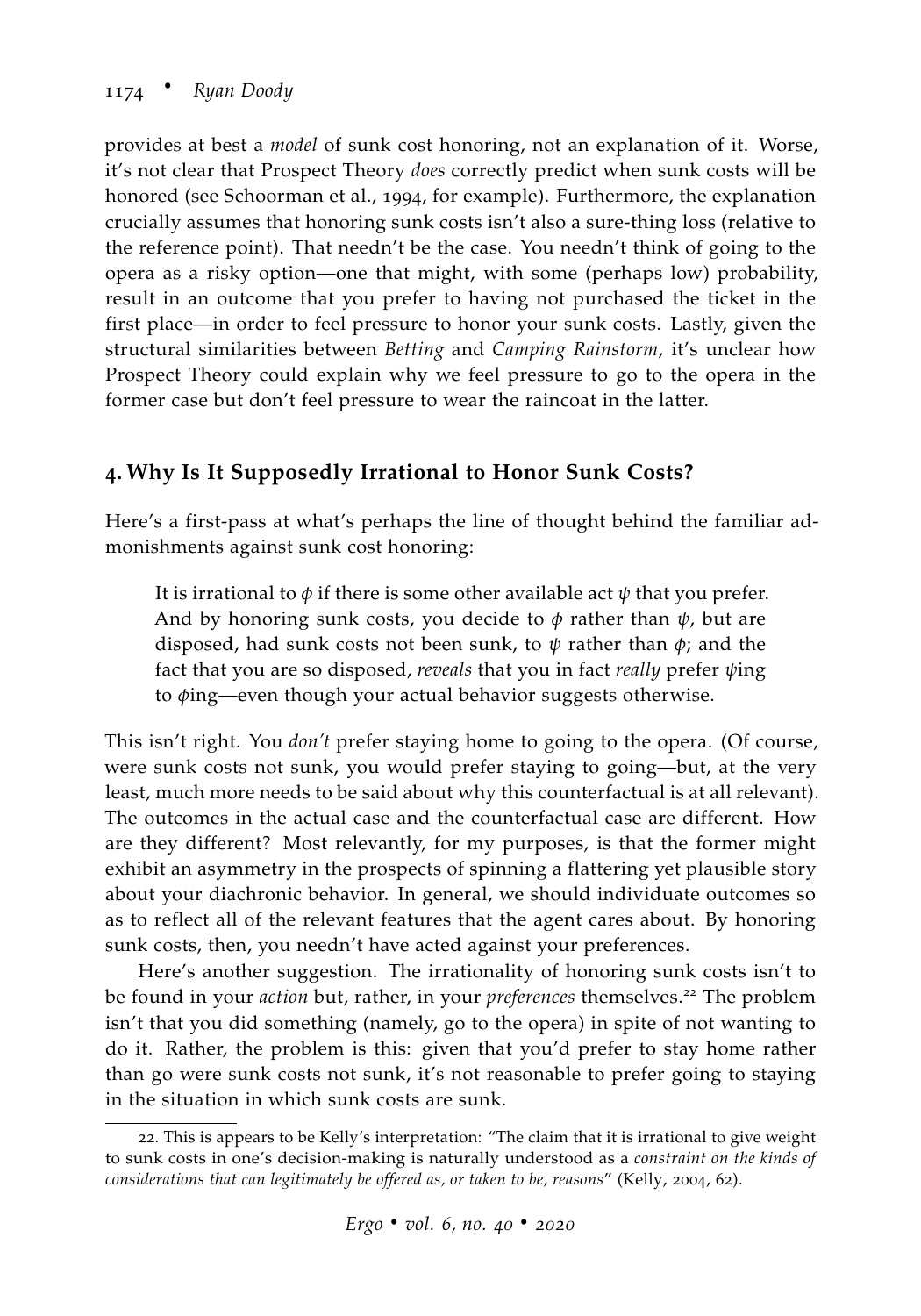We can understand this suggestion as a challenge to be met. The onus is on us, the honorers of sunk costs, to find a difference between the cases that is rationally relevant. So far we've gone only part of the way. The feature which makes a rational difference, according to me, is *the prospects for maintaining plausible deniability about suffering diachronic misfortune*. There *is* a difference between the options available to you in the cases in which we feel pressure to honor sunk costs and the options available to you in the cases in which we don't feel this pressure.

If you want to be able to hide your diachronic misfortunes, you thereby have reason to honor sunk costs. Of course, if you want to poke yourself in the eye, there's at least some sense in which you thereby have reason to poke yourself in the eye. And one might think: it's *not* reasonable to poke yourself in the eye *even if* you want to—because wanting to poke yourself in the eye is a silly and unreasonable thing to want. For any utterly bizarre behavior you can think of, we can cook up *some* desire or other such that having that desire would, at least in some sense, rationalize the behavior.

We've succeeded in pushing the challenge back a step: we've said what it is that makes the difference. But why think that this is a difference it is reasonable to let your decisions turn on?

## <span id="page-22-0"></span>**5. Caring about Spinning Your Social Story**

I've argued that if you want to be able to tell a plausible story about yourself that casts you in a flattering light—as someone who hasn't suffered diachronic misfortune—then it is reasonable for you to honor sunk costs when you feel the pressure to do so. In this section, I will argue that, as a matter of fact, we *do* want to be able to tell such stories about ourselves; and moreover that this is something it is *reasonable* to expect creatures like us to want, given our social natures. We've internalized a standing desire to construct flattering yet plausible autobiographical narratives about our behavior as a way of getting along with one another. Furthermore, because these narratives give rise to "who we are" as people, this desire is deeply interwoven with our self-identities.

**Justifying the Reasonableness of a Desire.** One way to persuasively justify the reasonableness of a desire is to argue that the object of the desire is a *means* to a universally-agreed-to-be-worthwhile *end*. But, because we can vary the means to the ends, this would constitute only a partial rationalization. If you continue to want the means in situations where it is no longer a means to that particular end, then the desire (at the very least, in those cases) is unreasonable.

It is more difficult to offer a persuasive justification of the reasonableness of a non-instrumental desire. We can appeal to intuitions. We can, in Humean fash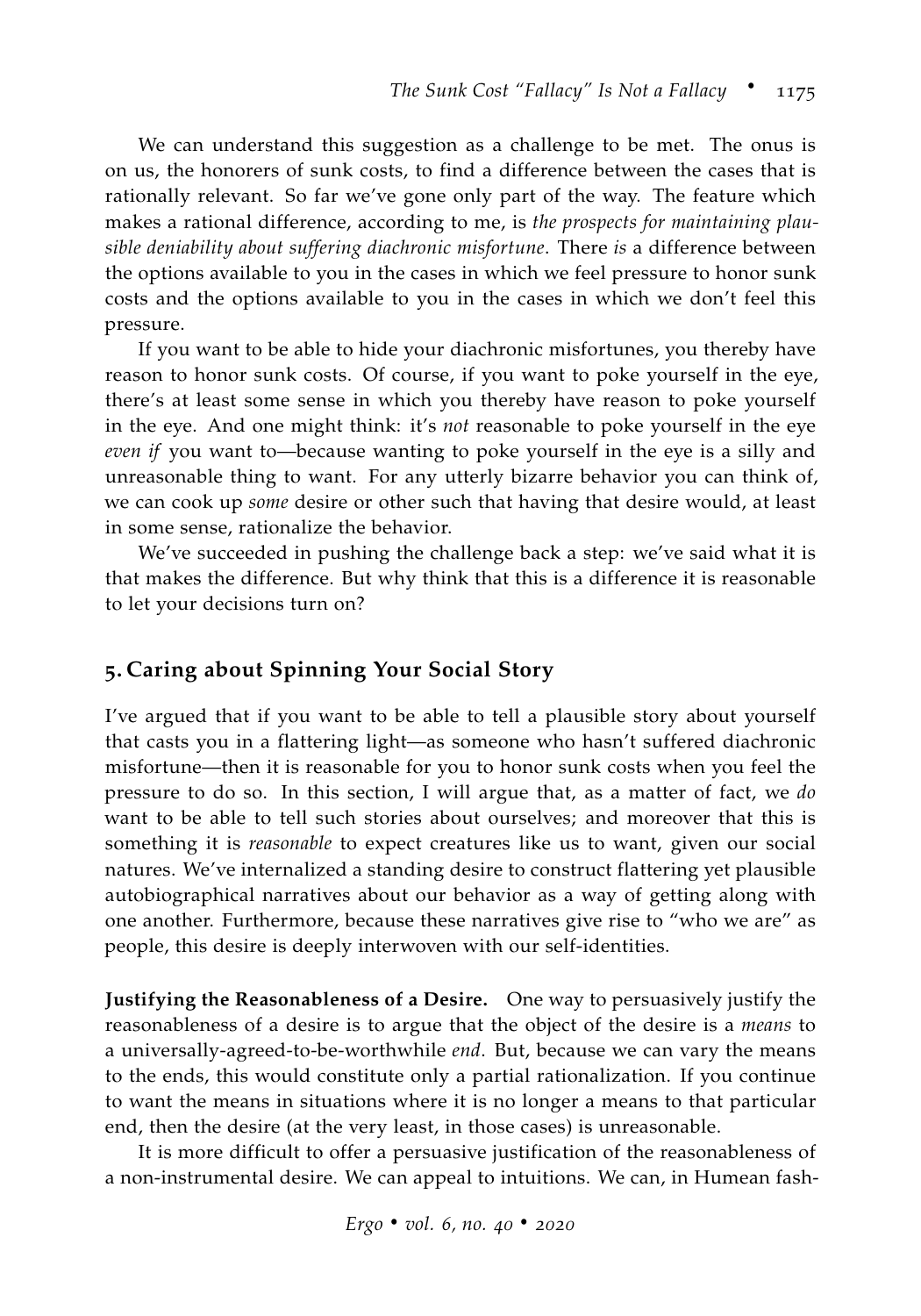ion, claim that any non-instrumental desire, so long as fits in coherently with the rest of your desires, is not unreasonable (either because they are all reasonable, or 'reason' doesn't apply here at all). Justifications bottom-out somewhere. Or, rather than search for an *object-given* reason, we might try to justify the reasonableness of a desire by offering a *state-given* reason.<sup>23</sup> That is, rather than argue that there's something about *X* which makes it worthy of desiring, we could argue that there's something beneficial about having the desire for *X*. 24

Here's what I will do instead. Rather than offer an instrumental justification, or claim that we desire to maintain plausibility about having suffered diachronic misfortune non-instrumentally and then say nothing more, I will:

- (1) Argue that we desire to maintain plausible deniability about having suffered diachronic misfortune *non-instrumentally*. This kind of self-flattering storytelling is something we can't help but want to do.
- (2) Offer a *Teleological Justification:* Argue that, because of the kinds of creatures we are, it was, and continues to be, integral to our success (at achieving other ends) that we come to care about hiding our diachronic mistakes. Those of us who internalized this desire were more traditionally successful than those who didn't—and, so, through a process of social evolution, we've come to internalize this non-instrumental desire.

Here's an analogy. I have, as I'm sure you do too, a *pro tanto* desire for things that taste *sweet*. When pushed, I cannot offer a satisfying justification of the reasonableness of this desire. I don't, for example, desire sweetness as the means to some end. I like things that taste sweet. I'm hard pressed to say much more than that. It isn't, though, *mysterious* why I, and creatures like me, desire things that taste sweet. Most things that are sweet contain sugar. And sugar has fitnesspromoting caloric properties. Creatures who desired sweet things did better than creatures who didn't. Even though NutraSweet doesn't contain the fitnesspromoting caloric properties of sugar, it still tastes sweet to me. And even though (granting the evolutionary story I've sketched) the reason, in some sense, that I non-instrumentally desire sweetness has to do with the caloric properties of sugar, it isn't unreasonable to desire NutraSweet. As we'll see, in some impor-

<sup>23</sup>. See [Parfit](#page-36-8) ([2001](#page-36-8), [2011](#page-36-9)) for a fuller discussion of the distinction. Parfit thinks that all the state-given reasons in the world cannot rationalize an irrational desire. One might think that state-given reasons for having a desire D, at best, rationalizes the desire to be such that you have desire D.

<sup>24</sup>. This is, roughly, the strategy [Nozick](#page-36-1) ([1993](#page-36-1)) adopts in justifying the honoring of sunk costs. It's good, according to [Nozick](#page-36-1) ([1993](#page-36-1)), that we honor sunk costs because we can strategically exploit the fact that we will honor sunk costs in order to help our future-selves overcome temptation. This is a state-given, and not an object-given, reason to honor sunk costs. [Steele](#page-37-2) ([1996](#page-37-2)) criticizes Nozick's argument, largely for this reason.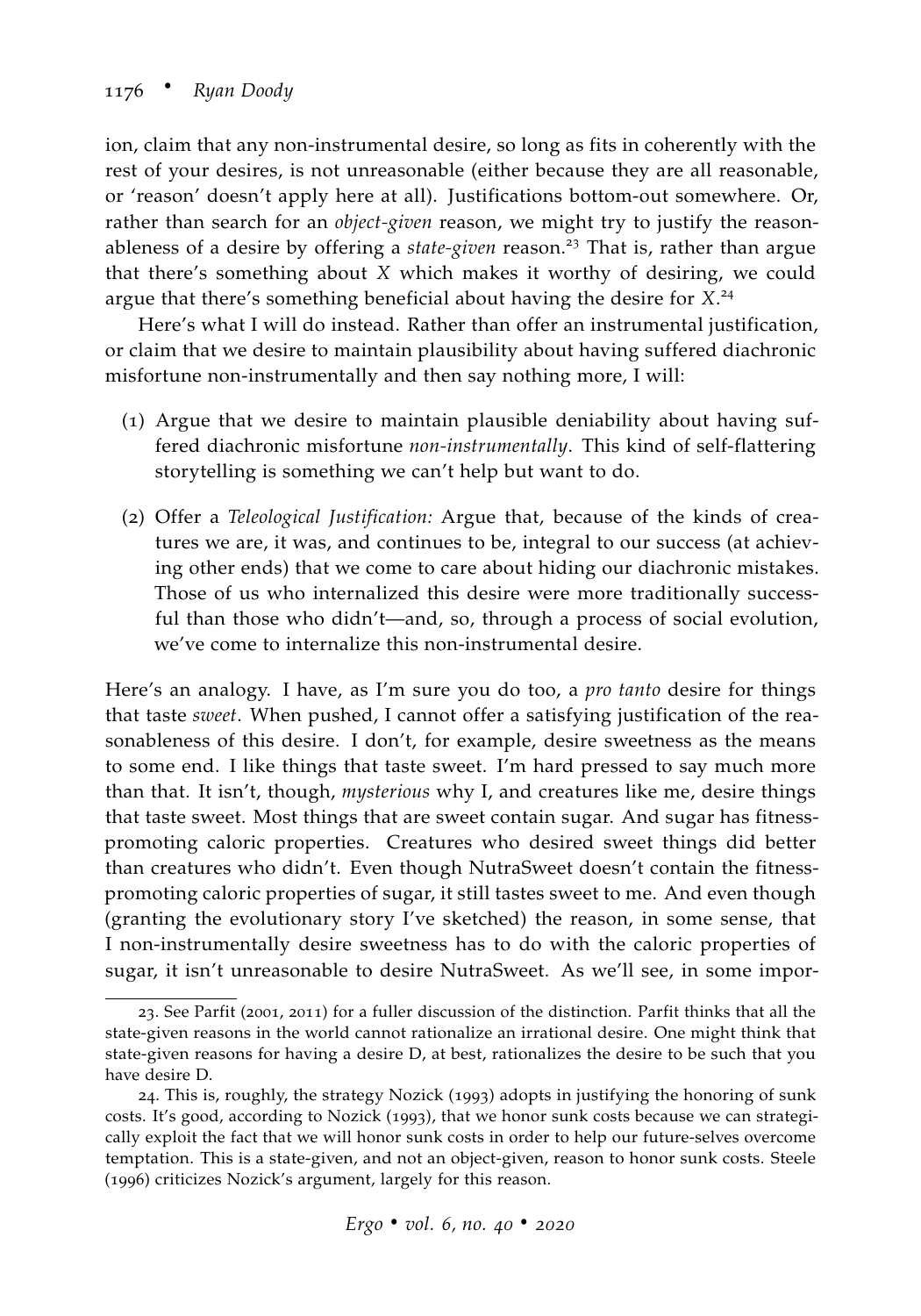tant respects, our desire to maintain plausible deniability about having suffered diachronic misfortune is like my *pro tanto* desire for sweet foods.

**Social Evolution and the Desire to Maintain Plausible Deniability.** There is a fair amount of empirical evidence that we quite strongly (albeit not always consciously) care about our self-presentation.<sup>25</sup> For example, [Kurzban and Ak](#page-35-6)[tipis](#page-35-6) argue that we've internalized a set of mechanisms that are "designed for strategic manipulation of others' representations of one's traits, abilities, and prospects" ([2007](#page-35-6), 131). These mechanisms work to strike the optimal balance in self-presentation between favorability and plausibility [\(Baumeister,](#page-33-8) [1982](#page-33-8); [Schlenker,](#page-36-10) [1975](#page-36-10)) with the aim of demonstrating our social value to others.<sup>26</sup> One primary function of these mechanisms is to maintain the appearance of consistency [\(Swann,](#page-37-5) [1985](#page-37-5); [Tedeschi et al.,](#page-37-6) [1971](#page-37-6); [Stone et al.,](#page-37-7) [1997](#page-37-7)). And, although these mechanisms serve a social function, there's evidence that the mechanisms exert motivational force on us even in private [\(Baumeister,](#page-33-8) [1982](#page-33-8); [Hogan and Briggs,](#page-35-7) [1986](#page-35-7); [Schrauger](#page-36-11) [and Schoeneman,](#page-36-11) [1979](#page-36-11); [Tice and Baumeister,](#page-37-8) [2001](#page-37-8)); there is a tight connection between the impressions of ourselves that we attempt to instill in others and our own self-identities [\(Baumeister,](#page-33-8) [1982](#page-33-8); [Kurzban and Aktipis,](#page-35-6) [2007](#page-35-6); [Rosenberg,](#page-36-12) [1979](#page-36-12); [Schlenker,](#page-36-13) [1980](#page-36-13)). [Kurzban and Aktipis](#page-35-6) metaphorically likens these mechanisms to a press secretary: "[I]t collects and stores information about what one has done and engages in spin to make the individual's actions appear as positive as possible" ([2007](#page-35-6), 136). Furthermore, they argue that the motives embodied by the "press secretary"—namely, the desire to construct plausible autobiographical narratives that cast its protagonist in a favorable light—operate without conscious awareness (and, they suggest, for good reason: conscious awareness of such a desire might undermine its satisfaction; see [Trivers](#page-37-9) [2000](#page-37-9)).<sup>27</sup>

In addition to this empirical evidence, there are more general theoretical reasons to expect social creatures to come to internalize a desire for spinning flattering autobiographical narratives. One such theoretical reason is the following speculative social evolutionary story.<sup>28</sup>

<sup>25</sup>. See the subtle discussion of social behavior in [Goffman](#page-34-6) ([1959](#page-34-6)), which analyzes social interaction as analogous to theatrical performance. Social interaction is akin to a performance in which "actors" create and manage the impressions they impart to their "audience."

<sup>26</sup>. See, for example, [Baumeister](#page-33-9) ([1986](#page-33-9)), [Kurzban](#page-35-8) ([2010](#page-35-8)), [Leary](#page-35-9) ([2007](#page-35-9)), [Schlenker](#page-36-10) ([1975](#page-36-10), [1985](#page-36-14)), [Tarvis and Aaronson](#page-37-10) ([2007](#page-37-10)), and [Trivers](#page-37-9) ([2000](#page-37-9)).

<sup>27</sup>. In order to effectively convince others, it's often helpful to first convince ourselves. But if you're consciously aware of your desire to hide your diachronic misfortune, it will be exceedingly difficult (and perhaps impossible) to convince *yourself* that you haven't suffered diachronic misfortune.

<sup>28</sup>. This story shares similarities to the ones offered in [Kurzban](#page-35-8) ([2010](#page-35-8)), [Trivers](#page-37-9) ([2000](#page-37-9)), and especially [Ross](#page-36-15) ([2005](#page-36-15)). (I outline this story in more, and slightly different, detail in [Doody,](#page-34-7) [2019](#page-34-7).)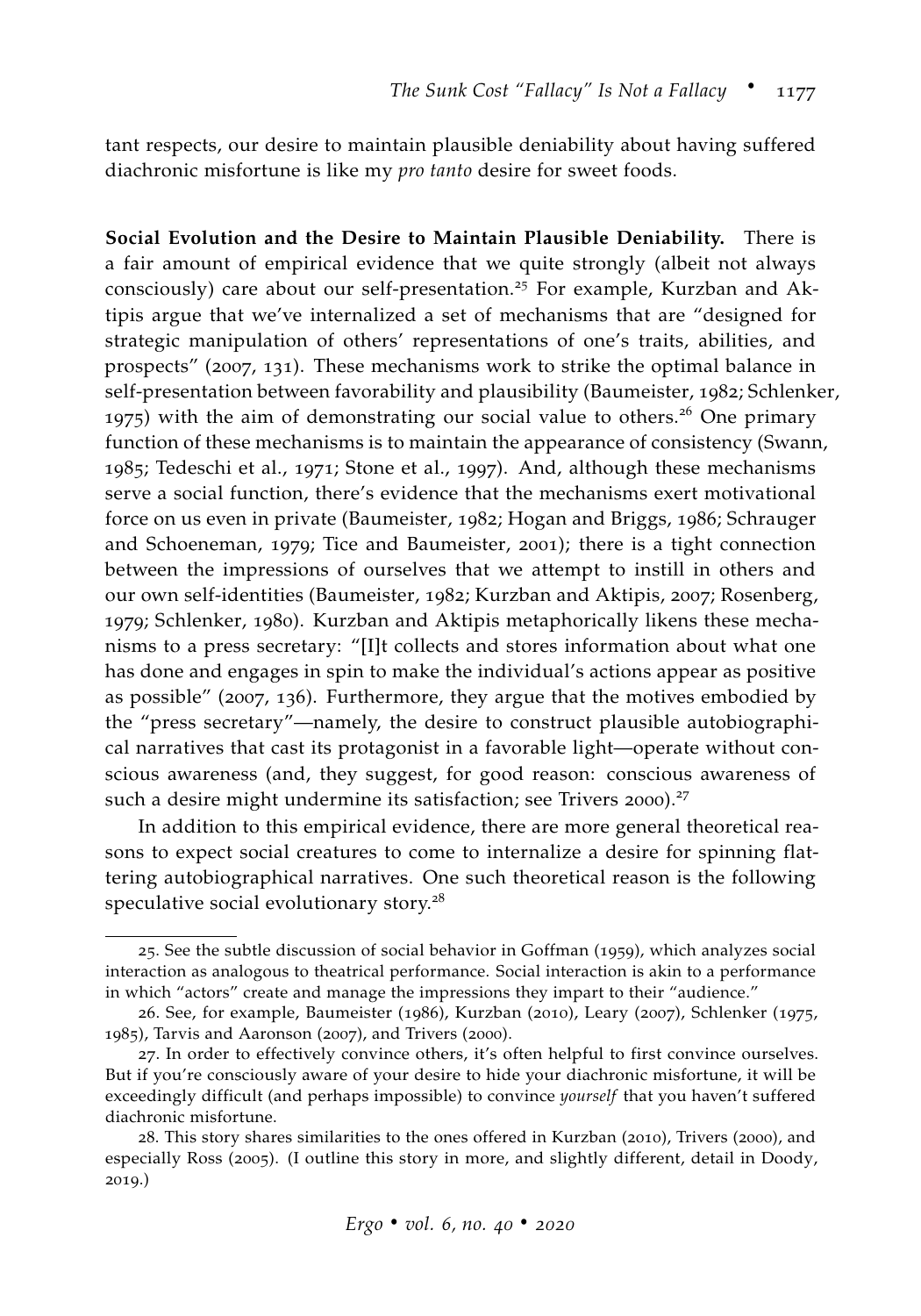Social coordination is essential to our success as social creatures [\(Kurzban,](#page-35-8) [2010](#page-35-8); [Levine and Kurzban,](#page-35-10) [2006](#page-35-10); [Tooby and Cosmides,](#page-37-11) [1996](#page-37-11)). Social coordination requires that I take you to be, and you take me to be, a good cooperator. In order to make myself appear like a good cooperator, I must present myself in a good light [\(Brewer,](#page-33-10) [1997](#page-33-10); [Hauser,](#page-34-8) [1996](#page-34-8); [Trivers,](#page-37-9) [2000](#page-37-9)). Because communities of successful cooperators will do better than communities of unsuccessful cooperators, we should expect that those pro-social traits (broadly construed) conducive to successful cooperation will be selected for. The claim is that, for these reasons, we've come to internalize the capacities, dispositions, and sentiments necessary for successful cooperation.

We live in a social world in which our choice-behavior is very often the subject of examination by others. Successful navigation through this world requires us to make sufficiently reliable predictions about each other's future behavior on the basis of fairly meager evidence about each other's past behavior. To get along with one another, we must construct rough-and-ready folk psychological theories of each other. This is no easy task. Consequently, we face rational pressure to stabilize our diachronic agency by presenting to each other *coherent narratives* about our diachronic behavior. We have reason to act so that a competent observer would be able to make fairly accurate predictions about our future choice-behavior on the basis of our past choice-behavior.<sup>29</sup>

Success in the social world, however, involves more than merely making ourselves *predictable* to one another. It also involves allying ourselves with others prospective teammates—who are reliably successful at securing their ends. We often do better by working together than by going it alone. But, by working together, we condition our success on the success of others: our teammates. And so, it's in each of our interests to choose, and be chosen by, prospective teammates who are successful. Because teams must navigate dynamic environments, they should want their members to be *reliably* successful: to have a set of skills that are success-conducive in a wide array of situations. Assessing one's evidence well, proportioning one's beliefs to one's evidence, making sensible decisions in light of these beliefs, etc. are all examples of skills that contribute to reliable success. To earn a spot on an attractive team, you must appear like an attractive candidate. It's in your interest, then, to highlight your successes and to downplay your failures.

<sup>29</sup>. The relationship between narrative, folk psychology, and the construction of "the self" has been explored in both philosophy [\(Dennett,](#page-34-9) [1992](#page-34-9), [1989](#page-34-10); [Ross,](#page-36-15) [2005](#page-36-15); [Velleman,](#page-37-12) [2005](#page-37-12), [2009](#page-37-13)) and cognitive science [\(Gazzaniga,](#page-34-11) [1998](#page-34-11); [Goldie,](#page-34-12) [2012](#page-34-12); [Hutto,](#page-35-11) [2007](#page-35-11)). A common theme throughout is the importance of the role narrative plays in social coordination, which often requires presenting a unified account of our behavior. This is related to what [McGeer](#page-36-16) calls "the regulative dimension of folk psychology," central to which is the claim that "skilled folk psychologists are not just able to read other people in accord with shared norms; they also *work* to make themselves readable in accord with those same norms" ([2007](#page-36-16), 148).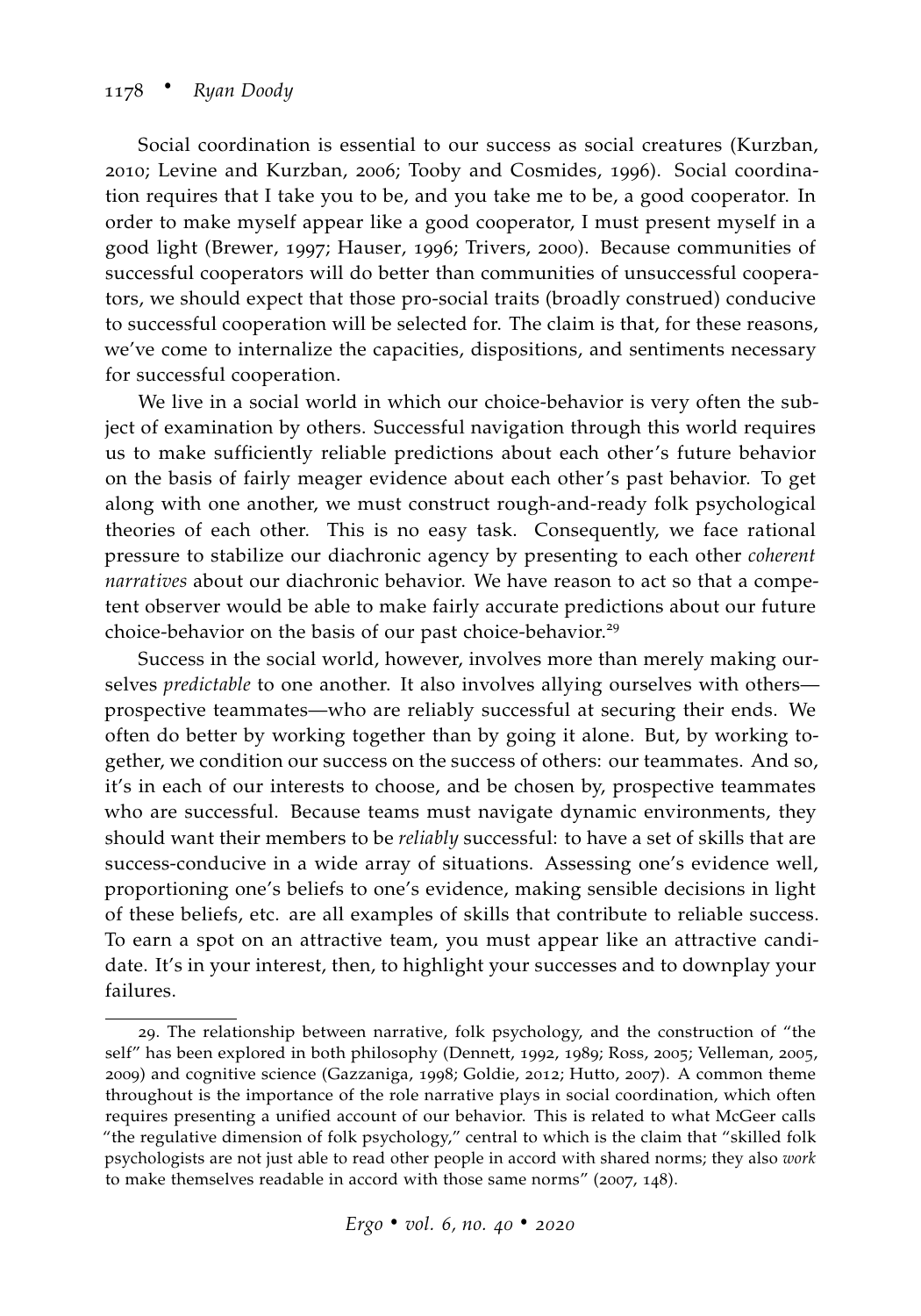Suffering diachronic misfortune, while not an infallible indicator of irrationality, *is* an indicator of failure: you've failed at bringing about an optimal outcome. Because appearing reliably successful is instrumental in securing a spot on an attractive team, by revealing your diachronic misfortune, you risk damaging your reputation as a suitable teammate. Here's why. If you've suffered diachronic misfortune, then either (1) you've exhibited diachronically unstable preferences or (2) you've lost a bet.

Consider (1). By exhibiting diachronically unstable preferences, you render yourself hard to predict.<sup>30</sup> If you are hard to predict, it will be difficult to coordinate with you. And if we can't coordinate with you, you will make a lessthan-ideal teammate. There's pressure on us, then, to present ourselves in ways that uphold the appearance of diachronic consistency [\(Cialdini,](#page-33-11) [2001](#page-33-11); [Stone et al.,](#page-37-7) [1997](#page-37-7); [Swann,](#page-37-5) [1985](#page-37-5); [Tedeschi et al.,](#page-37-6) [1971](#page-37-6)).<sup>31</sup>

Consider (2). Although losing a bet is compatible with reliable success, *revealing* this loss might cause prospective teammates to form an unfavorable impression of you. It's not unreasonable for you to worry that, all else equal, they are more likely to form such an impression if you reveal your loss than if you don't. Because it is in your interest for them to not form this impression, you have reason to hide your losses when it's not difficult to do so (even though this loss may entirely be the product of bad luck). When there's competition for spots on the team, it's risky to hope that others will grant you the benefit of the doubt; it's safer to avoid, if you can, even the possibility of looking incompetent.

Of course, even perfect decision-makers are occasionally unlucky; the best choice *ex ante* needn't be the best *ex post*. Given that bad outcomes can result from good decisions, is it really reasonable to worry that revealing a bad outcome will damage your reputation as a good decision-maker? Typically, yes. Given the meager amount of information we have about each other, it's often not possible to *directly* assess the quality of each other's decision-making abilities. Were

<sup>30</sup>. Diachronically unstable choice-behavior is difficult to rationalize as the product of coherent beliefs and desires had by a unified agent who cares about things in ways that we around here find intelligible. It's not difficult, in general, to rationalize an agent's behavior if we are allowed to individuate the outcomes of the decision-problems the agent faces as finely as need be, which amounts to representing the agent's preferences as sensitive to those features individuating the outcomes [\(Broome,](#page-33-12) [1993](#page-33-12); [Dreier,](#page-34-13) [1996](#page-34-13); [Pettit,](#page-36-17) [1991](#page-36-17)). But we rescue the unified agent's (formal) coherence at the expense of representing her as caring about things we around here might find hard to understand. Either way, our ability to predict the agent's behavior suffers.

<sup>31</sup>. What counts as "diachronically consistent" is a more complicated matter than I'm letting on. One can suffer diachronic misfortune as the result of diachronically unstable preferences in a way that doesn't make one's future behavior hard to predict. For example, predictable preference shifts—like those that standardly occur as we mature, or like those that typically accompany significant life changes—in virtue of being predictable, needn't undermine our ability to coordinate with each other. I address this issue in more detail in [Doody](#page-34-7) ([2019](#page-34-7)).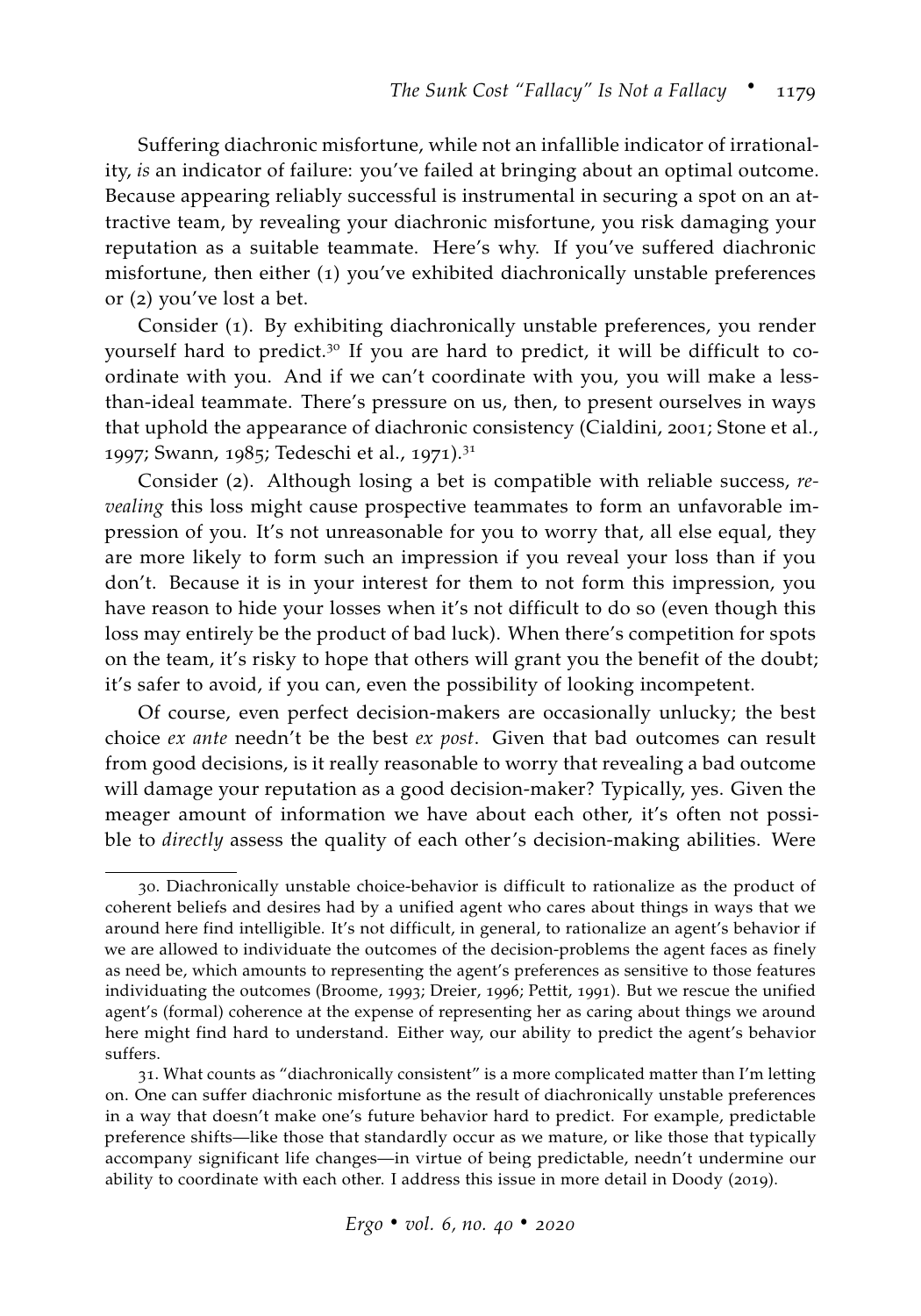we to have direct access to your mind at the time of the decision, the outcome shouldn't matter to our assessment of you as a decision-maker. We'd already know all that we'd need to know. But, because we typically have only limited information about the basis on which a decision was made (e.g., we don't know what evidence was available at the time, how well this evidence was assessed, the probabilities that were assigned to the outcomes at the time, what other considerations were considered relevant, etc.), learning that it resulted in a clearly suboptimal outcome *suggests* (albeit defeasibly) something about the quality of the decision and the competence of the decision-maker. The outcome of your decision, in absence of further information about how it was made, is evidentially relevant to your decision-making ability: insofar as we think it's more likely for suboptimal outcomes to result from poorly-made decisions than from well-made ones, suboptimal outcomes are evidence of the former. So, given the poverty of information typically available, it's understandable why we might be disposed more favorably toward bet-winners than bet-losers. But even if such favoritism is fallacious and unfair, so long as it is reasonable for you to *worry* that these are the evaluative standards in place, you have reason to highlight your wins and to downplay your losses.<sup>32</sup>

Moreover, it is especially embarrassing to reveal that you've lost a bet about *yourself* (concerning, e.g., how you will feel, what you will do, what your pref-

<sup>32</sup>. There is a considerable amount of empirical evidence suggesting that we in fact *do* evaluate decisions on the basis of their outcomes—and that this continues to be the case even when we are fully-informed about the basis on which the decision was made. Evaluators suffer from what [Baron and Hershey](#page-33-13) ([1988](#page-33-13)) call *outcome bias*, which has been observed in a wide range of domains (e.g., finance: [Baron and Hershey,](#page-33-13) [1988](#page-33-13); [Germann and Weber,](#page-34-14) [2018](#page-34-14); [Konig-Kersting](#page-35-12) [et al.,](#page-35-12) [2017](#page-35-12); [Zakay,](#page-37-14) [1984](#page-37-14); medicine: [Baron and Hershey,](#page-33-13) [1988](#page-33-13); politics: [Wolfers,](#page-37-15) [2002](#page-37-15); [Gasper](#page-34-15) [and Reeves,](#page-34-15) [2011](#page-34-15); and sports: [Lefgren et al.,](#page-35-13) [2014](#page-35-13); [Kausel et al.,](#page-35-14) [2018](#page-35-14)). Why might evaluators be outcome biased? Here are three possibilities. First, it could be that evaluators (mistakenly) take luck *itself* to be a hidden skill that some have more of than others [\(Darke and Freedman,](#page-34-16) [1997](#page-34-16); [Langer,](#page-35-15) [1975](#page-35-15)). If some people are inherently luckier than others, then outcomes provide useful information about the propensity of a decision-maker to be successful in the future. Second, outcome bias might be the product of a generally helpful but misapplied heuristic. When we lack relevant information about the basis on which the decision was made, its outcome is an imperfect indicator of its quality. Typically, we do lack this information. So it's typically rational to take outcomes into account when evaluating the quality of a decision [\(Hershey and](#page-34-17) [Baron,](#page-34-17) [1992](#page-34-17)). The impulse to do so, however, overgeneralizes: we continue to take outcomes into account even when it is inappropriate to do so. Third, it might be that evaluators are making a holistic assessment of the decision-maker's ability to be reliably successful rather than an assessment of that specific decision's rationality. For example, even if evaluators know that a specific decision was made rationally given what the decision-maker believed at the time, they might take a suboptimal outcome to suggest that the decision-maker could've gathered better evidence prior to making the decision. Whatever the explanation, if evaluators are outcome biased and it is in your interest to be evaluated favorably, it will also be in your interest to manipulate what evaluators might learn about the outcomes of your decisions (which is what [Brownback and Kuhn,](#page-33-14) [2018](#page-33-14) found in their study).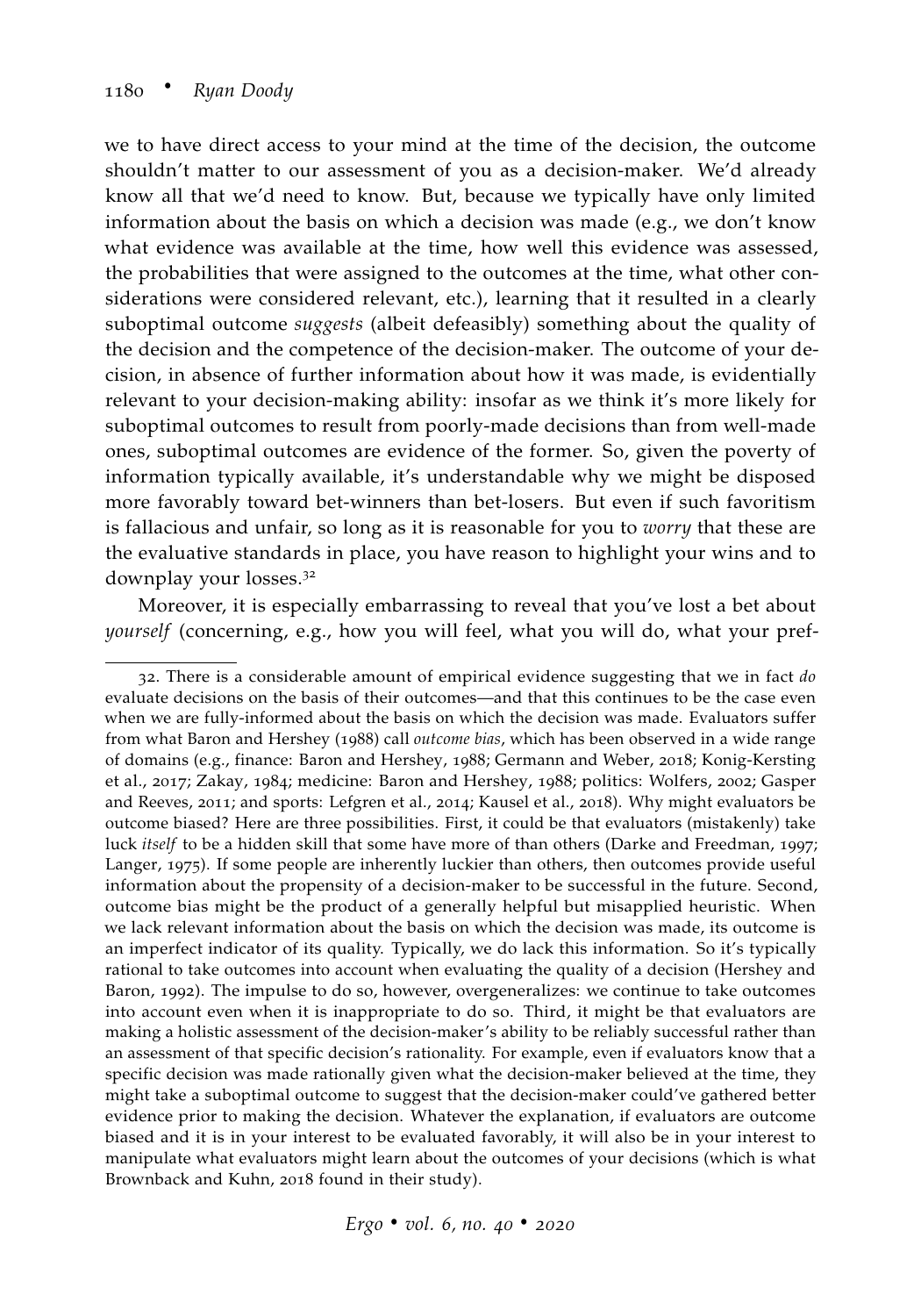erences will be, and the like). When making a prediction about yourself, it's presumed (perhaps, falsely) that you occupy a privileged position with respect to the relevant evidence, and it's often particularly opaque to others exactly what this evidence specifically is. The more private your evidence, the more vulnerable you are to charges that you failed to assess it correctly. And, furthermore, by revealing that you've lost such a bet, you suggest that you aren't predictable even to yourself. And, as prospective teammates might very well worry, if you aren't predictable to yourself, what hope is there for the rest of us? Someone who is bad at predicting what they themselves will do is someone for whom it's reasonable to think it will be difficult for the rest of us to predict as well.

In order to broadcast your social worth as a potential teammate, you want to appear as though your preferences are stable, you've assessed your evidence well, you've appropriately accounted for risk, and you've made sensible decisions. Because diachronic misfortune involves either unstable preferences or a lost bet, revealing that you've suffered it risks undermining your appearance as a worthwhile teammate.<sup>33</sup> Insofar as there is social evolutionary pressure to cooperate with one another, there is also pressure to present oneself as an attractive teammate. Acting so that your diachronic behavior can be woven into a flattering narrative is instrumental in presenting oneself in this sort of way. Therefore, it's not unreasonable to expect social creatures to come to internalize a deeplyrooted desire to maintain plausible deniability about having suffered diachronic misfortune. And, because evolution doesn't paint with a fine brush, we should expect this desire to be internalized as a *non-instrumental* one.

<sup>33</sup>. One might object that, while this might typically be true—that revealing a change in preference makes you harder to predict, and that revealing that you lost a bet can (for the reasons outlined above) be taken as a sign that you failed to sagaciously assess your evidence, proportion your beliefs to that evidence, and act sensibly in light of those beliefs—it's not always the case. For example, if it's common knowledge that, when deliberating about whether to take some bet, you assessed your evidence well and that you maximized expected utility, then revealing that you lost the bet doesn't suggest that you've made an unflattering mistake. Given that revealing diachronic misfortune doesn't *always* undermine your appearance as a worthwhile teammate, why think there's evolutionary pressure to internalize a desire to disguise your diachronic misfortune rather than pressure to internalize a desire that more closely tracks these underlying features? There are two reasons. First, as discussed in the previous footnote, if evaluators are outcome biased (and there's considerable evidence that they are), revealing your diachronic misfortune will damage your reputation even in these cases. The second reason is that these cases—ones in which the facts about your evidence-assessment and deliberation are common knowledge—are very rare in real-world situations, and so it's unlikely that the social evolutionary forces would track them. It's typically very difficult to know what someone's evidence is (much less whether they assessed it correctly), or the basis on which they made a particular decision, etc. We shouldn't expect the evolutionary forces to be able to distinguish between desires whose differences mainly manifest in such atypical cases.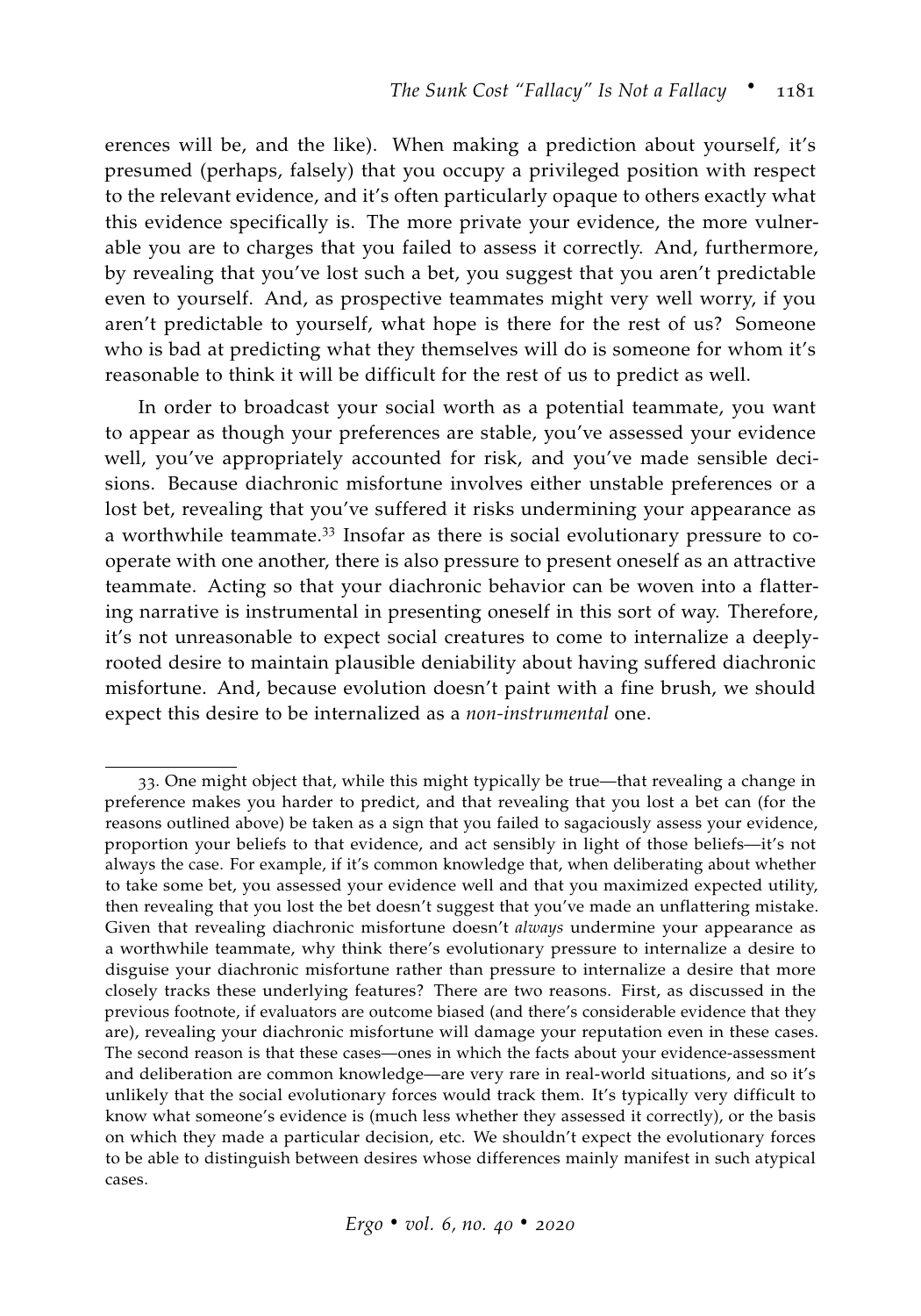**A Point of Clarification.** The social evolutionary story above highlighted the ways in which spinning a flattering yet plausible autobiographical narrative is instrumental in achieving successful social interaction, and the benefits (social and otherwise) that come with it. And so the desire to act in ways consistent with spinning such stories is a good desire to have, whatever your other aims might be, because it (often enough) aids in the satisfaction of these aims; and, thus, honoring sunk costs is (again, often enough) *instrumentally* rational. Although this desire *is* instrumentally valuable for these reasons, that's *not* the argument. Rather, the claim is that, because spinning a flattering story about our behavior was (and continues to be) socially beneficial, we've come to internalize the desire to tell such stories. And, furthermore, our desire to spin flattering narratives about ourselves is a *non-instrumental* one; we've come to care about these stories *for their own sake*. And, if you desire something, it's not unreasonable for it to factor in your decision-making.

To what extent does this story turn on our limitations? Maybe if we were *ideally rational agents*—impeccable bayesian agents with no cognitive limitations we would be able to internalize desires that were more nuanced. Couldn't we, for example, desire to *look like a good cooperator only when others are looking?*

Perhaps, but I'm skeptical. Ideal rationality isn't *omniscience*. Because the ideally rational agent, just like us, cannot always discern when her behavior is the subject of others' scrutiny, it's not obvious that a community attempting to follow the more nuanced rule would enjoy as much cooperative success as a community following the less nuanced rule. The ideally rational agent could, on each occasion, run the cost-benefit calculations (taking into account her credence that others are looking) and decide to do whatever maximizes expected value. If the costs of being found out, and her credence that others are looking, are high enough, she will keep up appearances; otherwise, she will not worry about looking like a subpar teammate. But sometimes she'll be wrong; she'll fail to keep up appearances when others are looking, and she'll undermine her reputation as a suitable teammate as a result. Even if these occasions are rare for each individual, an entire community of ideally rational agents behaving in this way might be expected to cooperate less successfully than a community implementing the less nuanced rule.<sup>34</sup>

Recall that the desire to disguise that one has suffered diachronic misfortune facilitates coordination by making it easier for us to predict each other's future behavior from each other's past behavior, and that such coordination is instru-

<sup>34</sup>. [Gintis and Helbing](#page-34-18) credit the success of *Homo sapiens* to the internalization of norms, making a similar point to the one being gestured at here: "When individuals internalize a norm, the frequency of the desired behavior will be higher than if people follow the norm only instrumentally—i.e., when they perceive it to be in their best interest to do so on self-regarding grounds" ([2015](#page-34-18), 11).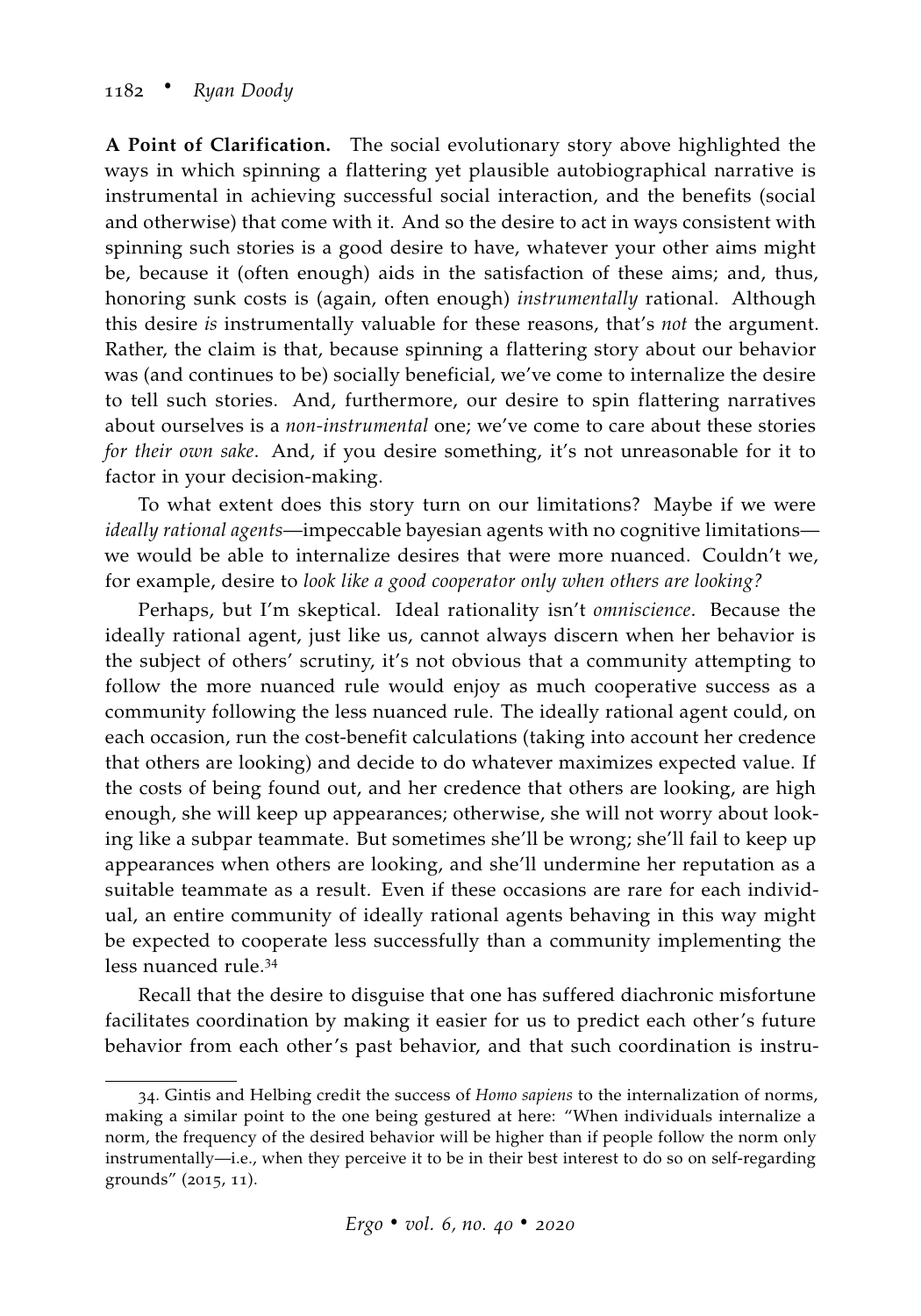mental in our collective success. But if I know that you only desire to make it easy for the rest of us to predict your future behavior from your past behavior when you think the rest of us are looking (and, likewise, if you know that I only desire to make it easy for the rest of you to predict my future behavior from my past behavior when I think the rest of you are looking), then our ability to coordinate is compromised; we can no longer predict each other's future behavior as reliably. You're entitled to infer a great deal less about how I will act in the future from what you observe about my current behavior if you know that how we act when we think we're being observed might differ from how we act when we don't. Analogously, we should expect the community that internalizes a norm prohibiting lying to cooperate more effectively than the community that internalizes a rule like "Don't lie unless you think you can get away with it." The latter community will have trouble establishing the requisite amount of trust necessary for successful social cooperation. Similarly, the community of ideally rational agents who attempt to appear like good cooperators only when others are looking will fair worse than the community that internalized the less nuanced desire.

## <span id="page-30-0"></span>**6. Is It Rational to Honor Sunk Costs?**

Granting all that has been said, one might still worry that it is not rational to honor sunk costs *per se.* It might be rational to maintain plausible deniability about having suffered diachronic misfortune by, for example, going to the opera after having purchased a ticket, but, one might worry, that just shows that you aren't really honoring sunk costs! In other words, if you go to the opera after buying the ticket in order to satisfy your desire to maintain plausible deniability about suffering diachronic misfortune, then your reason for going to the opera is the satisfaction of *that desire* and *not* the sheer fact that you've already sunk resources into the project.<sup>35</sup>

Here's an example to bring out the worry. Imagine that we live in a world in which opera tickets are wired to explode if they go unused. Given that I'd rather not die in an explosion, it's completely rational of me to go to the opera after having purchased an opera ticket. However, this surely doesn't show that it is rational to *honor sunk costs.* My reason for going to the opera, in this case, is to avoid a gruesome death, and not that I've already spent money on the ticket. $3<sup>6</sup>$ 

<sup>35</sup>. See [Kelly](#page-35-3) ([2004](#page-35-3)) for a subtle treatment of this worry. [Steele](#page-37-2) ([1996](#page-37-2)) makes a similar point when distinguishing between the honoring of sunk costs and the desire to finish what we've started.

<sup>36</sup>. One way to motivate the thought that, in this case, you aren't really honoring sunk costs is to ask of the counterfactual situation in which the ticket is not wired to explode (but *holding all else fixed*) whether you would still feel pressure to go to the opera. If you would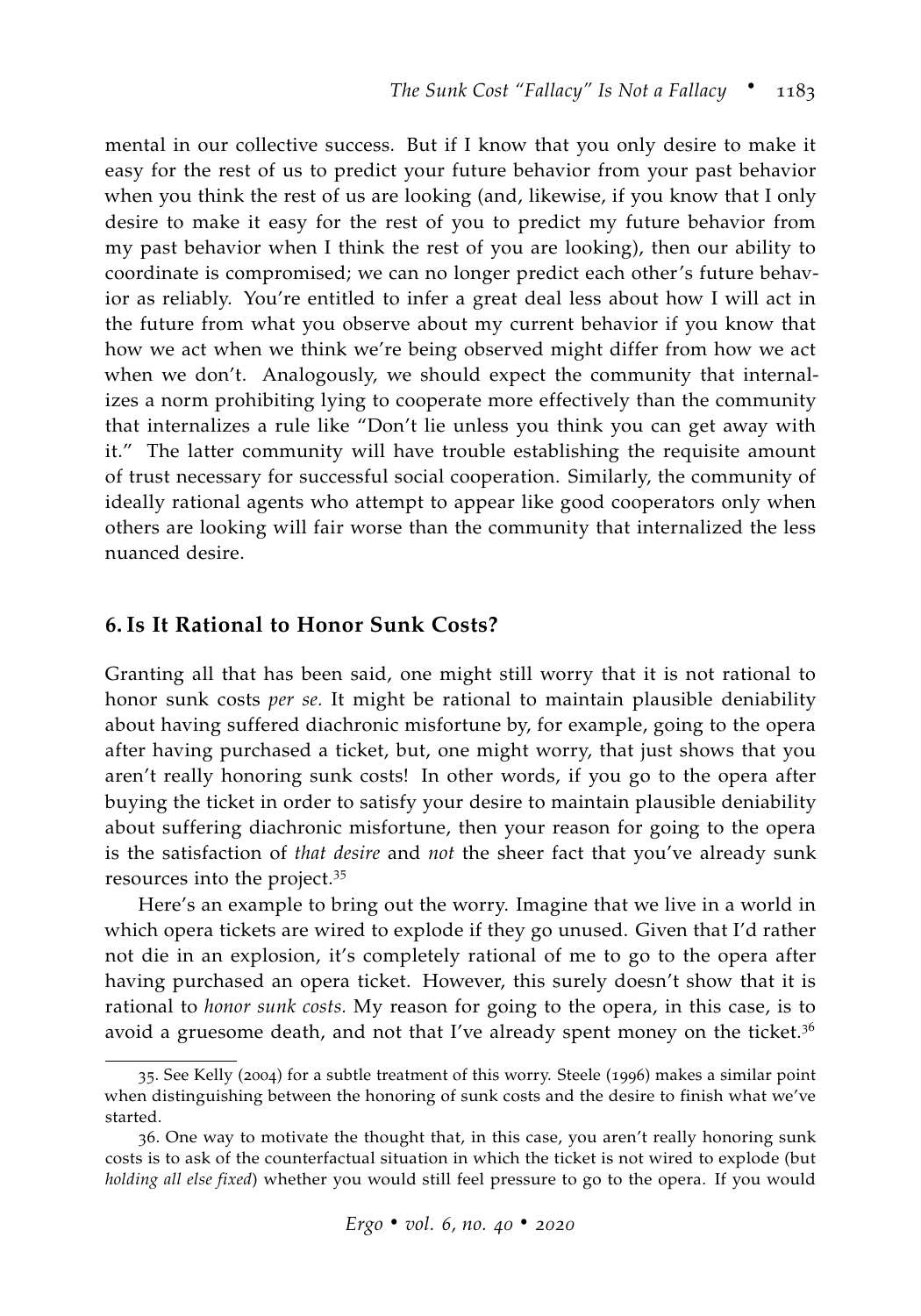Isn't something similar true about the account I've offered here?

Yes, but I think there is an important disanalogy. The link between maintaining plausible deniability about having suffered diachronic misfortune and honoring sunk costs is very tight. They are not merely causally correlated (given how the world is); rather, there is something closer to a *constitutive* connection between the two. In those cases in which we feel pressure to honor sunk costs, it's the fact that you sunk costs which, thereby, makes it the case that your aim of maintaining plausible deniability about suffering diachronic misfortune is furthered by opting for the sunk cost option. It's not hard to imagine a situation in which you've sunk costs into a ticket for the opera, and the ticket is not rigged to explode; but it is impossible to imagine a situation in which costs have been sunk into the opera ticket, but opting to forego the opera doesn't broadcast that you've suffered diachronic misfortune.

Nevertheless, if one understands what it is to honor sunk costs in its *narrowest* sense, then even if these two are tightly connected (and so much so that they cannot even come apart counterfactually), one can still insist that they are *distinct* motivations. I think the right thing to say here, following [Kelly](#page-35-3) ([2004](#page-35-3)), is this. If "honoring sunk costs" is understood narrowly, then, while it's true that nothing I've said here should convince you that honoring sunk costs isn't irrational, it's much less plausible that this is something that any of us in fact ever do. All of the paradigmatic cases of honoring sunk costs are, if "honoring sunk costs" is interpreted narrowly, not really examples of honoring sunk costs at all! On the other hand, if we interpret "honoring sunk costs" more broadly (so that, for example, the paradigmatic examples of the phenomenon count as genuine examples of it), then I've argued that to do so is not irrational. Furthermore, one might think that in order for something to count as a *fallacy* it has to be, on the one hand, *irrational* and, on the other hand, *tempting enough to be suitably pervasive.* And so, whether you interpret "honoring sunk costs" narrowly or broadly, either way, the sunk cost "fallacy" is not *really* a fallacy: it's either not irrational, or not something actual people ever do.

Are, then, the introductory Business textbooks just *wrong*? Not entirely. It is a presupposition of these texts—one that is more or less explicit—that we're working with a specifically circumscribed set of desires: namely, the desire to amass wealth (narrowly construed). These textbooks aim to teach us how to make decisions *qua businesspeople* (or some such thing), not *qua human.* And, if your primary desire is to make as much money as possible, then honoring sunk costs *is* irrational. It's only when we add to the mix the desire to tell diachronically flattering autobiographies that sunk cost honoring is rational.

not, then you aren't really honoring sunk costs. It's not always obvious how to evaluate such counterfactuals, however, especially because it's not entirely clear what "holding all else fixed" involves.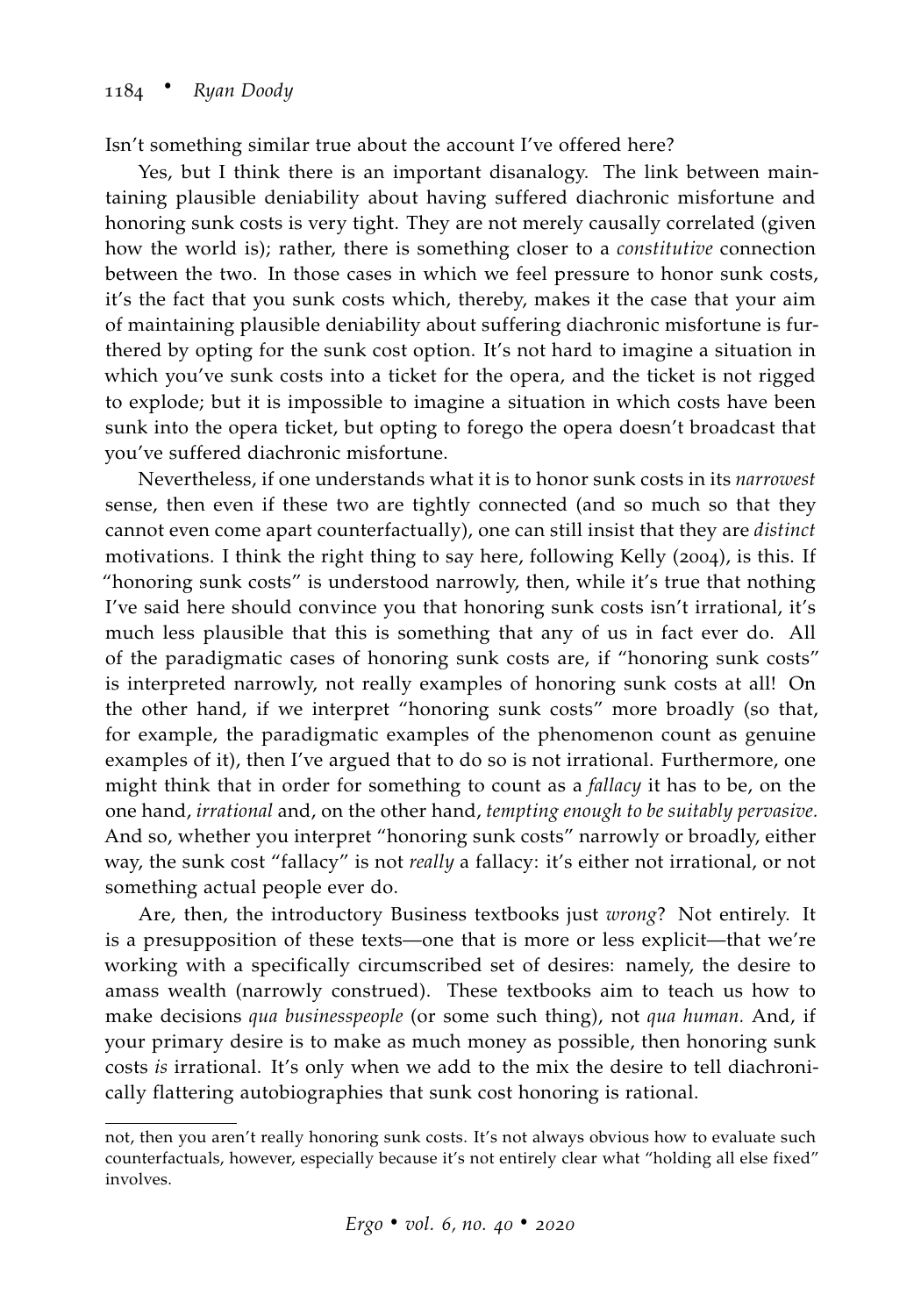## **7. Conclusion**

Sometimes it is reasonable to honor sunk costs. Why? It's reasonable to want to maintain plausible deniability about having suffered diachronic misfortune. Sometimes, honoring sunk costs is the only way to do this. It's reasonable to want to maintain plausible deniability because having this desire is instrumental in successful cooperation, and successful cooperation is essential to our success as social creatures.

## **Acknowledgments**

I've been working on versions of this paper for a long time, so I have very many people to thank. First, for inspiration, I should thank my parents (who are seemingly in an endless debate about how much weight to give to sunk costs). For helpful feedback and discussions, I am grateful to Arden Ali, Lara Buchak, Jennifer Carr, Nilanjan Das, Tom Dougherty, David Gray Grant, Dan Greco, Daniel Hagen, Toby Handfield, Sally Haslanger, Brian Hedden, Richard Holton, Sophie Horowitz, Abby Everett Jaques, Brendan de Kenessey, Cole Leahy, Jack Marley-Payne, Nicole Mazzeo, Emily McWilliams, Eleanor Muse, Sofia Ortiz-Hinojosa, Damien Rochford, Said Saillant, Miriam Schoenfield, Melissa Schumacher, Jack Spencer, Bob Stalnaker, and surely many others. I also want to thank the participants and the audiences at the 2012 Northwestern Time and Rationality Workshop, the 2013 Rocky Mountain Philosophy Conference (especially Caleb Pickard, who provided comments), the 2014 Annual Meeting of South Carolina Society of Philosophy, The 2014 Syracuse Philosophy Graduate Conference (especially Steve Steward, who provided comments), the 7th annual LSU Philosophy Conference, the 2014 Gateway Graduate Conference at the University of Missouri, St. Louis (especially Kevin Rice, who provided comments), the 2014 Columbia/NYU Philosophy Graduate Conference (especially Amanda Askell, who provided comments), the 2014 UMASS Amherst Philosophy Graduate Conference (especially Lisa Cassell, who provided comments). I owe special thanks to Caspar Hare, Agustín Rayo, Steve Yablo, and to several anonymous referees and editors.

## **References**

Anscombe, Gertrude E. M. (1963). *Intention* (2nd ed.). Blackwell.

<span id="page-32-1"></span>Arkes, Hal R. (1996). The Psychology of Waste. *Journal of Behavioral Decision Making*, *9*(3), 213–224.

<span id="page-32-0"></span>Arkes, Hal R. and Peter Ayton (1999). The Sunk Cost and Concorde Effects:

*Ergo* ⋅ *vol. <sup>6</sup>, no. <sup>40</sup>* ⋅ *2020*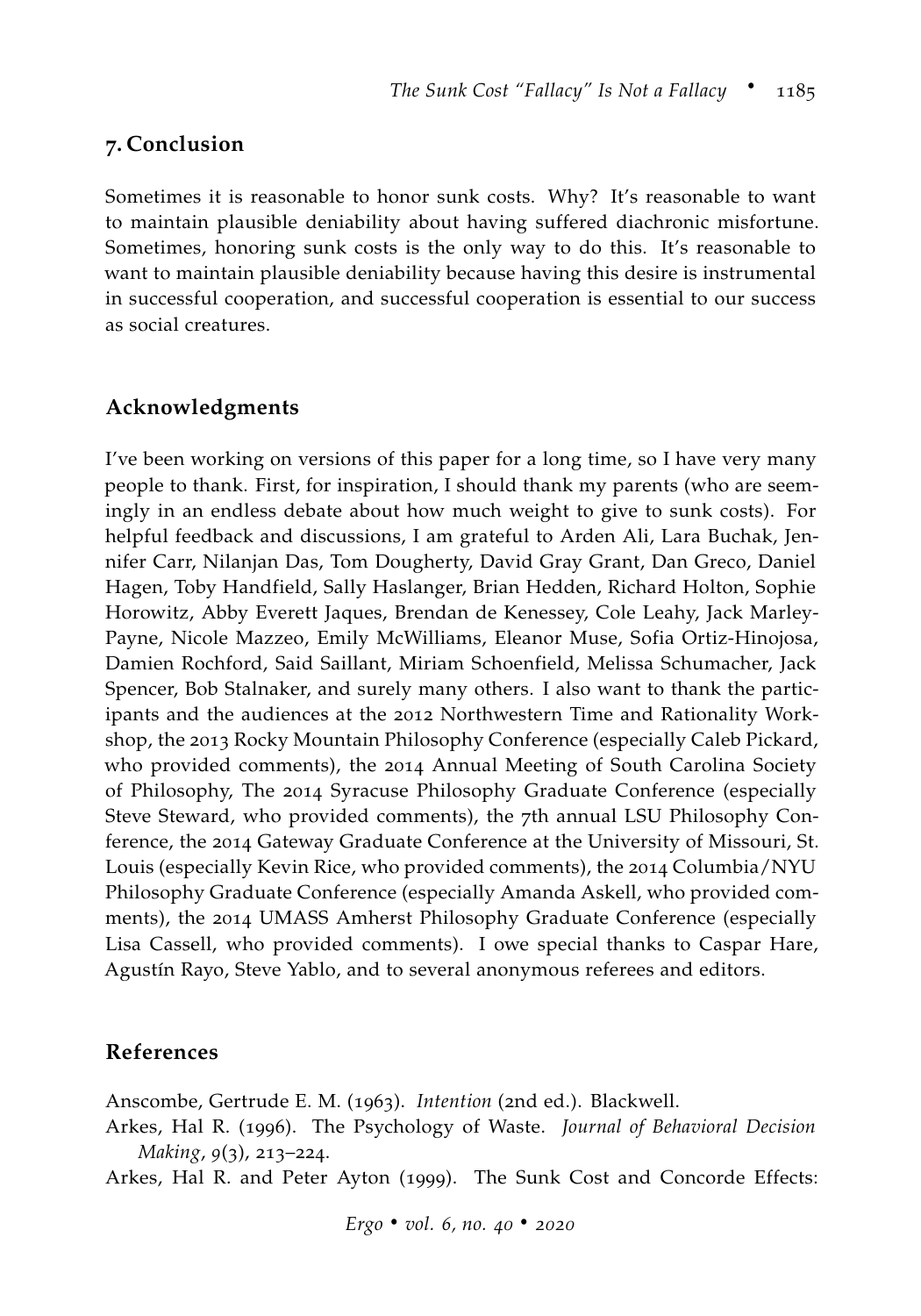Are Humans Less Rational than Lower Animals? *Psychological Bulletin*, *125*(5), 591–600.

- <span id="page-33-0"></span>Arkes, Hal R. and Catherine Blumer (1985). The Psychology of Sunk Costs. *Organizational Behavior and Human Decision Processes*, *35*(1), 124–140.
- <span id="page-33-7"></span>Baliga, Sandeep and Jeffrey C. Ely (2011). Mnemonomics: The Sunk Cost Fallacy as a Memory Kludge. *American Economic Journal: Microeconomics*, *3*(4), 35–67.
- <span id="page-33-13"></span>Baron, Jonathan and John C. Hershey (1988). Outcome Bias in Decision Evaluation. *Journal of Personality and Social Psychology*, *54*(4), 569–579.
- <span id="page-33-5"></span>Bastardi, Anthony and Eldar Shafir (1998). On the Pursuit and Misuse of Useless Information. *Journal of Personality and Social Psychology*, *75*(1), 19–32.
- <span id="page-33-8"></span>Baumeister, Roy F. (1982). A Self-Presentational View of Social Phenomena. *Psychological Bulletin*, *91*(1), 3–26.
- <span id="page-33-9"></span>Baumeister, Roy F. (Ed.) (1986). *Public Self and Private Life*. Springer.
- <span id="page-33-3"></span>Bazerman, Max H., Rafik I. Beekun, and F. David Schoorman (1982). Performance Evaluation in Dynamic Context: The Impact of a Prior Commitment to the Ratee. *Journal of Applied Psychology*, *67*(6), 873–876.
- <span id="page-33-1"></span>Berg, Joyce, John Dickhaut, and Chandra Kanodia (2009). The Role of Information Asymmetry in Escalation Phenomena: Empirical Evidence. *Journal of Economic Behavior and Organization*, *69*(2), 135–147.
- <span id="page-33-2"></span>Bragger, Jennifer, Donald Bragger, Donald Hantula, and Jean Kirnan (1998). Hysteresis and Uncertainty: The Effect of Uncertainty on Delays to Exit Decisions. *Organizational Behavior and Human Decision Processes*, *74*(3), 229–253.
- <span id="page-33-6"></span>Bratman, Michael (1987). *Intension, Plans, and Practical Reason*. Harvard University Press.
- Bratman, Michael (2010). Agency, Time, and Sociality. *Proceedings and Addresses of the American Philosophical Association*, *84*(2), 7–26
- Bratman, Michael (2012). Time, Rationality, and Self-Governance. *Philosophical Issues*, *22*(1), 73–88.
- <span id="page-33-10"></span>Brewer, Marilynn B. (1997). On the Social Origins of Human Nature. In Craig McGarty and S. Alexander Haslam (Eds.), *The Message of Social Psychology: Perspectives on Mind in Society* (54–62). Blackwell.
- <span id="page-33-12"></span>Broome, John (1993). Can a Humean Be Moderate? In Raymond Frey and Christopher W. Morris (Eds.), *Value, Welfare and Morality* (51–73). Cambridge University Press.
- <span id="page-33-14"></span>Brownback, Andy and Michael A. Kuhn (2018). Understanding Outcome Bias: Asymmetric Sophistication and Biased Beliefs. Manuscript in preparation. Available at SSRN: [https://dx.doi.org/](https://dx.doi.org/10.2139/ssrn.3059030)10.2139/ssrn.3059030
- <span id="page-33-4"></span>Caldwell, David F. and Charles A. O'Reilly (1982). Response to Failure: The Effects of Choice and Responsibility on Impression Management. *Academy of Management Review*, *25*(1), 121–136.

<span id="page-33-11"></span>Cialdini, R. B. (2001). *Influence: Science and Practice* (4th ed.). Allyn and Bacon.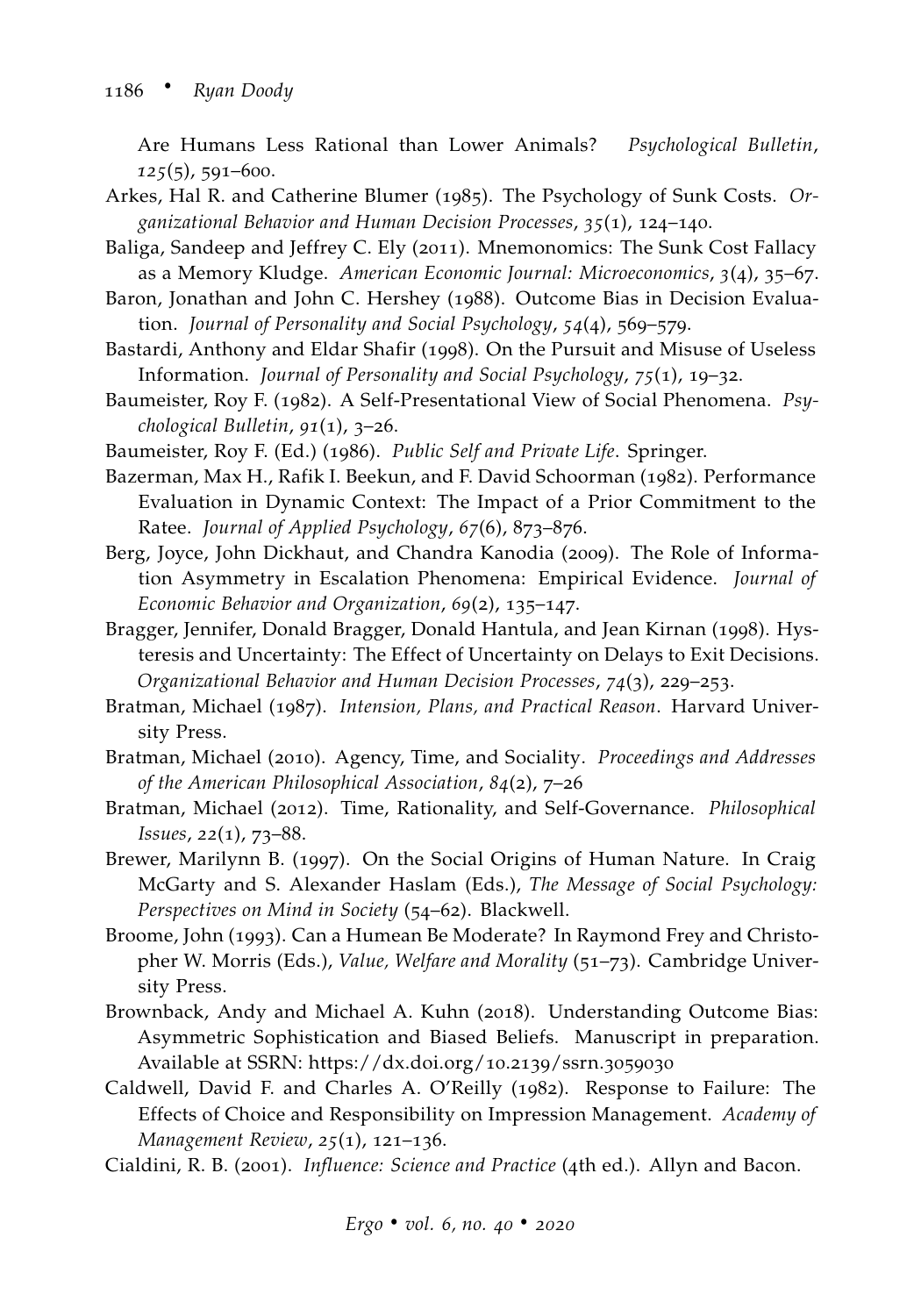- <span id="page-34-3"></span>Conlon, Edward J. and Judi M. Parks (1987). Information Requests in the Context of Escalation. *Journal of Applied Psychology*, *72*(3), 344–350.
- <span id="page-34-4"></span>Curio, Eberhard (1987). Animal Decision-Making and the Concorde Fallacy. *Trends in Ecology and Evolution*, *2*(6), 148–152.
- <span id="page-34-16"></span>Darke, Peter R. and Jonathan L. Freedman (1997). The Belief in Good Luck Scale. *Journal of Research in Personality*, *31*(4), 486–511.
- Davidson, Donald (1963). Actions, Reasons and Causes. *The Journal of Philosophy*, *60*(23), 685–700.
- <span id="page-34-2"></span>Davis, Mark and Philip Bobko (1986). Contextual Effects on Escalation Processes in Public Sector Decisions. *Organizational Behavior and Human Decision Processes*, *37*(1), 121–138.
- <span id="page-34-10"></span><span id="page-34-9"></span>Dennett, Daniel C. (1989). The Orgins of Selves. *Cogito*, *3*(3), 163–173.
- Dennett, Daniel C. (1992). The Self as Center of Narrative Gravity. In Frank Kessel, Pamela M. Cole, and Dale L. Johnson (Eds.), *Self and Consciousness: Multiple Perspectives* (103–115). Lawrence Erlbaum.
- <span id="page-34-7"></span>Doody, Ryan (2019). If There Are No Diachronic Norms of Rationality, Why Does It Seem Like There Are? *Res Philosophica*, *96*(2), 141–173.
- <span id="page-34-13"></span>Dreier, James (1996). Rational Preference: Decsion Theory as Theory of Practical Rationality. *Theory and Decision*, *40*(3), 249–276.
- <span id="page-34-0"></span>Frank, Robert and Ben Bernake (2006). *Principles of Microeconomics* (3rd ed.). McGraw-Hill.
- <span id="page-34-1"></span>Garland, Howard (1990). Throwing Good Money after Bad: The Effect of Sunk Costs on the Decision to Escalate Commitment to an Ongoing Project. *Journal of Applied Psychology*, *75*(6), 728–731.
- <span id="page-34-15"></span>Gasper, John T. and Andrew Reeves (2011). Make It Rain? Retrospection and the Attentive Electorate in the Context of Natural Disasters. *American Journal of Political Science*, *55*(2), 340–355.
- <span id="page-34-11"></span>Gazzaniga, Michael S. (1998). *The Mind's Past*. University of California Press.
- <span id="page-34-14"></span>Germann, Maximilian and Martin Weber (2018). Outcome Bias in Financial Decision Making. Manuscript in preparation. Available at SSRN: [https:](https://dx.doi.org/10.2139/ssrn.3247148) [//dx.doi.org/](https://dx.doi.org/10.2139/ssrn.3247148)10.2139/ssrn.3247148
- <span id="page-34-18"></span>Gintis, Herbert and Dirk Helbing (2015). Homo Socialis: An Analytical Core for Sociological Theory. *Review of Behavioral Economics*, *2*(1-2), 1–59.
- <span id="page-34-6"></span>Goffman, Erving (1959). *The Presentation of Self in Everyday Life*. Anchor.
- <span id="page-34-12"></span>Goldie, Peter (2012). The Narrative Sense of Self. *Journal of Evaluation in Clinical Practice*, *18*(5), 1064–1069.
- <span id="page-34-8"></span>Hauser, Marc D. (1996). *The Evolution of Communication*. MIT Press.
- <span id="page-34-5"></span>Heath, Chip (1995). Escalation and De-Escalation of Commitment in Response to Sunk Costs: The Role of Budgeting in Mental Accounting. *Organizational Behavior and Human Decision Processes*, *62*(1), 38–54.
- <span id="page-34-17"></span>Hershey, John C. and Jonathan Baron (1992). Judgment by Outcomes: When Is It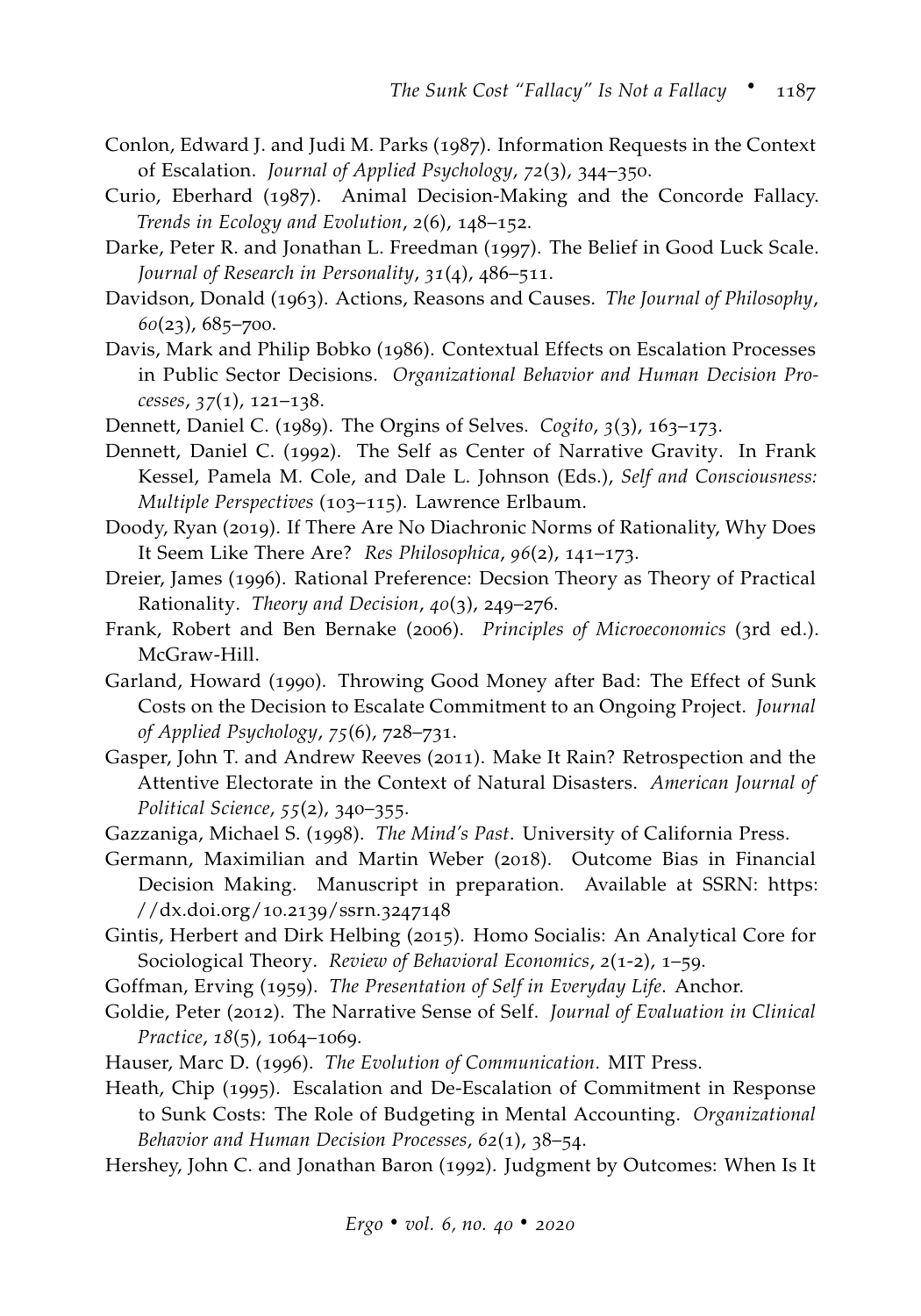Justified? *Organizational Behavior and Human Decision Processes*, *53*(1), 89–93.

<span id="page-35-7"></span>Hogan, Robert and Stephen R. Briggs (1986). A Socioanalytic Interpretaion of the Public and the Private Selves. In Roy F. Baumeister (Ed.), *Public Self and Private Life* (179–188). Springer-Verlag.

Holton, Richard (2009). *Willing, Wanting, Waiting*. Oxford University Press.

- <span id="page-35-11"></span>Hutto, Daniel (2007). *Folk Psychological Narratives: The Socio-Cultural Basis of Understanding Reasons*. MIT Press.
- <span id="page-35-5"></span>Kahneman, Daniel and Amos Tversky (1979). Prospect Theory: An Analysis of Decision Under Risk. *Econometrica*, *47*(2), 263–292.
- <span id="page-35-14"></span>Kausel, Edgar E., Santiago Ventura, and Arturo Rodríguez (2018). Outcome Bias in Subjective Ratings of Performance: Evidence from the (Football) Field. *Journal of Economic Psychology*. Advance online publication. [https:](https://doi.org/10.1016/j.joep.2018.12.006) [//doi.org/](https://doi.org/10.1016/j.joep.2018.12.006)10.1016/j.joep.2018.12.006
- <span id="page-35-3"></span>Kelly, Tom (2004). Sunk Costs, Rationality, and Acting for the Sake of the Past. *Noûs*, *38*(1), 60–85.
- <span id="page-35-12"></span>Konig-Kersting, Christian, Monique Pollmann, Jan Potters, and Stefan T. Trautmann. Good Decisions vs. Good Results: Outcome Bias in the Evaluation of Financial Agents. Working paper, Tilburg University. Retrieved from [https://www.uni-heidelberg.de/md/awi/professuren/behfin/](https://www.uni-heidelberg.de/md/awi/professuren/behfin/kppt_outcomebias_21dec2017.pdf) [kppt\\_outcomebias\\_](https://www.uni-heidelberg.de/md/awi/professuren/behfin/kppt_outcomebias_21dec2017.pdf)21dec2017.pdf
- <span id="page-35-8"></span><span id="page-35-1"></span>Korsgaard, Christine (2009). *Self-Constitution*. Oxford University Press.
- Kurzban, Robert (2010). *Why Everyone (Else) Is a Hypocrite: Evolution and the Modular Mind*. Princeton University Press.
- <span id="page-35-6"></span>Kurzban, Robert and C. Athena Aktipis (2007). Modularity and the Social Mind: Are Psychologists Too Self-ish? *Personality and Social Psychology Review*, *11*(2), 131–149.
- <span id="page-35-15"></span>Langer, Ellen J. (1975). The Illusion of Control. *Journal of Personality and Social Psychology*, *32*(2), 311–328.
- <span id="page-35-9"></span>Leary, Mark R. (2007). Motivational and Emotional Aspects of the Self. *Annual Review of Psychology*, *58*, 317–344.
- <span id="page-35-13"></span>Lefgren, Lars J., Brennan Platt, and Joseph Price (2014). Sticking with What (Barely) Worked: A Test of Outcome Bias. *Management Science*, *61*(5), 1121– 1136.
- <span id="page-35-10"></span>Levine, Sheen S. and Robert Kurzban (2006). Explaining Clustering Within and Between Organizations: Towards and Evolutionary Theory of Cascading Benefits. *Managerial and Decision Economics*, *27*(2/3), 173–187.
- <span id="page-35-4"></span>Loewenstein, George and David Adler (1995). A Bias in the Prediction of Tastes. *Economic Journal*, *105*(431), 929–937.
- <span id="page-35-0"></span>Mankiw, Gregory (2004). *Principles of Microeconomics* (3rd ed.). Thomson South-Western.
- <span id="page-35-2"></span>McAfee, R. Preston, Hugo M. Mialon, and Sue H. Mialon (2010). Do Sunk Costs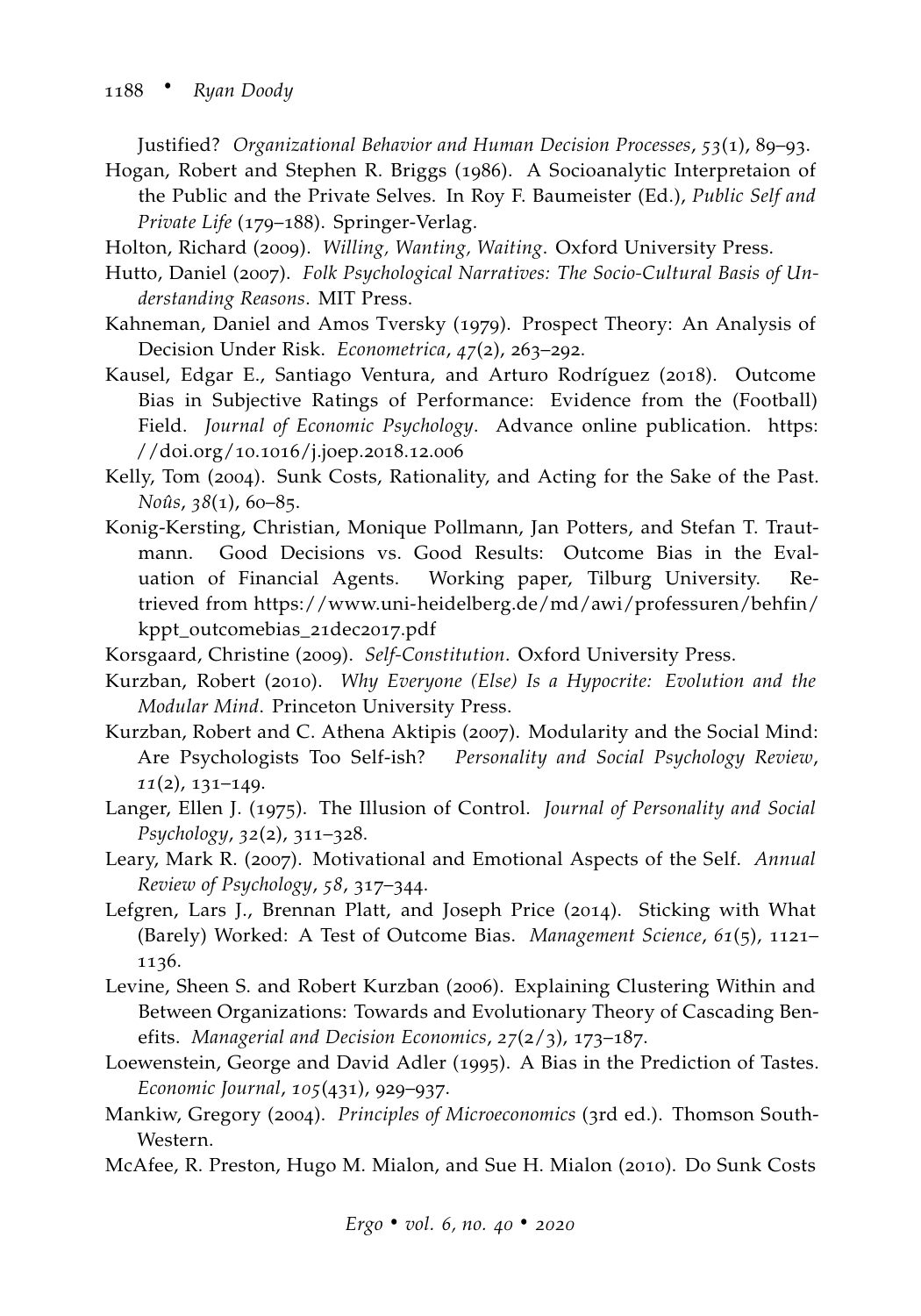Matter? *Economic Inquiry*, *48*(2), 323–336.

- <span id="page-36-3"></span>McClennen, Edward (1990). *Rationality and Dynamic Choice: Foundational Explorations*. Cambridge University Press.
- <span id="page-36-16"></span>McGeer, Victoria (2007). The Regulative Dimension of Folk Psychology. In Daniel D. Hutto and Matthew M. Ratcliffe (Eds.), *Folk Psychology Re-Assessed* (137– 156). Springer.
- <span id="page-36-0"></span>McKenzie, Richard and Dwight R. Lee (2006). *Microeconomics for MBAs: The Economic Way of Thinking for Managers* (2nd ed.). Cambridge University Press.
- <span id="page-36-2"></span>Moon, Henry (2001). Looking Forward and Looking Back: Integrating Completion and Sunk-Cost Effects Within an Escalation-Of-Commitment Progress Decision. *Journal of Applied Psychology*, *86*(1), 104–113.
- <span id="page-36-1"></span>Nozick, Robert (1993). *The Nature of Rationality*. Princeton University Press.
- <span id="page-36-8"></span>Parfit, Derek (2001). Rationality and Reasons. In Dan Egonsson and Ingmar Persson (Eds.), *Exploring Practical Philosophy: From Action to Values* (17–39). Ashgate.
- <span id="page-36-9"></span>Parfit, Derek (2011). *On What Matters*. Oxford University Press.
- <span id="page-36-17"></span>Pettit, Philip (1991). Decision Theory and Folk Psychology. In Michael Bacharach and Susan Hurley (Eds.), *Foundations of Decision Theory* (147–175). Basil Blackwell.
- <span id="page-36-4"></span>Phillips, Owen, Raymond C. Battalio, and Carl A. Kogut (1991). Sunk and Opportunity Costs in Valuation and Bidding. *Southern Economic Journal*, *58*(1), 112– 128.
- <span id="page-36-12"></span>Rosenberg, Morris (1979). *Conceiving the Self*. Basic.
- <span id="page-36-15"></span>Ross, Don (2005). *Economic Theory and Cognitive Science*. MIT Press.
- <span id="page-36-10"></span>Schlenker, Barry R. (1975). Self-Presentation: Managing the Impression of Consistency when Reality Interferes with Self-Enhancement. *Journal of Personality and Social Psychology*, *32*(6), 1030–1037.
- <span id="page-36-13"></span>Schlenker, Barry R. (1980). *Impression Management: The Self-Concept, Social Identity, and Interpersonal Relationships*. Brooks Cole.
- <span id="page-36-14"></span>Schlenker, Barry R. (Ed.) (1985). *The Self and Social Life*. McGraw-Hill.
- <span id="page-36-7"></span>Schoorman, F. David, Roger C. Mayer, Christina A. Douglas, and Christopher T. Hetrick (1994). Escalation of Commitment and the Framing Effect: An Empirical Investigation. *Journal of Applied Social Psychology*, *24*(6), 509–528.
- <span id="page-36-11"></span>Schrauger, J. Sidney and Thomas J. Schoeneman (1979). Symbolic Interactionist View of Self-Concept: Through the Looking Glass Darkly. *Psychological Bulletin*, *86*(3), 549–573.
- <span id="page-36-6"></span>Staw, Barry M. and Frederick V. Fox (1977). Escalation: The Determinants of Commitment to a Chosen Course of Action. *Human Relations*, *30*(5), 431–450.
- <span id="page-36-5"></span>Staw, Barry M. (1976). Knee-Deep in the Big Muddy: A Study of Escalating Commitment to a Chosen Course of Action. *Organizational Behavior and Human Decision Processes*, *16*(1), 27–44.